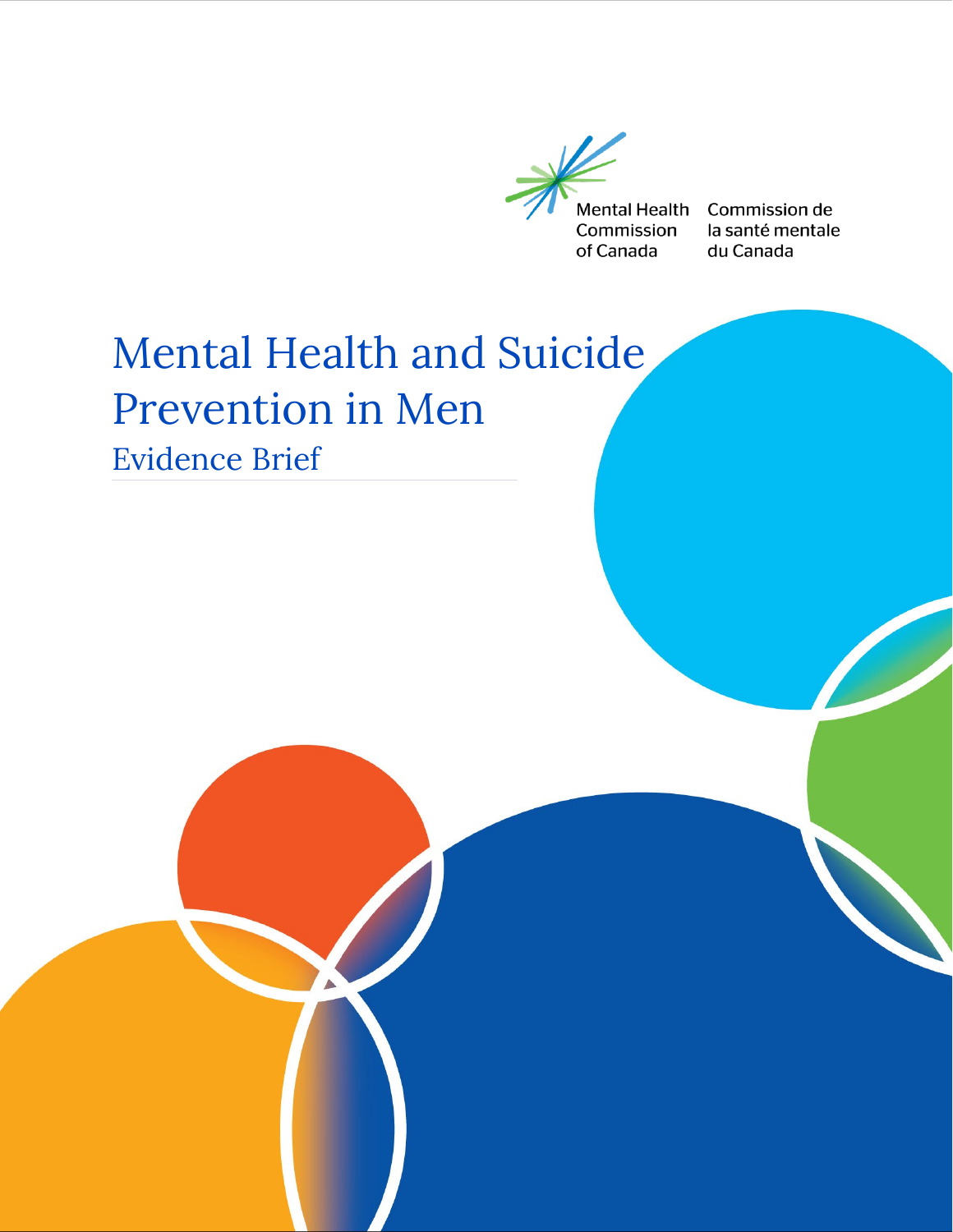*Ce document est disponible en français* 

#### Citation information

Suggested citation: Mental Health Commission of Canada. (2022). Mental health and suicide prevention in men [Evidence brief][. https://mentalhealthcommission.ca/](https://mentalhealthcommission.ca/)

© 2022 Mental Health Commission of Canada

The views represented herein solely represent the views of the Mental Health Commission of Canada.

ISBN: 978-1-77318-284-1

Legal deposit National Library of Canada



The views represented herein solely represent the views of the Mental Health Commission of Canada. Production of this material is made possible through a financial contribution from Health Canada.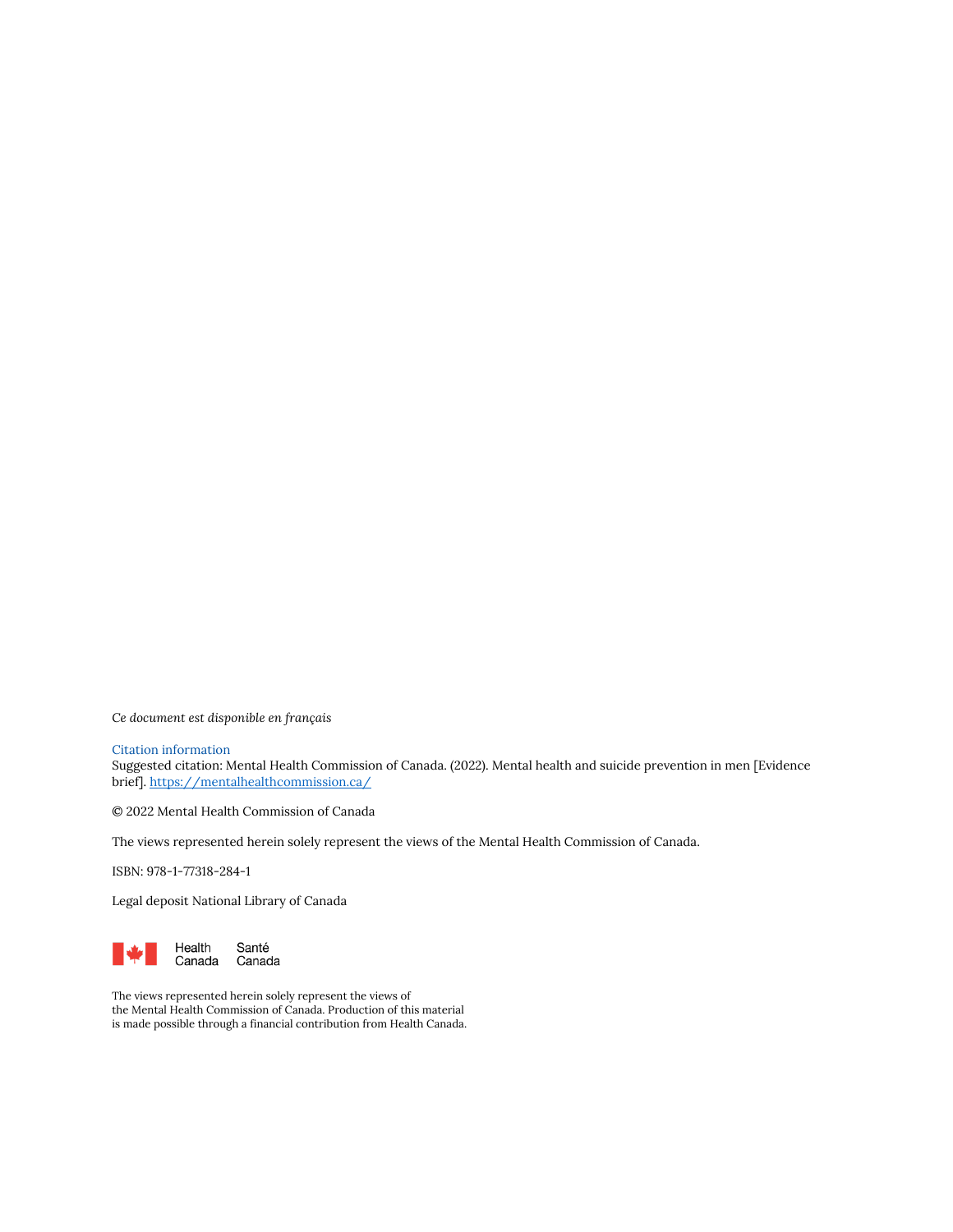### Acknowledgments

The head office of the Mental Health Commission of Canada (MHCC) is located on the unceded, traditional territory of the Algonquin Anishinaabe Nation, in what is now called Ottawa, Ontario. We acknowledge that, for thousands of years, the Algonquin people protected these lands, the Ottawa River watershed, and its tributaries. As a national organization, we also acknowledge that we work on the traditional lands of many different nations. Today, a path to truth and reconciliation begins with recognizing both the stewardship and the sacrifices of the original peoples. We are committed to recognizing the errors of the past, acknowledging the challenges of the present, and contributing to a new and equitable relationship with the First Peoples.

This evidence brief was authored by Meagan Barrett-Bernstein, Natalia Uribe, and Hailley White. Additional research, support, and reviews were provided by Lisa Cowley, Nitika Rewari, Ryan Murphy, Samuel Breau, Brandon Hey, Kati Oliver, Abela Ouedraogo, and William Wahl at the MHCC.

We would like to acknowledge and thank the many others who provided important and valued feedback and contributions to this brief by reviewing it and sharing relevant literature and information with us:

### Youth Council and Hallway Group, MHCC

- Connor Lafortune, Thunderbird Partnership Foundation, Cannabis and Psychosis Canada, MHCC Youth Council member
- Dr. Austin Mardon, Department of Psychiatry and John Dossetor Health Ethics Centre, University of Alberta, MHCC Hallway Group Member
- Garrett Molner, MHCC Youth Council member
- Manish Toofany, MHCC Youth Council member

### Expert Reviewers

- Dr. Mary Bartram, MHCC
- Dr. John Oliffe, Professor and Tier 1 Canada Research Chair in Men's Health Promotion, School of Nursing, University of British Columbia
- Robert Olson, Centre for Suicide Prevention
- Dr. Zac Seidler, Movember Foundation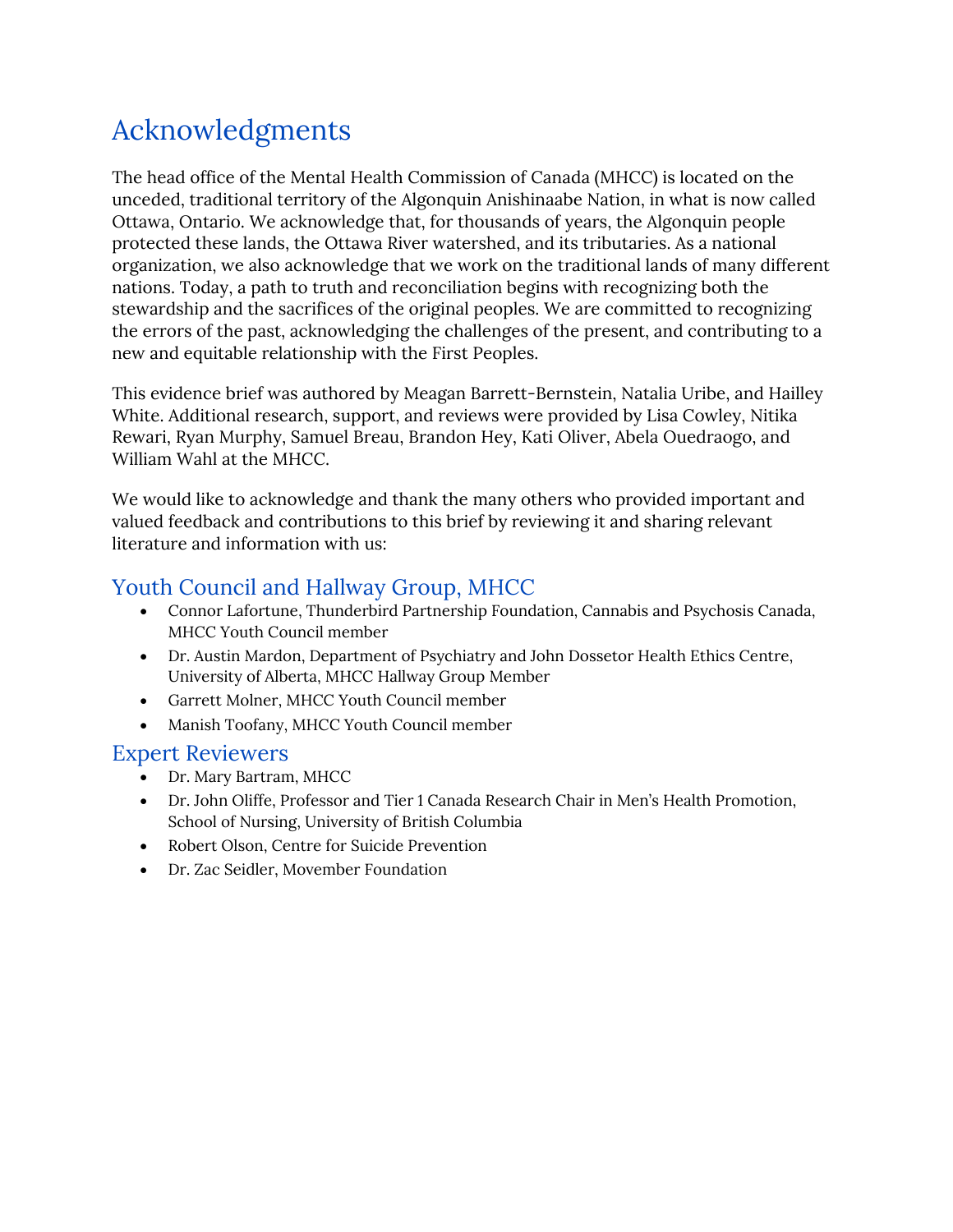## Contents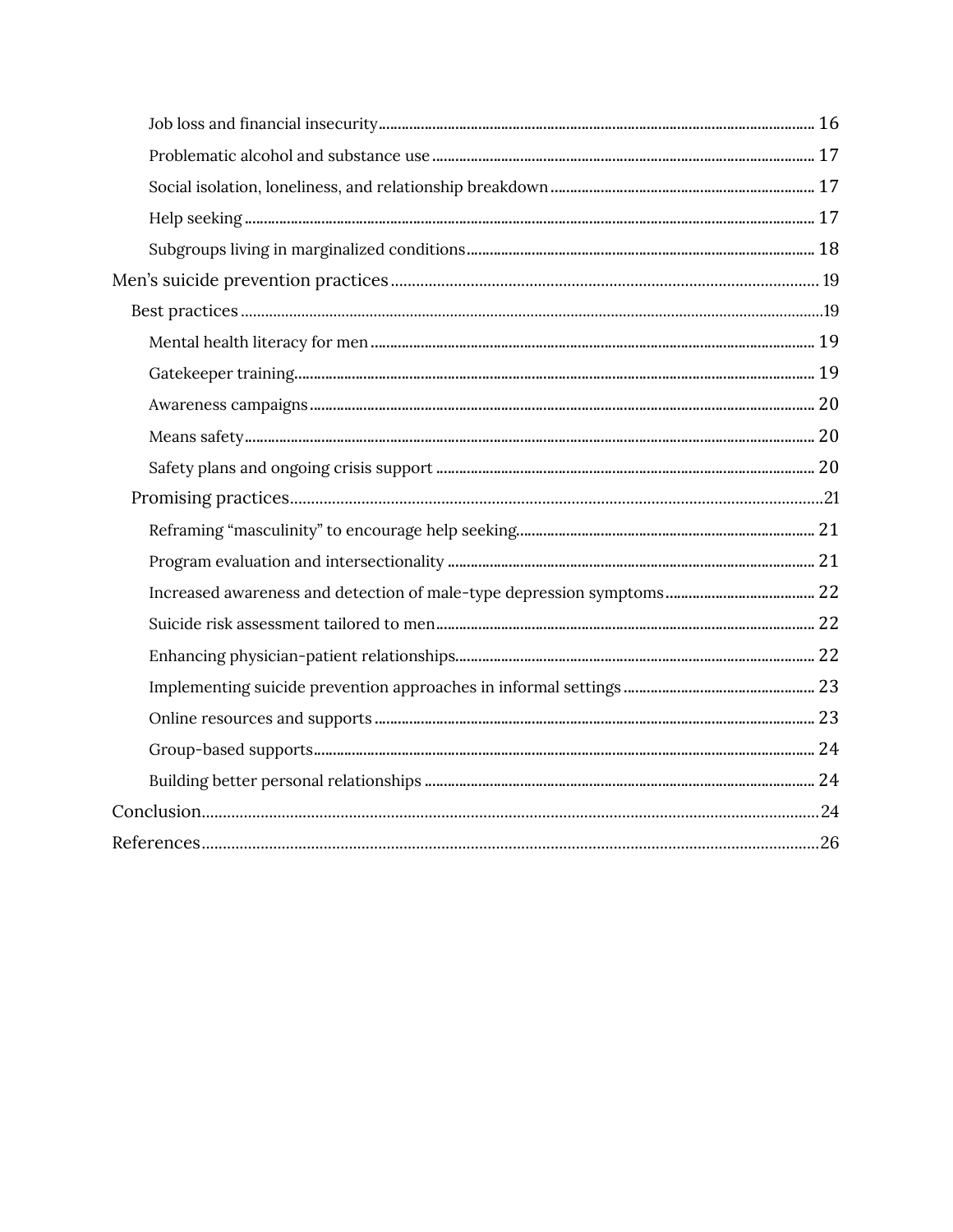# <span id="page-5-0"></span>Purpose

This brief offers an overview of emerging research on men's mental health with a particular focus on suicide and its prevention in the Canadian context. It provides statistics on men's mental health and suicidal behaviours, factors that contribute to their increased risk of suicide and suicide deaths, subgroups who are at higher risk of suicide, and the potential and observed impact of the COVID-19 pandemic on men's mental health and suicide. The brief also highlights best and promising suicide prevention practices. It is intended for individuals and organizations working in the health, mental health, and suicide prevention sectors and those developing or delivering supports and resources to men.

## <span id="page-5-1"></span>Method

This review of emerging Canadian and international academic and grey literature on mental health and suicide in men (with a focus on 2016–21) concentrated on research relating to suicide and effective suicide prevention strategies. Two significant limitations in the reviewed literature include (1) a focus on sex differences rather than gender [\\*](#page-5-3) differences (along with the interchangeable use of these terms), and (2) a lack of sufficient information to determine how sex and gender were operationalized and measured. As a result, this brief uses the term "men" throughout. Where available, additional information is provided on participants' gender identity.

The brief was reviewed by several experts in mental health and suicide prevention and by people with lived and living experience. To amplify these voices of experience, quotes from the literature are included throughout.

## <span id="page-5-2"></span>Key Findings

- 1. Men continue to account for the majority of suicide deaths, both in Canada and internationally. Several notable factors may be contributing to these high rates of suicide:
	- Clear links between adherence to traditionally masculine norms (i.e., strength, stoicism, self-reliance) and reduced mental health literacy, help seeking, and the use of mental health services. Understanding gender biases (held by men and health-care providers) and positively reframing "masculinities" in the plural contexts of mental health are critical for increasing men's help seeking and effectively tailoring the provision of men's mental health services.
	- The growing body of literature about the existence of a male-type depression, characterized by externalizing symptoms such as irritability, anger, and substance use. To increase the detection and treatment of depression among men, externalizing symptoms

<span id="page-5-3"></span><sup>\*</sup> This paper accepts the following distinctions between sex and gender: "Sex: A person's biological status as male, female, or intersex. . . . There are a number of indicators of biological sex, including sex chromosomes, hormones, internal reproductive organs, and external genitalia" versus "Gender: The culturally defined roles, responsibilities, attributes, and entitlements associated with being male or female in a given setting, along with the power relations between and among women and men, and boys and girls" (p. 2375). See Darmstadt, G. L., et al. (2019). Why now for a series on gender equity, norms, and health? [Commentary]. *Lancet, 393*(10189), 2374-2377. [https://doi.org/10.1016/S0140-6736\(19\)30985-7](https://doi.org/10.1016/S0140-6736(19)30985-7)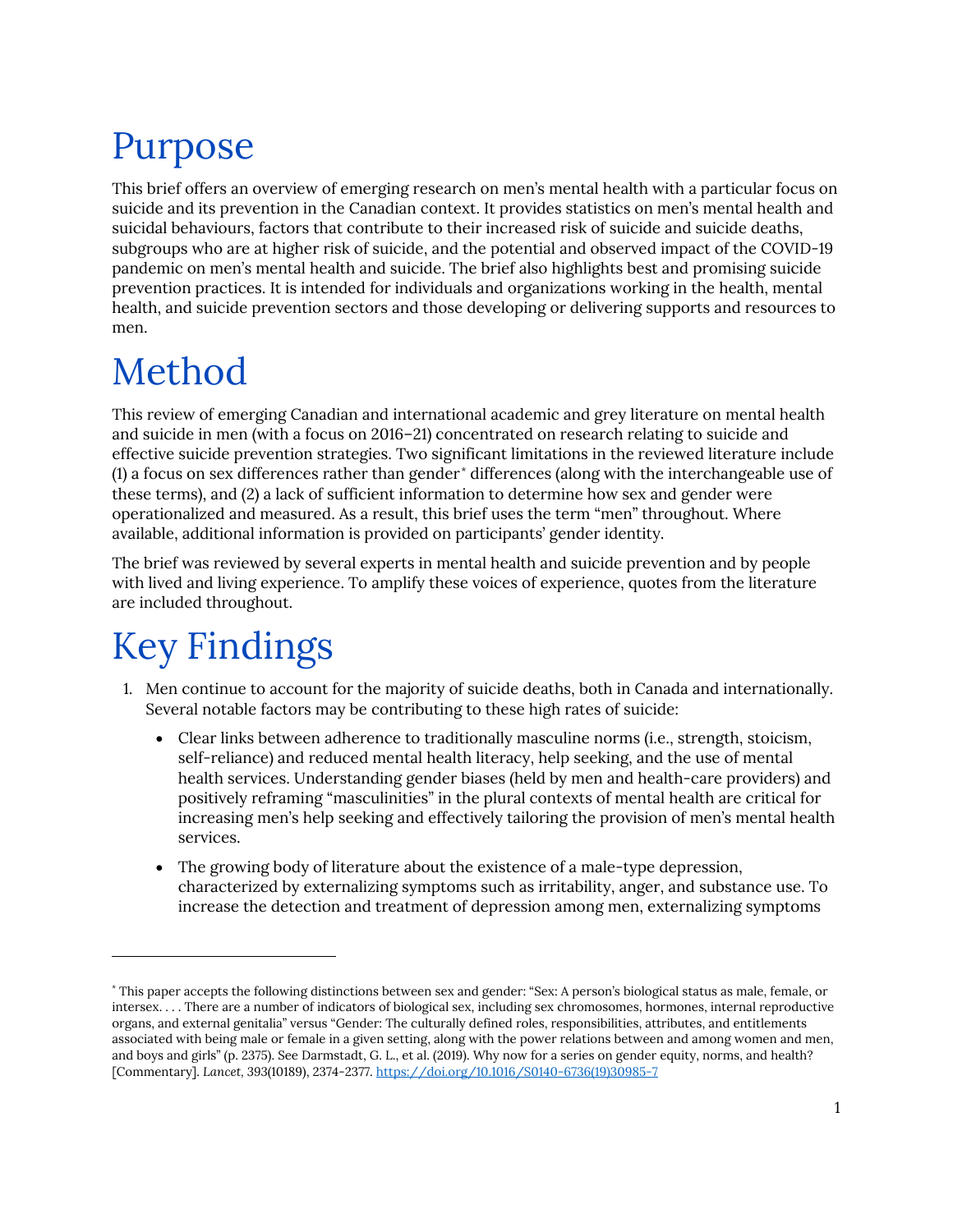should be measured alongside typical symptoms and incorporated into the screening tools used for its detection.

- Evidence that substance use, social isolation or loneliness, and depression are among the strongest risk factors for suicidal behaviour in men. Given the strength of these risk factors, prevention efforts should focus on addressing depression and problematic substance use and on targeting and supporting men who are isolated or may be experiencing loneliness (e.g., after being recently separated or divorced).
- 2. Specific subgroups who identify as men in Canada are at significantly increased risk for suicide (particularly young men). Most notably, the rates of attempted suicide for First Nations, Inuit, and Métis who identify as sexual and/or gender minority men (i.e., gay, bisexual, men who sleep with other men, transmen) are up to 10 times as high as for men in this group who are non-Indigenous. High rates of suicidal behaviours among this subgroup are due in part to unique risk factors related to historical and colonial violence, stigma, discrimination, and the erasure of family structures. Understanding these risk factors as mental health inequities that restrict access to mental health services might encourage the development of suicide prevention initiatives that are tailored to the unique needs and experiences of these subgroups.
- 3. The COVID-19 pandemic has amplified well-established risk factors for suicide in men, with specific subgroups reporting higher levels of alcohol and cannabis use, depression, self-harm, and suicidal thoughts. Suicide prevention efforts during and after the pandemic should focus on addressing its effect on job loss, financial insecurity, social isolation, and substance use as well as on the barriers to help seeking and accessing social and mental health supports.
- <span id="page-6-0"></span>4. Though risk factors around men's suicide have been widely researched, prevention approaches remain broad and tailored to men at large, which creates critical gaps in understanding and serving the needs of diverse men. Intersectional and sex- and gender-based plus analyses are required to better understand suicide and suicide risk among men and to guide the development of tailored interventions that respond to and address the unique needs of diverse subgroups, many of which live in marginalizing conditions:
	- To understand the diverse needs of sexual and gender minority groups, it is crucial that research in the field (including formal program evaluation) move beyond the sex binary when collecting, analyzing, and reporting on data and to continue exploring how the intersections between gender, race, and systems of power and oppression impact mental health and suicide.
	- Acknowledging the multiple and diverse identities that exist across the population of men in Canada, interventions should be tailored to geographical and cultural contexts.
	- For suicide prevention programs to be effective and reach those who need them, it is imperative to understand and address the social determinants of health and how they influence mental health literacy, help seeking, and ultimately, access to services.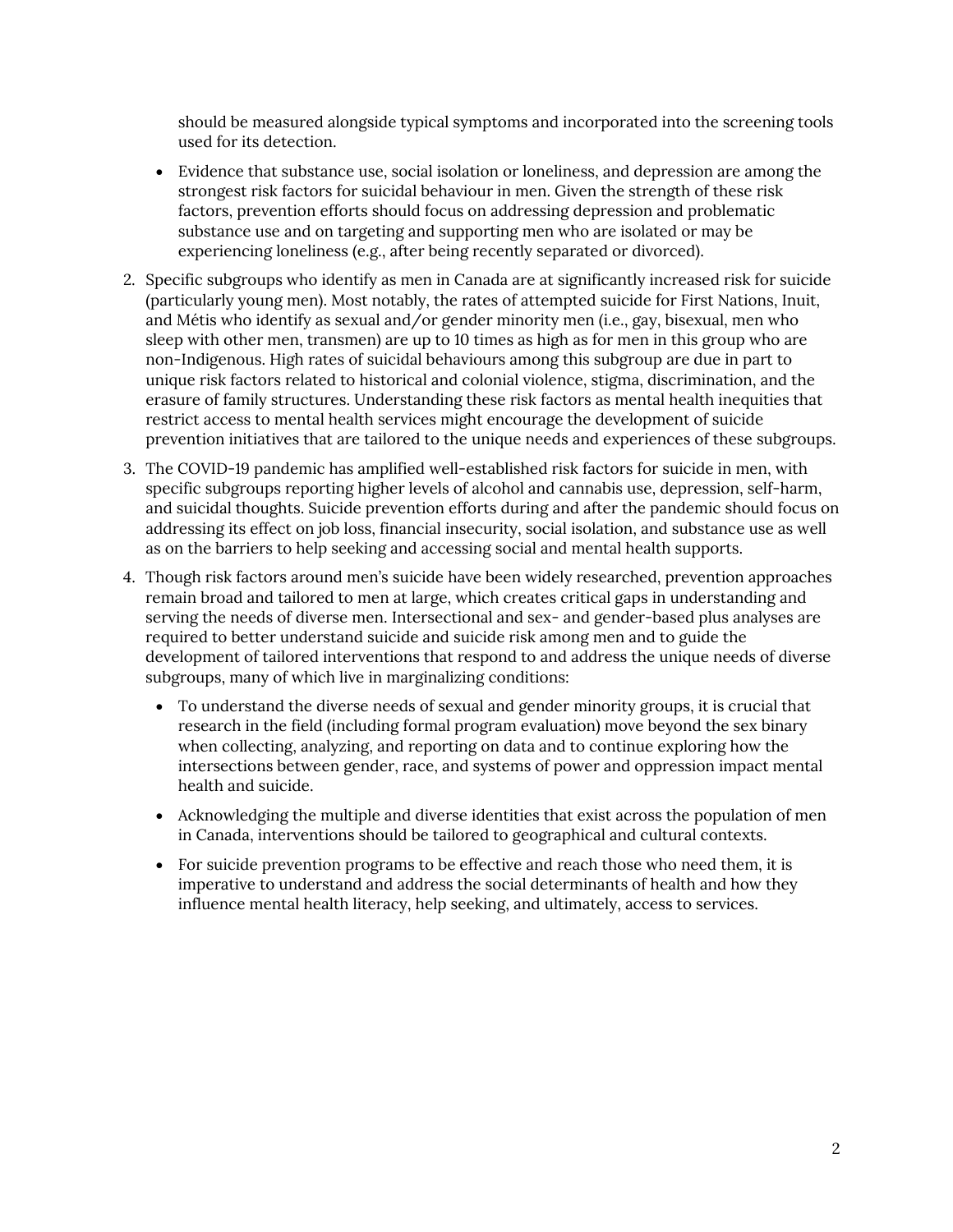# Background

Of the estimated 4,000 suicide deaths in Canada each year, 75 per cent are men.<sup>[1](#page-30-1)</sup> Suicide is the country's second leading cause of death for men aged 15-39 (after accidental death).<sup>[2](#page-30-2),[3](#page-30-3)</sup> Research into sex differences in suicidal behaviour has revealed a gender paradox, wherein men are more likely to die by suicide, and women are more like to attempt it.<sup>[4-](#page-30-4)[6](#page-30-5)</sup> Between 1981 and 2017, men consistently had higher mortality rates due to suicide compared to women.<sup>[7](#page-30-6)</sup> During this time, the average "maleto-female ratio" of suicide deaths was 3.4:1, meaning that men died by suicide on average 3.4 times as often as women. These disproportionately high rates have not only been observed across time, but also across the lifespan, where men's rates of suicide are consistently higher than women at all ages. [8](#page-30-7)

Rarely is there one "reason" to explain why someone has died by suicide. On the contrary, suicidal behaviour is influenced by a combination of factors — including biological, clinical, environmental, psychological, and socio-cultural — spanning the life course. The factors contributing to and protecting against suicide risk are also fluid and vary across individuals and subgroups, ages, life stages, and circumstances. [9](#page-30-8),[10](#page-30-9) That said, men share several notable factors that increase their risk for suicide.[11](#page-30-10) Thus, understanding why men die by suicide at such high rates, and who among them is most at risk, is crucial to developing and implementing effective suicide prevention strategies for this population.

In addition to summarizing the evidence on factors that lead to increased risk of suicide and suicide deaths among men, subgroups that are at higher risk, and the potential and observed impact of COVID-19 on men as it relates to mental health and suicide, this brief will highlight best and promising suicide prevention practices.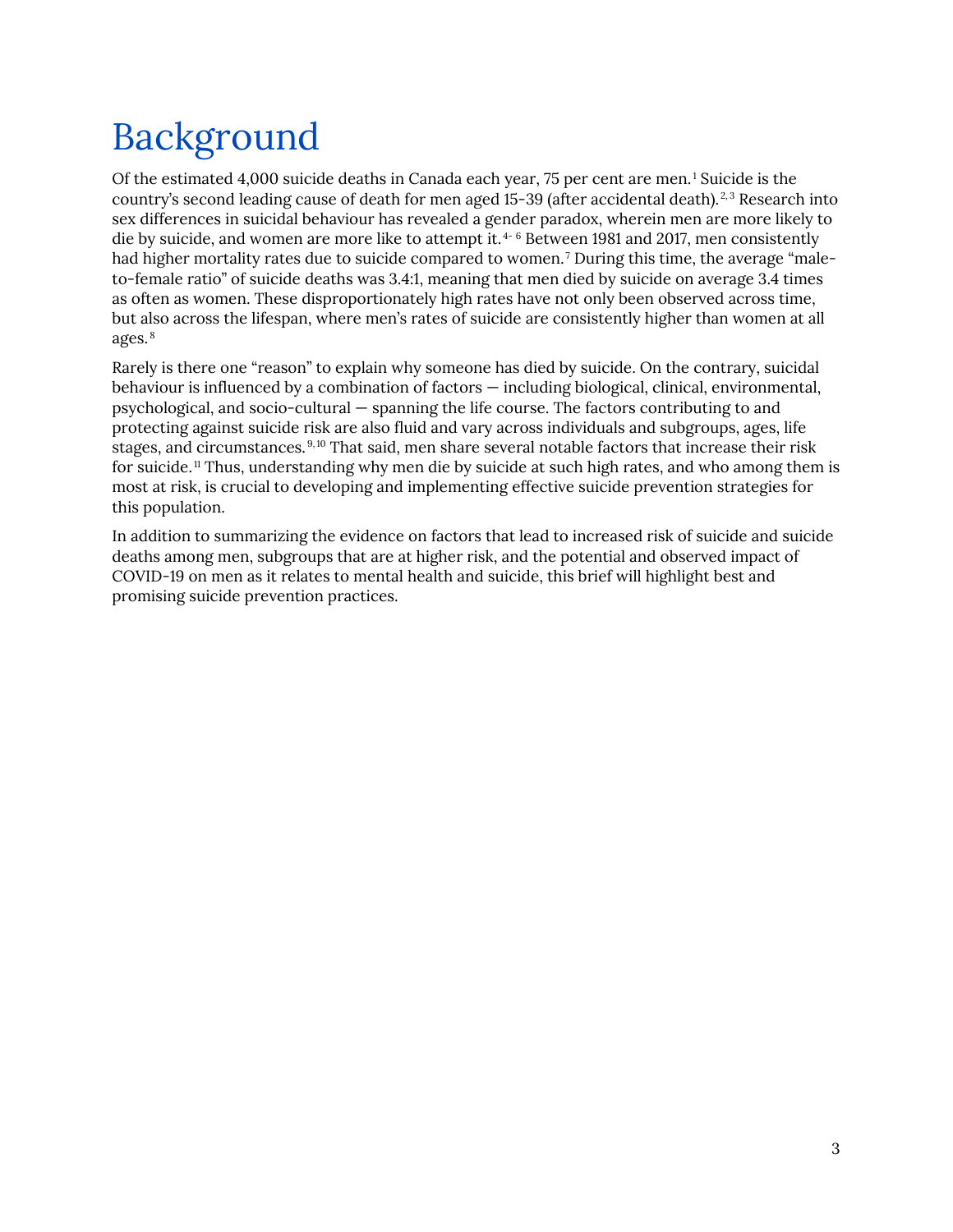## <span id="page-8-0"></span>Men's mental health and suicide Men in Canada

<span id="page-8-1"></span>Canada is located on the traditional, ancestral, and largely unceded territory of Inuit, Métis, and First Nations people. It is home to just over 38 million inhabitants from diverse cultural and ethnic backgrounds.[12,](#page-30-11)[13](#page-30-12) Estimates from 2016 census data indicate that men make up almost half the population (most are aged 25-64), with racialized groups making up nearly a quarter of it.<sup>[14](#page-30-13)</sup> In the same census data, more than 1.67 million people self-identified as Indigenous, of which 813,520 said they were men.<sup>[15](#page-30-14)</sup> Recent estimates from Statistics Canada show that about four per cent of the total population identifies as 2SLGBTQ+, with one quarter identifying as gay and 75,000 (15 and older) as either transgender or non-binary.[16](#page-30-15) Due to fear and/or apprehension in self-identifying, this data may underestimate the true number of Indigenous and 2SLGBTQ+ people in Canada and the overall diversity of these populations.

Unfortunately, Canada's incredible diversity is not always captured in the literature on mental health and suicide in men. We therefore acknowledge the limitations of the literature this brief includes in terms of representing the diverse experiences and expressions of men in Canada and considerations of sex and gender identity. The MHCC recognizes this diversity and believes that to improve suicide prevention and life promotion practices for men it is essential to explore and better understand the relationships between gender identity and suicide beyond binary sex statistics.

As Standish (2020) stated in an article anticipating suicide and gender after COVID-19:

The adoption of binary sex stats to collate incidences of suicide, when they are identified at all, means erasing valuable aspects of both identity and potential interventions. Suicides are attempted and experienced by nonbinary, LGTBQI2 and Indigenous persons, particularly youth, at higher rates than cis-gendered Western suicides amplifying the importance of understanding gender in understanding suicide. (p. 114) $^{17}$  $^{17}$  $^{17}$ 

### <span id="page-8-2"></span>Contributing factors

The literature points to several factors that contribute to high rates of suicide deaths among men. The following list was compiled from quantitative and qualitative research<sup> $\dagger$ </sup> on suicide, both in Canada and internationally.

### <span id="page-8-3"></span>Male-type depression, symptom recognition, and assessment

Research in mental health suggests that men may have different experiences of depression than what is considered "typical" (i.e., according to the *[Diagnostic and Statistical Manual of Mental](https://www.psychiatry.org/psychiatrists/practice/dsm)  [Disorders](https://www.psychiatry.org/psychiatrists/practice/dsm)* [DSM-5]). There is a growing body of evidence supporting the existence of a "male-type" depression, which is characterized by externalizing symptoms, [‡](#page-8-5) including irritability, anger, substance use, risk taking, and impulsivity.[18](#page-30-17) These symptoms are not outlined in the DSM-5 criteria

<span id="page-8-4"></span><sup>†</sup> Quantitative research is expressed in numbers and graphs and is used to test or confirm theories and assumptions, whereas qualitative research is expressed in words and is used to understand concepts, thoughts, and experiences. See, for example, Streefkerk. R. (2022). *Qualitative vs. quantitative research: Differences, examples, and methods.* <https://www.scribbr.com/methodology/qualitative-quantitative-research/>

<span id="page-8-5"></span><sup>‡</sup> Externalizing symptoms of depression include escapist behaviour; physical symptoms; alcohol and drug use; controlling, violent, or abusive behaviour; irritability and/or anger; risky behaviours; and impulsivity.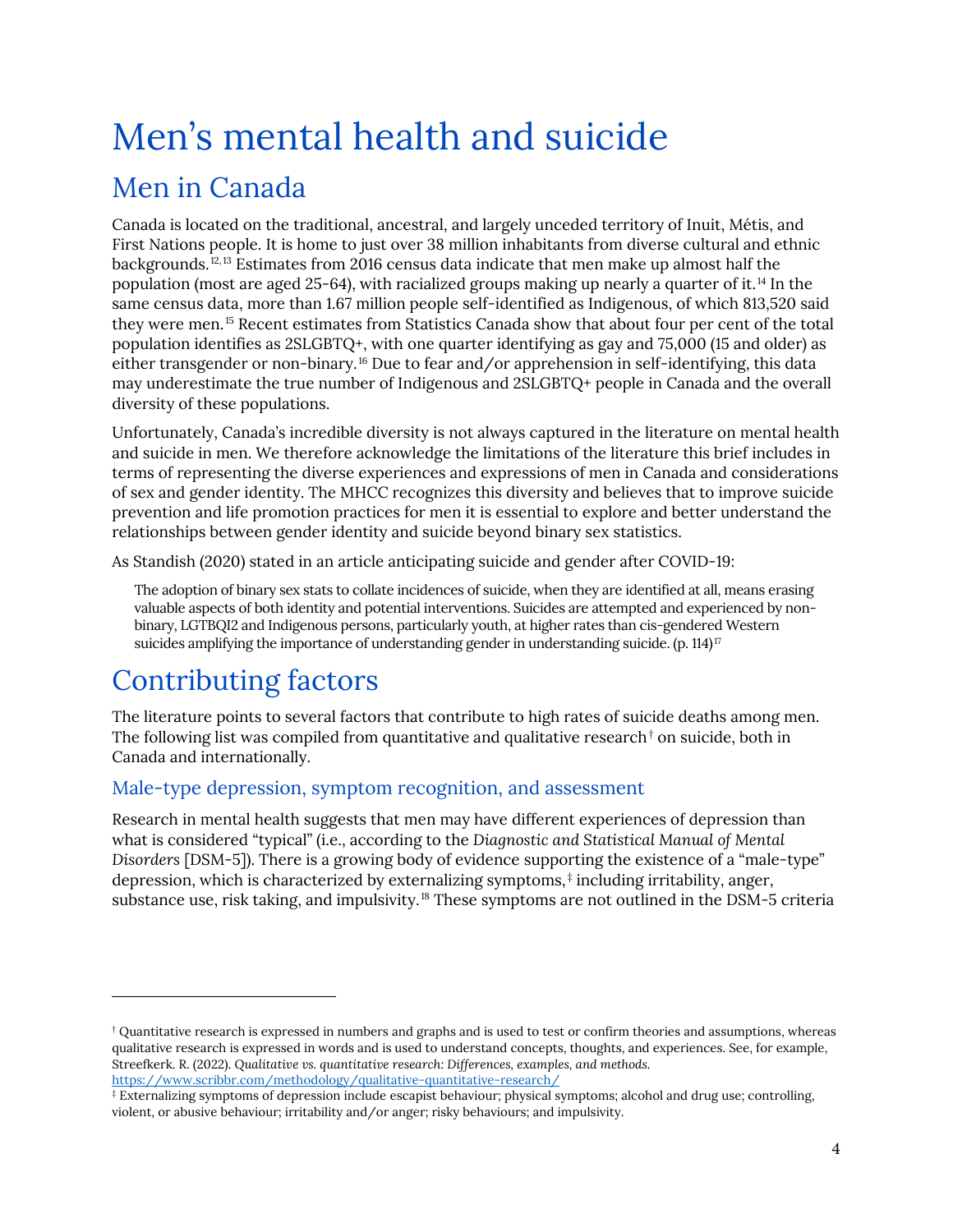for depression, [§](#page-9-1) which largely measures prototypic or internalizing symptoms like depressed mood, fatigue and loss of energy, and loss of interest or pleasure.[19](#page-30-18) Meta-analytic research indicates that many men who experience depression report externalizing symptoms.  $20, 21$  $20, 21$  $20, 21$  Zajac and colleagues (2020), from a sample of 1,000 adult men in Canada, found that, of the 31 per cent demonstrating depressive symptoms (prototypic and externalizing), almost 75 per cent reported externalizing symptoms only or else a mix of externalizing and prototypic symptoms. They also found that men who reported externalizing symptoms were at significantly increased risk of mental health problems and current suicide risk, compared to those reporting prototypic symptoms only. [22](#page-31-0) Other evidence suggests that men's conformity and adherence to traditional masculine norms (e.g., stoicism, selfreliance, strength) may impact their experience and expression of depression. Seidler and colleagues (2016) reported that the social conditioning of men to avoid emotion-based communication leaves them with a limited emotional vocabulary to describe their experiences. Men's feelings of shame and weakness or fears of being othered and marginalized (which are associated with depression) were also thought to be capable of worsening the severity of depressive symptoms while making men less likely to seek help.<sup>[23](#page-31-1)</sup>

Several screening tools used to detect depression (e.g., the Patient Health Questionnaire [PHQ-9]) are based on the prototypic depressive symptoms outlined in DSM-5 and do not include the externalizing symptoms many men are thought to exhibit.<sup>[24-](#page-31-2)[26](#page-31-3)</sup> Various researchers have proposed that conventional screening and diagnostic tools that do not measure male-type symptoms may be contributing to the underdetection and undertreatment of depressive symptoms in men. [27-](#page-31-4) [30](#page-31-5) In an influential study, Martin and colleagues (2013) found that sex differences in depression rates disappeared when symptoms of male-type depression were measured alongside the prototypic depressive symptoms. [31](#page-31-6) When both prototypic and male-type symptoms were measured, men and women met the criteria for depression at similar rates: 30.6 and 33.3 per cent, respectively.<sup>[32](#page-31-7)</sup> Considering the heightened risk for suicide that externalizing symptoms (e.g., substance use, risk taking) pose, detecting male-type depression symptoms is essential for suicide prevention among men.

### <span id="page-9-0"></span>Rigid alignment with traditional masculine norms

Research has linked masculinity and its conceptualizations to depression and suicide among men. "Traditional" masculine norms represent the "accepted ideal" of masculinity, including stoicism, self-reliance, strength, toughness, success, control, and competitiveness. These norms, which are thought to "stem from dominant models of male socialisation in the Western World (Pleck, 1995)" (p. 107), [33](#page-31-8) serve to perpetuate inequalities both within and between genders. [34](#page-31-9)

Research shows that adherence to and deviation from these masculine norms can lead to negative consequences.  $35-40$  $35-40$  $35-40$  While deviation has been shown to have negative results (e.g., social and economic penalties) among some men (including being perceived as weak, less likeable, less hirable), adherence can also have a profoundly negative impact on mental health behaviours and outcomes. [41-](#page-31-12)  $47$  Studies examining the impact of masculinities on mental health and suicide highlight a range of

negative outcomes among men who rigidly adhere to traditional masculine norms. Garfield and colleagues (2008) reported that anxiety, depression, psychological stress, and maladaptive coping patterns were pervasive among men who held more traditional beliefs about masculinity and gender roles. [48](#page-32-1) Men who adhere to such norms were also more likely to exhibit externalizing symptoms of depression (e.g., substance use, risk taking, impulsivity), have lower mental health literacy (MHL),

<span id="page-9-1"></span><sup>§</sup> DSM-5 criteria for depression (i.e., prototypic symptoms) are as follows: depressed mood, diminished interest/pleasure, significant weight loss and/or changes to appetite, slowing down of thought or movement, fatigue/loss of energy, feelings of worthlessness/excessive guilt, diminished ability to think/concentrate, recurrent thoughts of death.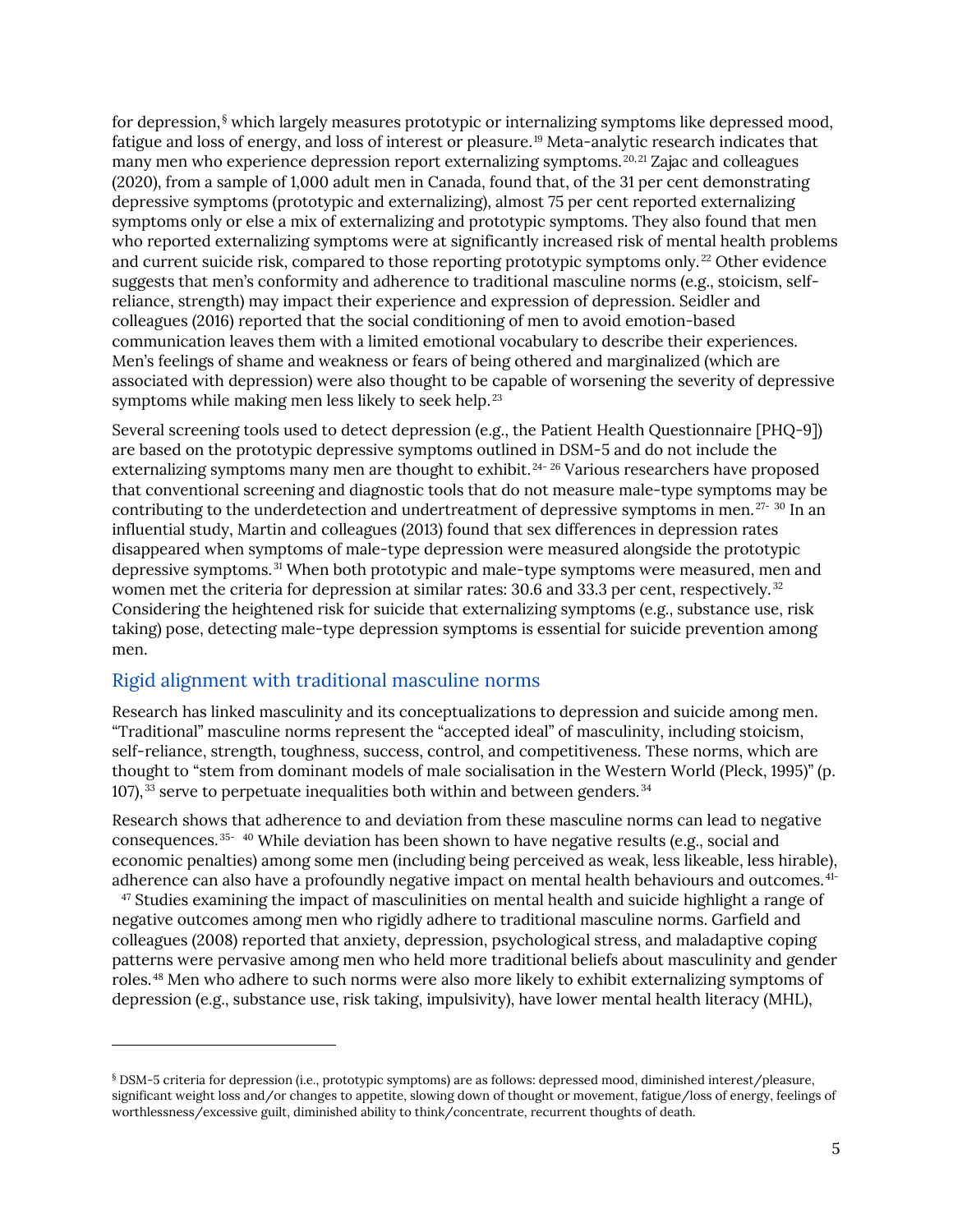and be less likely to engage in help seeking for their mental health concerns. [49-](#page-32-2) [52](#page-32-3) The research on masculinity and adherence to masculine norms highlights the elevated risk associated with externalizing symptoms of depression, difficulty recognizing emotions and symptoms (in oneself and others), and having a limited ability and willingness to seek out help when experiencing mental health concerns. It is important to note that, while rigid adherence to masculine norms can lead to negative mental health and suicide outcomes among men, some masculine norms can be protective when applied flexibly.<sup>[53](#page-32-4),[54](#page-32-5)</sup> For example, Levant and Wimer (2014) found that higher levels of emotional control served as a protective buffer against anger and stress in men. [55](#page-32-6)

### <span id="page-10-0"></span>Stigma (and self-stigma)

According to the Public Health Agency of Canada, stigma

begins with the labeling of differences and negative stereotyping of people, creating a separation between "us" and "them." . . . Stigma happens in institutions (e.g., healthcare organizations), at a population level (e.g., norms and values), through interpersonal relationships (e.g., mistreatment), and internally (e.g., self-worth and value).  $(p. 22)^{56}$  $(p. 22)^{56}$  $(p. 22)^{56}$ 

Mental health-related stigma is incredibly harmful and can lead to a range of negative outcomes, including social isolation, reduced help seeking and adherence to treatment, and poorer recovery from mental illness. [57](#page-32-8)- [59](#page-32-9) Men can be affected by such stigma and, if they are diagnosed or receive treatment for mental illness, they may avoid seeking help over fear of losing the acceptance of their peers. [60](#page-32-10) A systematic review of the literature by Clement and colleagues (2015) found that mental health-related stigma was the fourth highest barrier to help seeking, with men among the groups for whom stigma had a disproportionate effect.<sup>61</sup> In Canada, Oliffe and colleagues (2016) found that men held more stigmatizing attitudes toward male-type depression compared to women. Men were also more likely to report feeling embarrassed about seeking professional help for depression or about others knowing they had done so. [62](#page-32-12) 

### <span id="page-10-1"></span>Mental health literacy

MHL refers to a person's awareness of and ability to recognize symptoms of different mental illnesses (in themselves and others), their knowledge of when and how to seek help or information, and their beliefs and attitudes about mental illness and help seeking.<sup>[63](#page-32-13)</sup> Previous research on MHL has shown that, in general, men less often accurately identify symptoms of mental illness such as depression, anxiety, or psychosis than women do. [64](#page-32-14) The same study also found that women were more likely to view symptoms as serious compared to men. In Seidler's and colleagues' (2016) systematic review, their analyses revealed that men more often view depressive symptoms (e.g., fatigue, low mood, restlessness, irritability) as potential signs of physical rather than mental illness. [65](#page-32-15)

Lower levels of MHL in men may be explained in part by their conformity to certain masculine norms (e.g., self-reliance, emotional control, stoicism), which are thought to be "incompatible with communicative and interactive health literacy" (p. 2).  $^{66}$  $^{66}$  $^{66}$  In one study, men who scored higher on a scale measuring conformity to masculine norms were shown to have lower levels of MHL. Specifically, they were less likely to agree that they had the ability to find good health information and to actively engage or be understood by health-care providers. The authors also found an association between moderate-to-severe depressive symptoms and lower MHL. [67](#page-32-17) In addition, men may find it more difficult to recognize signs of male-type depression. In a representative survey of Canadians, Oliffe and colleagues (2016) found that women were more likely to correctly identify symptoms of male-type depression, thus demonstrating greater MHL regarding men's depression. <sup>[68](#page-32-18)</sup> As well, poor MHL may contribute to lower levels of help seeking and health-service utilization among men. Research shows that individuals with higher levels of MHL are more likely to seek help, use psychotherapy, and recommend professional help to others.  $69,70$  $69,70$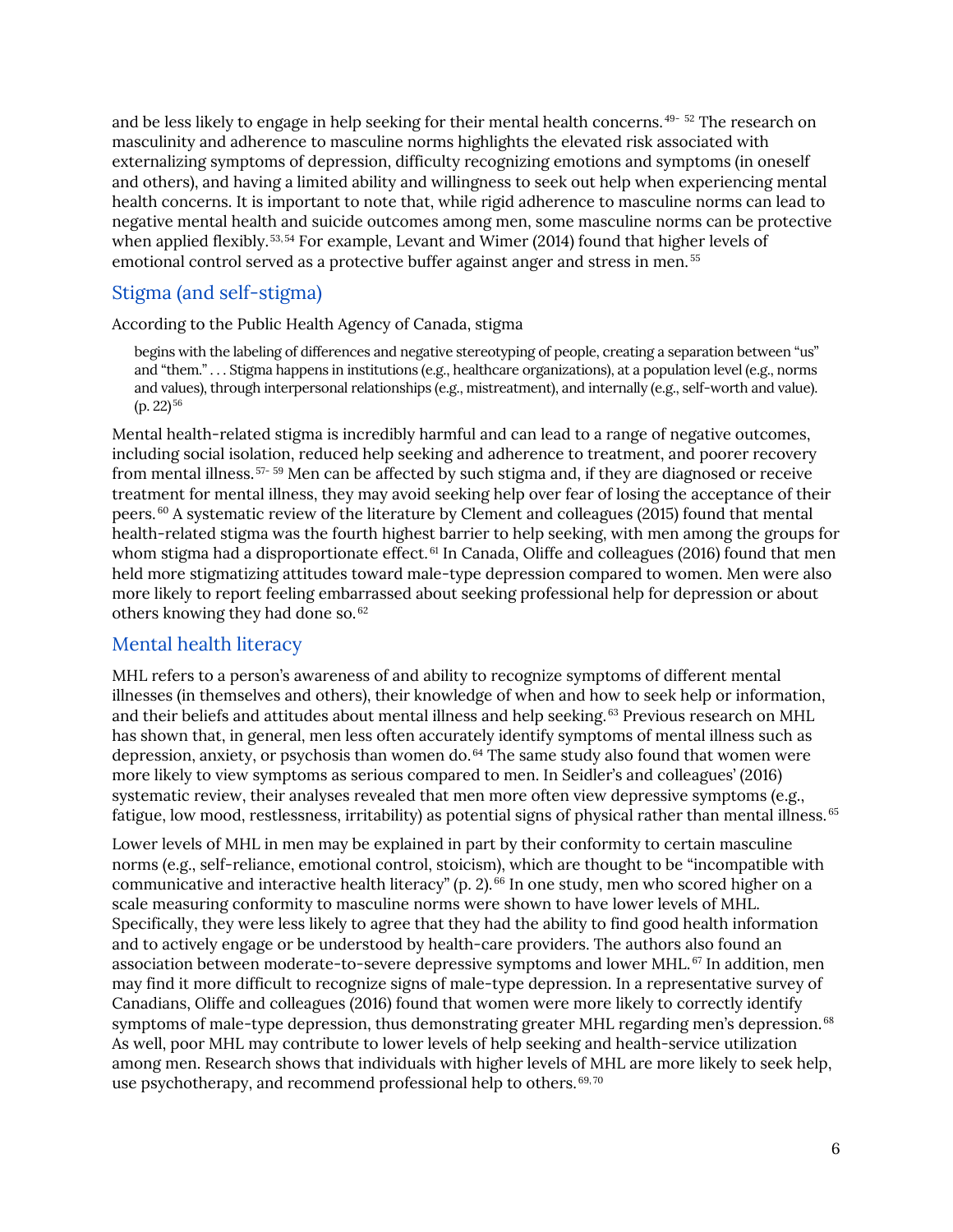### <span id="page-11-0"></span>Help seeking

Help seeking encompasses the initial call out for help as well as ongoing consultation and treatment. [71](#page-32-21) Research exploring help seeking for mental health-related concerns shows that men are not only less likely to seek out help initially, when they do they are more likely to drop out of treatment and less likely to attend follow up sessions and engage meaningfully with their therapist.<sup>[72,](#page-32-22)[73](#page-33-0)</sup> Men who seek help may also wait to access services until their need for support is serious (e.g., when experiencing severe depression) and they have exhausted their other options (e.g., self-treatment, speaking with their partner).<sup>[74,](#page-33-1)[75](#page-33-2)</sup> In Rice and colleagues' (2020) study of men reporting symptoms of major depression, 60 per cent reported suicidal ideation in the past two weeks, only 8.5 per cent of whom were connected to mental health care. [76](#page-33-3) An examination of 52 men by Cleary and colleagues (2017) on the uptake of services following hospital admission for a suicide attempt<sup> $\tau$ </sup> found that one-third never attended their outpatient appointment; among those who did, one-third attended for less than a month. Men's negative attitudes toward treatment were pervasive, and many were doubtful about the efficacy of psychiatric treatment. [78](#page-33-5) Men's experiences with therapy may have a direct impact on their treatment continuity, perceptions about its efficacy, and willingness to disclose their distress in the future.<sup>[79](#page-33-6),[80](#page-33-7)</sup> Seidler and colleagues (2020) found that lower satisfaction with previous therapy was associated with greater doubt about its effectiveness, which in turn, was associated with greater reluctance to disclose distress to one's physician.<sup>[81](#page-33-8)</sup>

Men may also be less likely to seek out help prior to suicide, compared to women. [82-](#page-33-9)[84](#page-33-10) In a qualitative study exploring the experiences of men who had attempted suicide, Oliffe and colleagues (2021) found that, as "struggles (and fatalism) escalated" (p. 420), men experienced growing isolation that further prevented them from seeking out peer and/or professional help. [85](#page-33-11) As one participant noted, *"*Just having the thought of suicide in your mind can take you down a whole new path in life. . . . you're not in my state of mind . . . and when you're going through depression or suicide, you don't want to talk to nobody*"* (p. 420). This same study highlighted that among those who attempted suicide, professional help was "needed acutely, regularly, and long-term" and that services were "especially valued when they explicitly linked to self-management" (p. 424).<sup>[86](#page-33-12)</sup> Schaffer and colleagues (2016) found that, among those who died by suicide in Toronto without health-care contact in the prior year, almost 85 per cent were male.<sup>[87](#page-33-13)</sup> In a systematic review examining contact with primary and mental health care prior to dying by suicide, women were found to have the highest rates of contact with health and mental health care.<sup>[88](#page-33-14)</sup> That said, in the year prior to their death by suicide, 77 per cent of men were in contact with primary health care, and 26 per cent were in contact with mental health care services. [89](#page-33-15) Collectively, these findings suggest that, while professional help is needed and some men are in fact utilizing health and mental health care prior to their death by suicide, their symptoms may be going unnoticed or else the care they are receiving may not be adequately addressing or meeting their needs.

Men who adhere more strongly to masculine ideals (e.g., strength, stoicism, self-reliance) have been shown to be less likely to seek help, drop out from mental health services, experience greater stigma from seeking help, and have less favourable views toward mental health and help seeking. [90](#page-33-16)- [93](#page-33-17) Further, men may avoid seeking help because they view therapy as "effeminate" and as relying on behaviours that contradict traditional masculine norms. [94](#page-33-18) Hoy and colleagues (2012), in a metaethnography of qualitative studies, identified four specific barriers to help seeking among men: (1) social stigma, (2) apprehension about medical professionals and prescription medications, (3) difficulties communicating and sharing emotions and problems, and (4) a preference for managing their own health. [95](#page-33-19)

While adherence to certain masculine norms has been shown to undermine men's help-seeking behaviours, research shows that health-care providers' adherence to these same norms may contribute to the low rates of mental health service utilization among men. Affleck and colleagues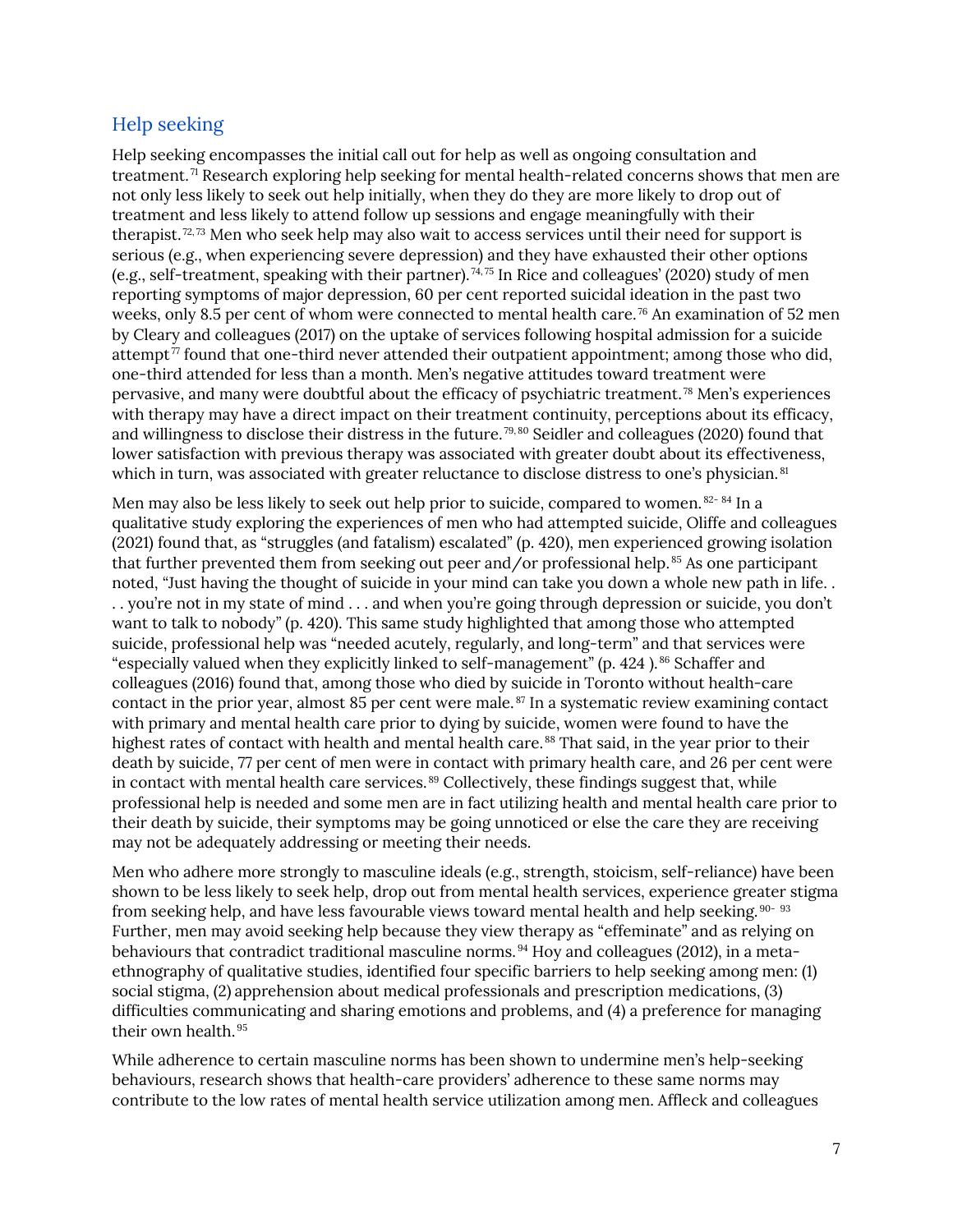(2018) have noted the inevitable influence of gender norms and gender biases on health-care providers when treating patients and how "traditional notions of masculinity are institutionalized in the wider medical system" (p. 586 ). <sup>[96](#page-33-20)</sup> The authors cited several studies that highlight significant gender biases among health-care providers, including physicians who spend less time with men than with women during health visits (along with fewer and briefer explanations) and those who are less likely to diagnose mental illness among men and act upon it once detected.<sup>[97](#page-33-21)</sup>

### <span id="page-12-0"></span>Use of more lethal means

One important difference between men and women with respect to suicide death is men's choice and use of means. Compared to women, men are far more likely to choose high-risk methods, make attempts using more lethal and violent means (i.e., suffocation, firearms), and to involve alcohol. [98-](#page-33-22) [101](#page-34-0) In Canada, suffocation (53.5%) and firearms (17.6%) accounted for a combined 71.1 per cent of men's suicide deaths in 2018.<sup>[102](#page-34-1)</sup> When compared to other suicide methods, individuals using firearms are up to 140 times as likely to die on their first attempt.<sup>[103](#page-34-2)</sup> Research also suggests that the lethality of suicidal acts may be higher among men than women, even when the same method is used.<sup>[104](#page-34-3),[105](#page-34-4)</sup> Mergl and colleagues (2015) found that suicidal acts were 3.4 times as lethal in men than in women across all methods examined.<sup>[106](#page-34-5)</sup> Interestingly, aggressivity, impulsivity, and alcohol use (known features of male-type depression) have been associated with more serious suicide attempts.<sup>[107-](#page-34-6)[109](#page-34-7)</sup>

### <span id="page-12-1"></span>Risk factors

Risk factors are characteristics or conditions that, in combination with other influences, can make a person more vulnerable to suicide.<sup>[110](#page-34-8)</sup> Evidence stemming from academic and scientific literature points to several notable and shared risk factors for suicide among men. The following section outlines these risk factors based on research in Canada and internationally.

### <span id="page-12-2"></span>Substance use

Alcohol and/or drug use (particularly at high doses) as well as alcohol and other substance use disorders are among the strongest risk factors for suicide attempts and mortality.<sup>[111-](#page-34-9)[117](#page-34-10)</sup> Not only does the consumption of alcohol and/or drugs increase the likelihood of a suicide attempt, deaths that involve them tend to be more violent and lethal (i.e., hanging, shooting, drowning) and thus more fatal.<sup>[118,](#page-34-11)[119](#page-35-0)</sup> Borges and colleagues (2017) found that any acute use of alcohol increases the likelihood of a suicide attempt by almost seven times, whereas high levels of acute drinking increases the likelihood by  $37.18$  times.<sup>[120](#page-35-1)</sup> People who live with alcohol use disorder (AUD), characterized by an impaired ability to stop or control use, are also more likely to experience suicidal ideation (1.86 times as likely), attempt suicide (1.36), and die by suicide (3.13).<sup>[121](#page-35-2),[122](#page-35-3)</sup> Compared to women, men are more likely to be diagnosed with AUD<sup>[123](#page-35-4)</sup> and more likely to have elevated blood alcohol levels at the time of death by suicide.<sup>[124](#page-35-5)</sup> Moreover, men who die by suicide are much more likely to have had a diagnosis of AUD than controls.<sup>[125](#page-35-6)</sup> Men living with AUD as well as depression may have a particularly high risk of suicide. Holmstrand and colleagues (2015) found that the increased risk of dying by suicide for men with both AUD and depression was 25 times that of men whose AUD did not include depression.<sup>[126](#page-35-7)</sup>

Studies exploring the relationship between opioid use and suicidal behaviours have reported high rates of suicidal ideation and attempts among individuals who use or are dependent on opioids.<sup>[127-](#page-35-8)[129](#page-35-9)</sup> It has been estimated that people who use heroin are up to 14 times as likely to die by suicide than their peers.[130](#page-35-10) The association between opioid use and suicide risk may be explained in part by unemployment, homelessness, childhood trauma, and the lack of social support for those who use opioids.[131](#page-35-11) In Canada, opioid-related deaths are responsible for a significant reduction in life expectancy, particularly among young men.<sup>[132](#page-35-12)</sup> In 2017, the country reported 3,987 opioid-related deaths, 76 per cent of them men, with the highest burden of deaths occurring in British Columbia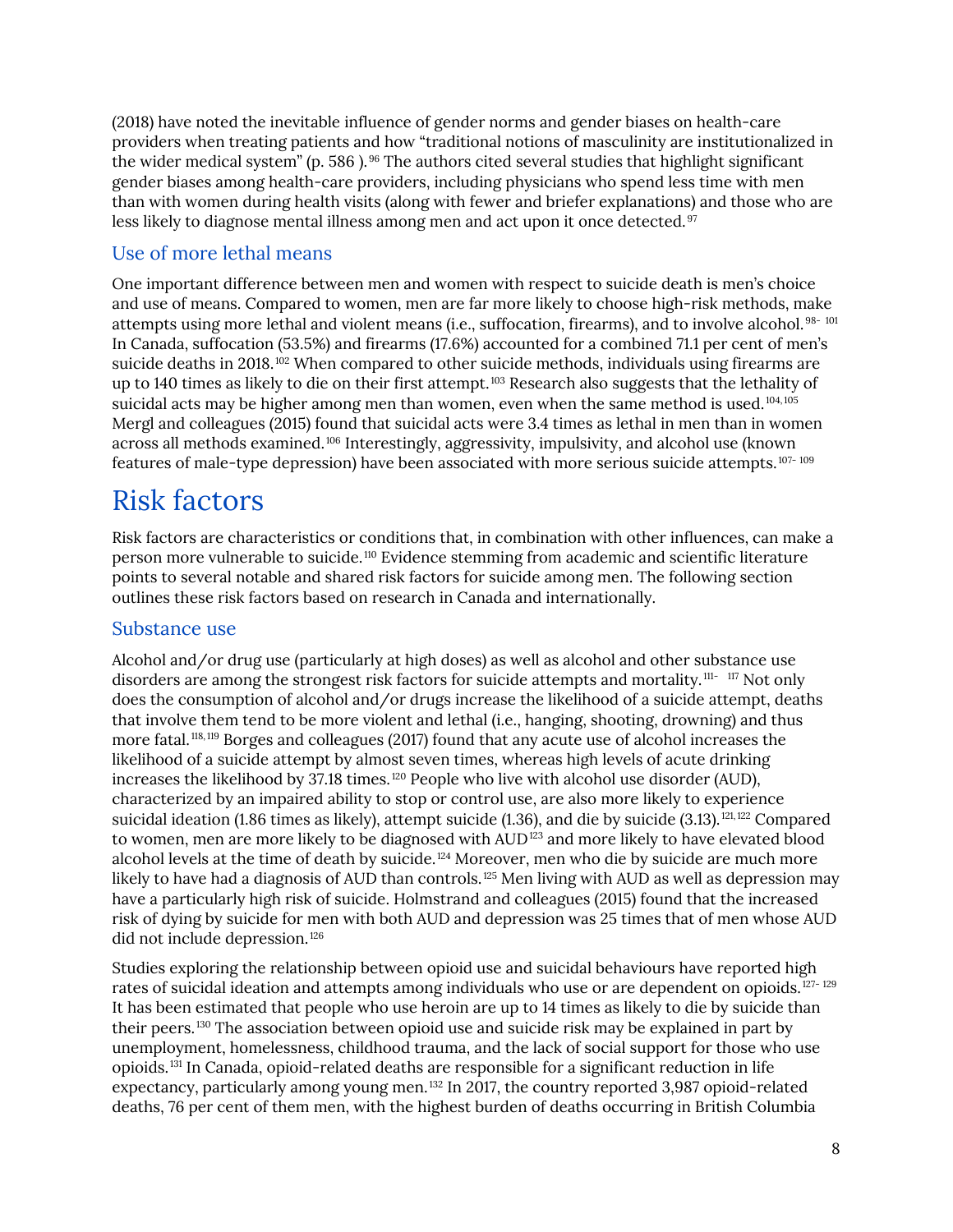(B.C.), Alberta, the Northwest Territories, and the Yukon. [133](#page-35-13),[134](#page-35-14) The opioid crisis has affected certain groups at disproportionate rates, notably Indigenous peoples but also incarcerated populations and people experiencing homelessness.[135](#page-35-15) In Alberta and B.C., First Nations people were up to five times as likely to experience an opioid-related overdose event and three times as likely to die as a result, compared to non-First Nations people.[136](#page-35-16) It is important to acknowledge the significant limitations of available data on unintentional versus intentional overdose among people using opioids.<sup>[137](#page-35-17)</sup> It is believed that the proportion of suicides among opioid-related deaths is underestimated due to misclassification of deaths and the reliance on human judgment to determine the intentionality of the act (i.e., coroners having little chance of knowing a decedent's "intent").<sup>[138](#page-35-18)</sup>

While alcohol and opioid use have been linked to suicidal behaviours among men, the literature on cannabis use is less conclusive. While Borges and colleagues' (2016) literature review and metaanalysis [\\*\\*,](#page-13-1)[139](#page-35-19) found evidence to support a relationship between chronic cannabis use and suicidality, there was a lack of evidence supporting acute cannabis use and suicidality. To address this gap, the authors noted the need for controlled studies with large samples that differentiate between acute and chronic cannabis use.[140](#page-35-20) With Canada's legalization of cannabis, more research is required to understand if, how, and to what extent acute and chronic cannabis use might influence mental health and suicidal behaviours, and whether these impacts vary according to sex and/or gender.

### <span id="page-13-0"></span>Social isolation, loneliness, and loss of connectedness

Social isolation, loneliness, and loss of connectedness are important risk factors for suicidal thoughts and behaviours among men.[141](#page-35-21)- [147](#page-36-0) These risks may be heightened among men experiencing relationship breakdown and among those who live alone. Research indicates that men are at higher risk for suicidality following a relationship breakdown<sup>[148](#page-36-1)</sup> and that being single, unmarried, divorced, or widowed significantly increases their risk for suicide.<sup>[149](#page-36-2)-[153](#page-36-3)</sup> In a systematic review conducted by Kazan and colleagues (2016), men were found to be six times as likely to die by suicide following a separation from their partner. While the effects of separation on suicidal behaviour were strongest in the period right after the separation, the risk of suicide remained elevated for up to four years.<sup>[154](#page-36-4)</sup> Similar findings have been observed after divorce, where men have been shown to be up to eight times as likely as women to die by suicide following a divorce.<sup>[155](#page-36-5)</sup> Parenthood (or having children) may have a protective effect on suicide risk among men. Dehara and colleagues (2021) found lower suicide rates in fathers with one (54% lower), two (64%), and three or more (59%) children than in men with no children.<sup>[156](#page-36-6)</sup>

Shaw and colleagues (2021) reported that, compared to those living with a partner, men who were living alone or with non-partners were at greater risk for suicide death, whereas women in similar situations were not. The authors also found that men experiencing loneliness, and those living alone or with a non-partner only, had three times the risk of dying by suicide compared to those who cohabit and are not lonely.[157](#page-36-7) These findings suggest that loneliness may be an important factor influencing suicide risk in those living alone or with non-partners.

In a photovoice study examining social isolation among men with a history of suicidality, Oliffe and colleagues (2019) found that the overarching themes were estrangement from family members, marginality in social contexts (e.g., school, work), alienation from mental health services (due to the potential provision of care against their will), increased substance use, and suicidal ideation.[158](#page-36-8) These findings underscore the importance of isolation and loneliness, both as potential risk factors for suicidality and as exacerbating factors for those with a history of suicidality.

<span id="page-13-1"></span><sup>\*\*</sup> Suicidality includes suicidal ideation, intention, plans, and/or behaviours, with the intent of ending one's life.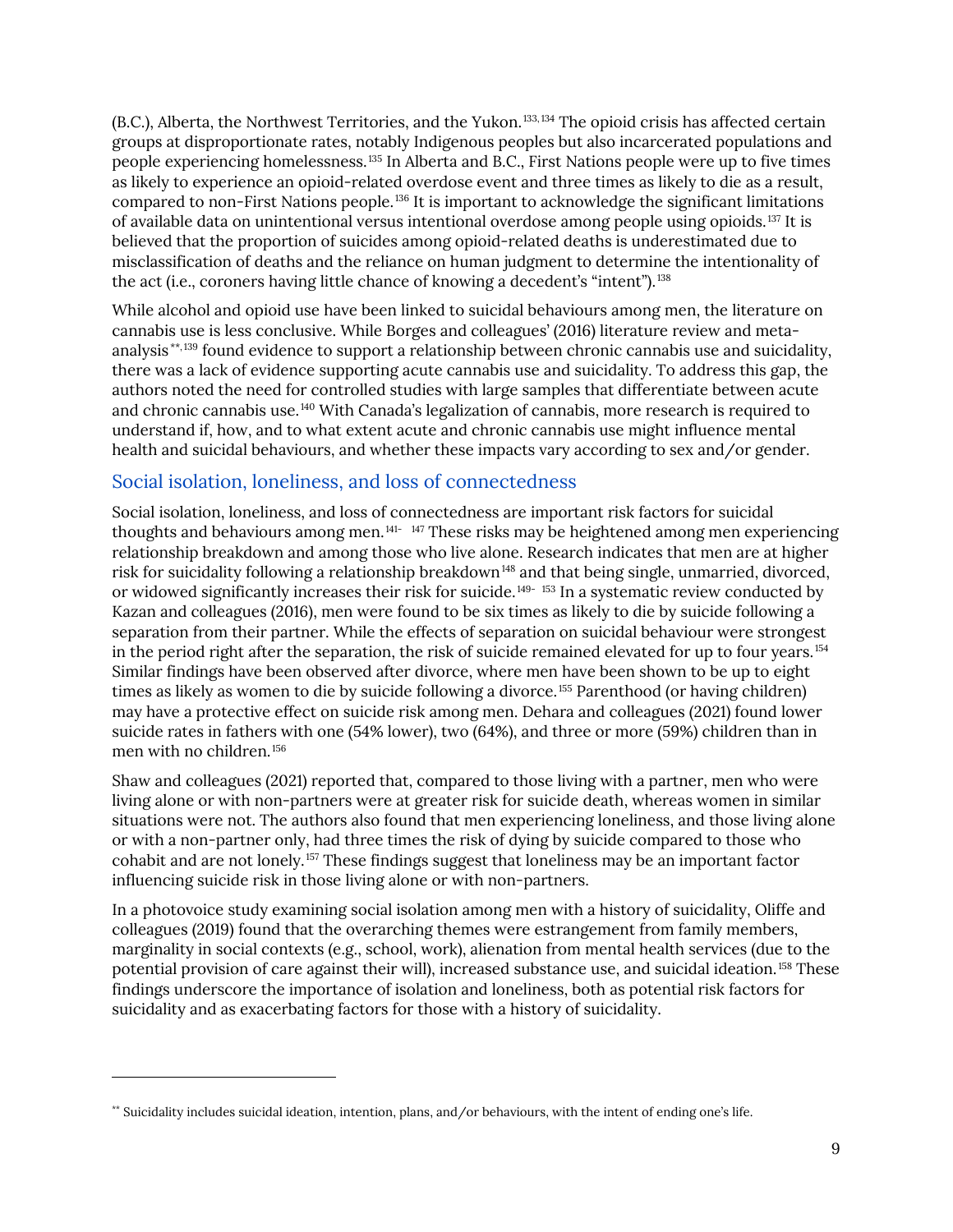### <span id="page-14-0"></span>Depression

Depression is one of the most well studied and established risk factors for suicide (including ideation, attempts, and death).<sup>[159-](#page-36-9)[163](#page-37-0)</sup> For men, a diagnosis of depression is among the strongest predictors of suicidal behaviours.<sup>[164](#page-37-1)</sup> Crump and colleagues (2014) reported that depression increased men's risk of suicide 15-fold, with the highest risk in the post-diagnosis period.[165](#page-37-2) Compared to those who were diagnosed with psychiatric and somatic disorders but not depression, the risk of suicide in the 13-week period after a diagnosis of depression was 18-32 times as high.<sup>[166](#page-37-3)</sup> Holmstrand and colleagues (2015) found that the odds of death by suicide was 8.4 times as high in men with depression, whereas the odds for women were less than a third of that at 2.6. The authors also found that suicide risk was particularly high (16.2%) among men who had both AUD and depression.[167](#page-37-4) Although depression has emerged as one of the strongest risk factors for suicide among men, other mental health problems and illnesses, including anxiety, bipolar disorder, personality disorder, posttraumatic stress disorder (PTSD), and schizophrenia, have all been linked to increased risk of suicide attempts and death.[168](#page-37-5)

Physical comorbidities (e.g., prostate cancer) and a history of adverse childhood experiences (e.g., sexual abuse) substantially increase men's risk of problematic substance use, depression (particularly male-type with externalizing symptoms), and suicide.[169-](#page-37-6) [173](#page-37-7) Men who display symptoms of male-type depression may be at even greater risk of suicide than those displaying prototypic (internalizing) symptoms. In a study conducted by Rice and colleagues (2018), men with a marked externalizing profile (including substance use, anger, and risk taking) were more than 14 times as likely to have had a recent suicide plan and 21 times as likely to have attempted suicide in the last four weeks, compared to those who were asymptomatic.<sup> $174$ </sup> These men were also four times as likely to have had a plan and to have attempted suicide than those displaying internalizing symptoms only.[175](#page-37-9) Although depression is a well-established risk factor for suicide, it is important to recognize that many men who die by suicide do not have depression or other psychiatric illness prior to their death. For this reason, it is crucial to continue exploring how and to what extent social determinants of health influence suicide risk among men.

### <span id="page-14-1"></span>Sociodemographic factors.

Among men, research suggests that age, education, work status, and geography are important risk factors.

- Age. Age is an important risk factor for suicide attempts and death among men.<sup>[176](#page-37-10)-[178](#page-37-11)</sup> A scoping review by Oliffe and colleagues (2021) reported that young men may have a particularly high risk of suicide.[179](#page-37-12) Suicide rates among adolescent males were twice as high as rates among adolescent females, with males less likely to have accessed health and mental health care services.<sup>[180](#page-37-13)</sup> In Canada, suicide is the second leading cause of death among men aged 15-39.<sup>[181](#page-37-14)-[183](#page-37-15)</sup> Depression, bullying, and abuse were strongly associated with suicidal thoughts, behaviours, and death in this age group.[184](#page-37-16) Older men (over 65) have also been shown to be at high risk for suicide. One study estimated that older men were nine times as likely to die by suicide as older women.<sup>[185](#page-37-17)</sup> Oliffe and colleagues found that relationship breakdown, work- and finance-related stresses, and substance use were the most consistently reported risk factors for suicide among men (ages 45-54).<sup>[186](#page-37-18)</sup>
- Education. Individuals with lower levels of educational attainment may be at higher risk of suicide.<sup>[187](#page-37-19)- [190](#page-37-20)</sup> Some studies report low educational attainment as a stronger risk factor in men (particularly young and older men) than in women.[191-](#page-38-0) [194](#page-38-1) Lorant and colleagues (2021) found that rates of suicide were more than two times as high in men with low levels of education, versus 1.3 times as high in women with low education levels.<sup>[195](#page-38-2)</sup> This relationship may be explained in part by a combination of risk factors for suicide that include low levels of education attainment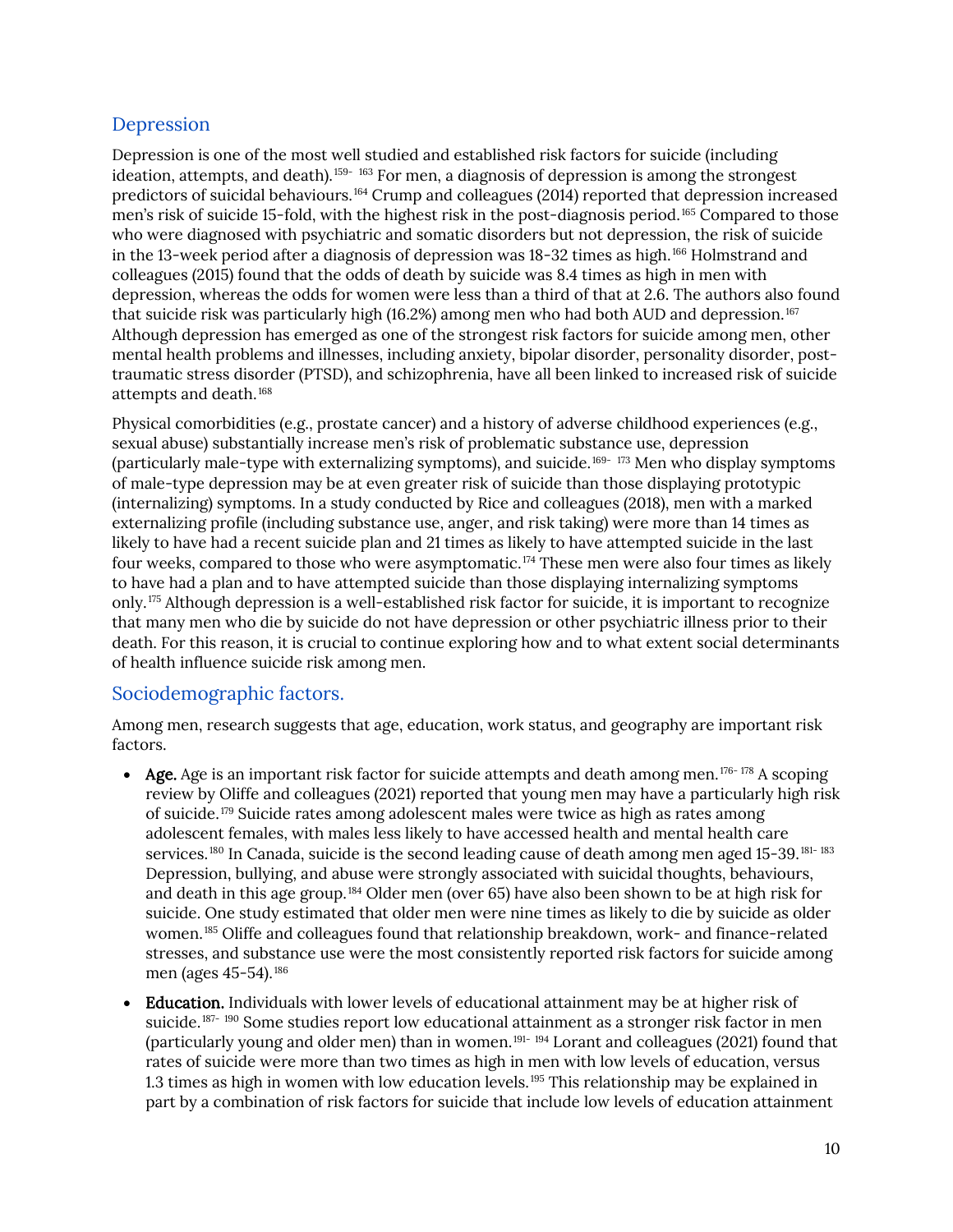and other social determinants of health (e.g., income, employment and working conditions, literacy, safe housing, social supports). These factors also include childhood adversity, mental health problems, substance use, and interpersonal or relationship problems, which may be more common among individuals with lower education.<sup>[196](#page-38-3),[197](#page-38-4)</sup>

- Unemployment, job loss, and financial difficulties. Unemployment, job loss, and financial difficulties are strong risk factors for suicide attempts and death among men.<sup>[198-](#page-38-5)[209](#page-38-6)</sup> Mäki and colleagues (2021) reported that, compared to employed men, those with unstable employment were almost three times as likely to die by suicide, a risk almost four times as high among men experiencing long-term unemployment.<sup>[210](#page-38-7)</sup> Work conditions and job stressors may also be important factors influencing men's suicide risk. Milner and colleagues (2017) found that working men who reported low job control, job insecurity, and unfair pay were more likely to report suicidal ideation than men who reported better working conditions.<sup>[211](#page-38-8)</sup> For many men, work is strongly tied to their sense of purpose and worth, since it can provide both structure and routine in their lives.  $212$  In the absence of employment or financially fulfilling work, men's sense of identity can erode. In Oliffe and colleagues' (2013) qualitative study of men in Canada experiencing depression, men's sense of worth and success were found to be closely tied to their paid work, their financial and material success, and ultimately, their ability to "fill breadwinner and provider roles" (p. 1631).<sup>[213](#page-38-10)</sup> A sense of regret was expressed by those who had not fulfilled their money-making potential, something which negatively impacted their emotional well-being. Among men nearing retirement, there was a strong sense of unfinished business, loss regarding routine and structure, and erosion connected to having an important purpose, which led some to experience a lack of motivation and depression. [214](#page-38-11) Physical and mental health problems and problematic alcohol use may in part explain the higher rates of suicide among men who are unemployed or who have lost their jobs, compared to those who are employed. [215-](#page-38-12) [219](#page-39-0)
- Rural and remote. Men living in rural areas may be more likely to die by suicide (but not more likely to attempt it) compared to those living in urban areas.<sup>[220](#page-39-1)</sup> In Canada, the risk of suicide has been shown to be higher among men living in rural or remote areas, including high rates among sexual minority youth.<sup>[221](#page-39-2)-[223](#page-39-3)</sup> Compared to their urban peers, sexual minority adolescent boys in rural areas were almost twice as likely to have seriously considered or attempted suicide in the last year.<sup>[224](#page-39-4)</sup> During interviews in a small rural Canadian town (2017) with individuals who had lost a male (i.e., son, father, brother, friend, spouse, son-in-law) to suicide,  $^{225}$  $^{225}$  $^{225}$  participants identified social stigma around mental health and the fear of being perceived as weak and vulnerable as factors that ultimately led men to hide their depression (and its cause); engage in risk-taking, violence, and aggression; and self-medicate instead of seeking professional help.<sup>[226](#page-39-6)</sup> Compared to other areas, the Prairie provinces (i.e., Alberta, Saskatchewan, Manitoba), known for being the most rural parts of Canada, have the highest rates of suicide. <sup>[227](#page-39-7)</sup> These high rates among men may be due to a stronger alignment with masculine ideals (e.g., strength, invulnerability), greater access and use of firearms, isolation, high-risk occupations (e.g., resource extraction, farming), job instability, economic uncertainty, mental-health stigma (including self- and social stigma), poor access to formal health and mental health services, and high consumption of alcohol and drugs, particularly among young men. <sup>[228-](#page-39-8)[233](#page-39-9)</sup>
- Homelessness and precarious housing. Exceptionally high rates of suicidal ideation and suicide attempts have been reported among people experiencing homelessness and precarious housing.<sup>[234-](#page-39-10) [236](#page-39-11)</sup> A recent systematic review and meta-analysis reported a pooled current and lifetime prevalence of suicidal ideation of 17.8 per cent and 41.6 per cent, respectively, and a pooled current and lifetime prevalence of attempts of 9.2 per cent and 28.8 per cent, respectively, among people experiencing homelessness.<sup>[237](#page-39-12)</sup> In Sinyor and colleagues' review of Toronto's coroner records for all suicide deaths between 1998 and 2012,<sup>[238](#page-40-0)</sup> 60 of the 3,319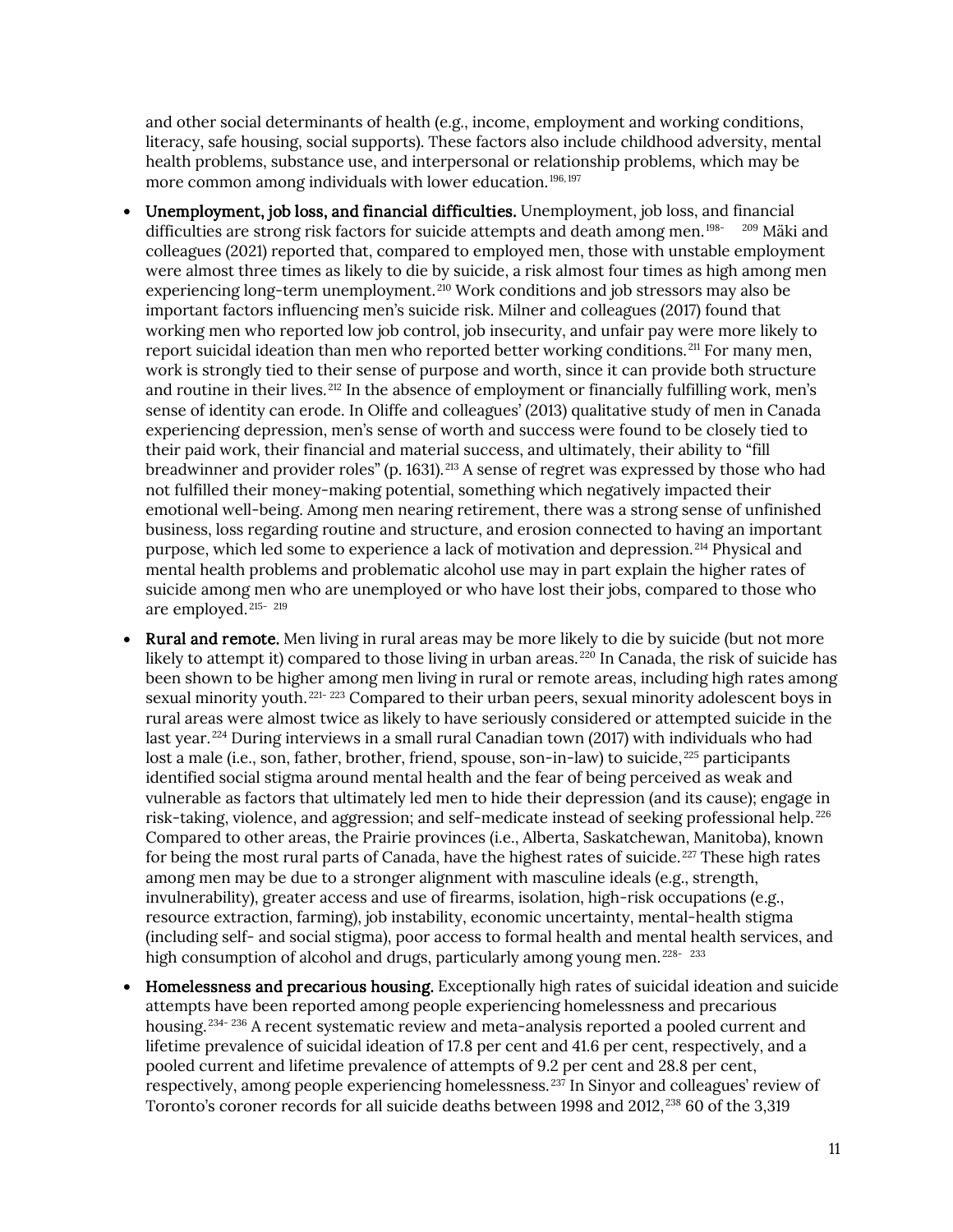deaths were people experiencing homelessness, and 230 were precariously housed. Most of these deaths (83%) among the homeless population were men.<sup>[239](#page-40-1)</sup> Temporary homelessness, caused by unstable and unsafe housing, may also increase men's risk for suicide in many populations. The dependence on relationships for stable housing may elevate the risk of suicide, either by increasing the potential for intimate partner violence (IPV) if the partner chooses to stay for the sake of avoiding homelessness  $240 - 244$  $240 - 244$  or, through a lack of stable housing, by (possibly) increasing anxiety, substance use, and unemployment  $.245 - 253$  $.245 - 253$  $.245 - 253$  $.245 - 253$  $.245 - 253$  $.245 - 253$  A history of physical and/or sexual abuse, mental health disorders, and problematic substance use are highly prevalent among those experiencing homelessness or precarious housing and may be contributing to the disproportionately high rates of suicide in this population. [254,](#page-40-7) [255](#page-40-8)

### <span id="page-16-0"></span>History of attempted suicide

People who attempt suicide are at greater risk of a subsequent attempt(s) and death, particularly in the first 12 months after an attempt.<sup>[256](#page-40-9)-[263](#page-40-10)</sup> Compared to women, men may be more likely to reattempt and die by suicide. In Fuller-Thomson and colleagues' (2019) investigation of remission (i.e., absence of suicidal ideation) among individuals reporting a lifetime suicide attempt, the authors found that remission from suicide attempts was almost one-third as likely for men as for women. [264](#page-41-0) A study by Bostwick and colleagues (2016) found that 81.8 per cent of individuals who attempted suicide died by suicide within a year; of those, 80 per cent were men. [265](#page-41-1) Both older adults and men were associated with a higher risk of dying on a subsequent attempt.<sup>[266](#page-41-2)</sup> This observation about the higher risk among men has been supported in several other studies.<sup>[267](#page-41-3)-[270](#page-41-4)</sup> One study by Finkelstein and colleagues (2015), which examined the risk of suicide and mortality following a first selfpoisoning episode, found that "older age," "depression," and "male sex" were among the strongest predictors for eventual death by suicide.<sup>[271](#page-41-5)</sup>

### <span id="page-16-1"></span>Negative life events and intimate partner violence

Negative life events and adverse childhood experiences are associated with the onset of mental health disorders as well as suicide attempts and deaths.<sup>[272](#page-41-6)-[280](#page-41-7)</sup> In a study examining childhood traumas among men seeking outpatient psychiatric care in Canada, Kealy and colleagues (2016) found that adverse childhood experiences, including emotional neglect and physical or emotional abuse, were highly prevalent. Rates of reported abuse were much higher than what has been observed in general community samples. [281](#page-41-8) Afifi and colleagues' (2014) study of different types of child abuse and their association with mental health disorders [282](#page-41-9) found that physical abuse, sexual abuse, and exposure to IPV in childhood increased the odds of a suicide attempt by 1.7, 1.5, and 1.2 times, respectively. Turner and colleagues (2017) found that men with a history of childhood sexual abuse (CSA) or of CSA co-occurring with other types of child maltreatment had much higher odds of having a mental health disorder and attempting suicide, compared to those who experienced child maltreatment without CSA. [283](#page-41-10)

 $IPV<sup>284-287</sup>$  $IPV<sup>284-287</sup>$  $IPV<sup>284-287</sup>$  $IPV<sup>284-287</sup>$  is also associated with suicidal behaviours, including ideation, attempts, and death. <sup>[288](#page-41-13)</sup> In Canada, men account for 95 per cent of murder-suicides, the most common form being murder-suicide involving a man killing his spouse.<sup>[289](#page-41-14)</sup> Some evidence suggests that the level of risk associated with IPV may differ according to whether the person is the perpetrator, victim, or both. Ulloa and Hammette (2016) reported significantly worse mental health outcomes, including depression and suicidality, among those who were both perpetrators and victims, with higher suicidality for perpetrators than victims. [290](#page-42-0) Although it is unclear whether men are impacted more by adverse childhood experiences compared to women, many of the well-documented outcomes associated with childhood adversity and trauma are also robust risk factors for suicide among men (e.g., major depression, AUD, and substance use and other mental health disorders, including anxiety and suicide attempts).<sup>[291-](#page-42-1)[293](#page-42-2)</sup>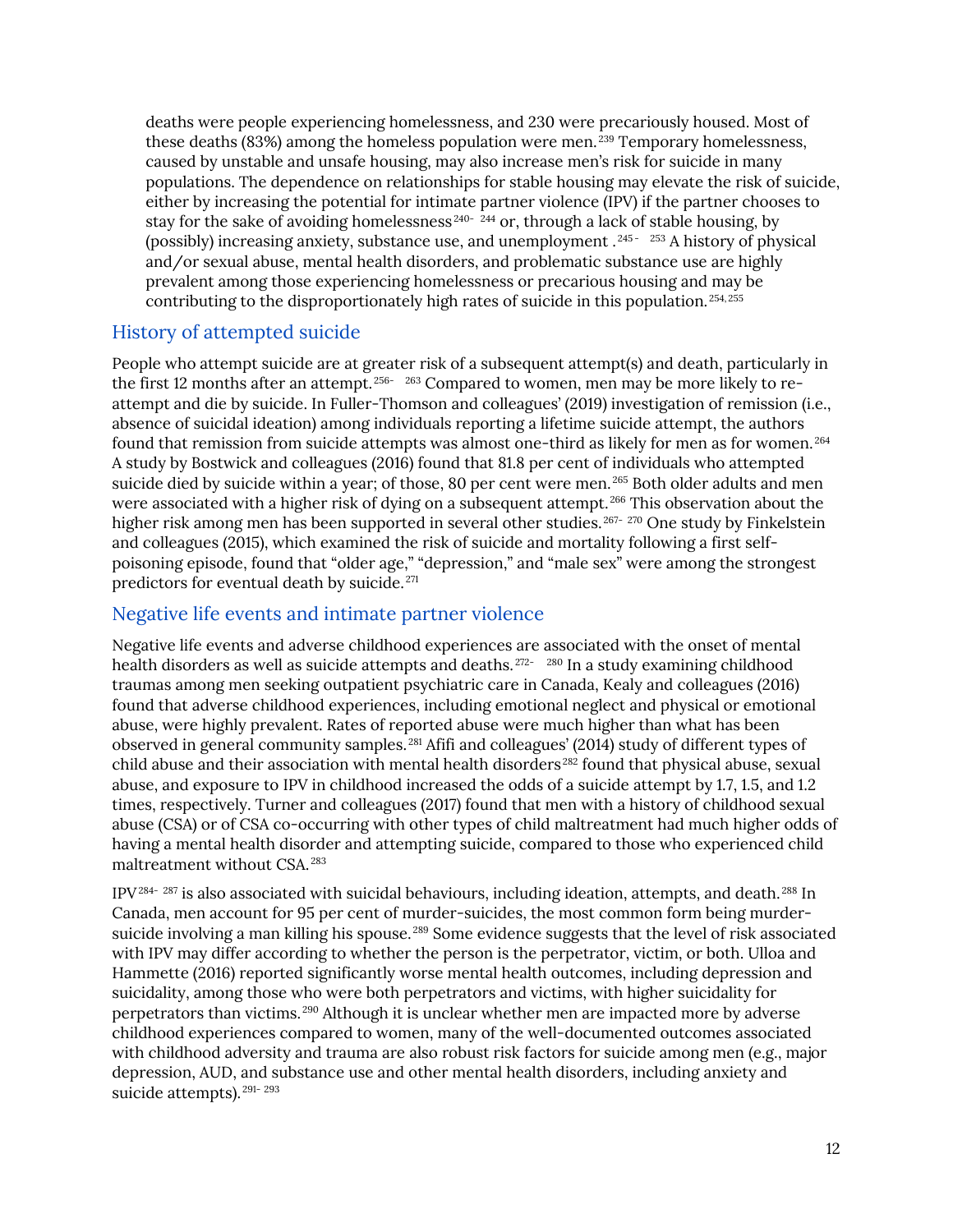### <span id="page-17-0"></span>Subgroups among men who are at higher risk for suicide

Although men collectively account for 75 per cent of suicide deaths in any given year, the risk of suicide varies substantially across different groups.<sup>[294](#page-42-3)</sup> The literature points to several important subgroups (in Canada, specifically) that are at greater risk for suicide. Many factors contribute to and influence this risk, yet the social determinants of health play an especially important role among certain subgroups and may disproportionately impact their rates of suicide. These factors include income, employment and working conditions, education, physical environments, access to health services, sexual orientation, gender expression, culture, race, and others.

The following section outlines notable subgroups from available quantitative and qualitative research on suicide, both in Canada and internationally.

### <span id="page-17-1"></span>First Nations, Inuit, and Métis men

First Nations, Inuit, and Métis men in Canada have been identified as one of the most disproportionately affected populations in relation to their risk for suicide. Compared to the country's non-Indigenous people, suicide rates are nine times as high among Inuit, three times as high among First Nations, and two times as high among Métis.<sup>[295](#page-42-4)</sup> These disparities in suicide mortality are so stark that suicide prevention has become a public health priority for governments and many Indigenous communities.<sup>[296-](#page-42-5)[300](#page-42-6)</sup> Based on findings collected from the Canadian Census Health and Environment Cohorts (2011-2016), suicide rates among First Nations people living on reserve are higher than those living off reserve and higher among men than women.<sup>[301](#page-42-7)</sup> Relative to men in the general population, Indigenous men exhibit higher rates of suicidal behaviours.<sup>[302](#page-42-8)</sup> Studies have shown that this is particularly so among Inuit men, where suicide attempts are 10 times as high among male Inuit youth, compared to non-Indigenous male youth, and suicidal ideation is higher in Inuit men living off-reserve versus Inuit women living off-reserve. [303](#page-42-9)

Researchers have drawn attention to unique suicide risk factors among Indigenous people related to collective trauma. Historical and colonial violence have resulted in intergenerational trauma, abuse, early childhood adversity, the erasure of family structures, a lack of access to health services and education, and increased substance use. [304,](#page-42-10) [305](#page-42-11) Colonization led to the forced settlement of nomadic tribes, relocation from traditional settlements, and the removal of children from their homes into residential schools. In the second half of the 20th century, children were also removed from non-Indigenous homes or orphanages into foster homes and child welfare institutions (referred to as the Sixties Scoop).<sup>[306-](#page-42-12)[308](#page-42-13)</sup> The Sixties Scoop engendered cultural dislocation and identity confusion, which is now closely linked to suicide among Indigenous peoples.<sup>[309](#page-42-14), [310](#page-42-15)</sup> The country's child welfare system continues to be especially traumatic for Indigenous youth. While seven per cent of children in Canada identify as Indigenous, they make up 52 per cent of the those in foster care.<sup>[311](#page-42-16)</sup>

In recent years, researchers have drawn attention to suicide pacts among Indigenous youth in Canada. [312-](#page-42-17) [315](#page-43-0) Described as "a specific type of peer pressure involving high-risk and suicidal behaviours in the context of a 'game' or 'pact' that could be planned days or weeks in advance by youth" (p. 21), [316](#page-43-1) they have been attributed to the intergenerational trauma and subsequent early childhood adversities experienced by Indigenous youth, especially in rural and remote contexts where services are difficult to access.<sup>[317](#page-43-2)-[319](#page-43-3)</sup> Here, it is important to note the many challenges of obtaining suicide surveillance information for Indigenous populations in Canada, which have been attributed to factors such as under-reporting, low base rates, data access, and geographical access. [320](#page-43-4), [321](#page-43-5)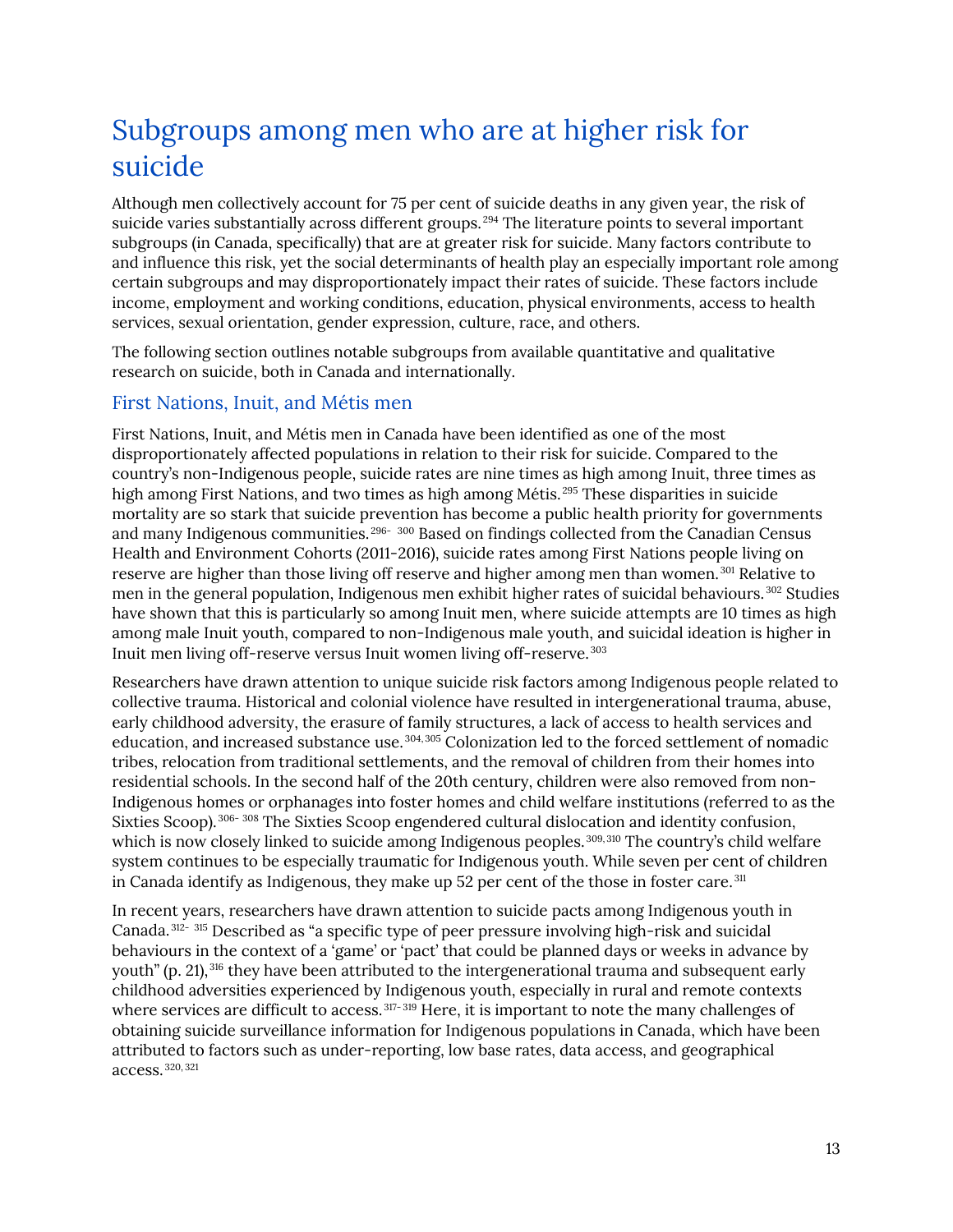### <span id="page-18-0"></span>Sexual and gender minorities

Men in sexual and gender minority (SGM) groups in Canada have been identified as a key population affected by greater suicide risk. In general, they experience high rates of societal stigma, mental health disorders, substance use disorders, and suicidality.<sup>[322,](#page-43-6) [323](#page-43-7)</sup> SGM populations are two to four times as likely to report depression and two to five times as likely to report lifetime suicide attempts, compared to heterosexual and cisgendered people. [324](#page-43-8) One in five individuals identifying as a sexual minority (e.g., lesbian, gay, bisexual) and one in two identifying as a gender minority (e.g., transgender, non-binary) have attempted suicide in their lifetime. [325](#page-43-9) Rates of suicidal ideation and behaviour are even higher among gender minority groups who (1) report co-occurring mental health and substance use disorders, (2) are from racial minorities, (3) live in poverty, and (4) live with disabilities. [326](#page-43-10) Men in same-sex partnerships are at substantially increased risk for suicide mortality, compared to women in same-sex partnerships. [327](#page-43-11) Compared to heterosexual men, sexual minority men (e.g., gay, bisexual, queer) experience higher rates of suicidality and/or suicide and are up to six times as likely to experience suicidal ideation. [328](#page-43-12) In one study, the likelihood of a suicide attempt was found to be 16 times as high for individuals in this subgroup who had three or more concurrent health problems (e.g., depression, anxiety, drug use, smoking, HIV infection).<sup>[329](#page-43-13)</sup> Gay and bisexual men with annual incomes of less than \$30,000 who had no university education were also found to be five times as likely to attempt suicide than those with a university degree and incomes over \$30,000. [330](#page-43-14), [331](#page-43-15)

Researchers have drawn attention to the unique risk factors experienced by sexual minority men, such as bullying, victimization, HIV-related social exclusion, stigma, violence due to homophobia, low rates of mental health literacy (MHL), and heightened risk of suicidality following conversion therapy. [332](#page-43-16)- [335](#page-43-17) They have also highlighted unique risks for gender minorities (including transmen, transwomen, and non-binary persons), which include constant misgendering by those around them and a lack of access to gender-affirming health services due to protocol restrictions, time delays, and affordability. [336](#page-43-18)-[338](#page-44-0)

### <span id="page-18-1"></span>Occupation groups

Several occupational groups are at increased risk for suicidal behaviour. High rates of suicidal ideation have been observed among people working in industries with greater access to lethal means, exposure to occupational trauma and involvement in hazardous duty, as well as industries that entail high job stress and insecurity. [339,](#page-44-1) [340](#page-44-2)

Men in the military (including active and deployed military personnel, regular Armed Forces personnel, and veterans) experience high rates of mental health problems (i.e., depression, anxiety, PTSD) and suicidality. [341](#page-44-3) Sareen and colleagues (2016) found that, compared to civilians in Canada, military personnel were 1.3 and 1.7 times as likely to report suicidal ideation and plans in the past year. [342](#page-44-4) Whereas suicidal ideation among women in the military decreased over time, among men in the military the prevalence of lifetime and past-year suicidal ideation remained unchanged. [343](#page-44-5) Oliffe and colleagues (2021) found that exposure to occupational trauma and deployment-related traumatic events — when combined with physical conditions, a history of childhood abuse, and preexisting psychiatric disorders — contributed to higher rates of suicidality among these men. [344](#page-44-6)

Public safety personnel (i.e., firefighters, police, paramedics) also experience higher lifetime suicidality compared to the general population, with a greater prevalence among paramedics and correctional workers who are single, divorced, separated, or widowed. [345,](#page-44-7) [346](#page-44-8)

In addition, occupational groups mainly performing manual labour (e.g., construction, farming, and resource extraction) experience high rates of suicide due to economic uncertainty, mental health stigma, social isolation and loneliness, increased alcohol consumption, poor working conditions, and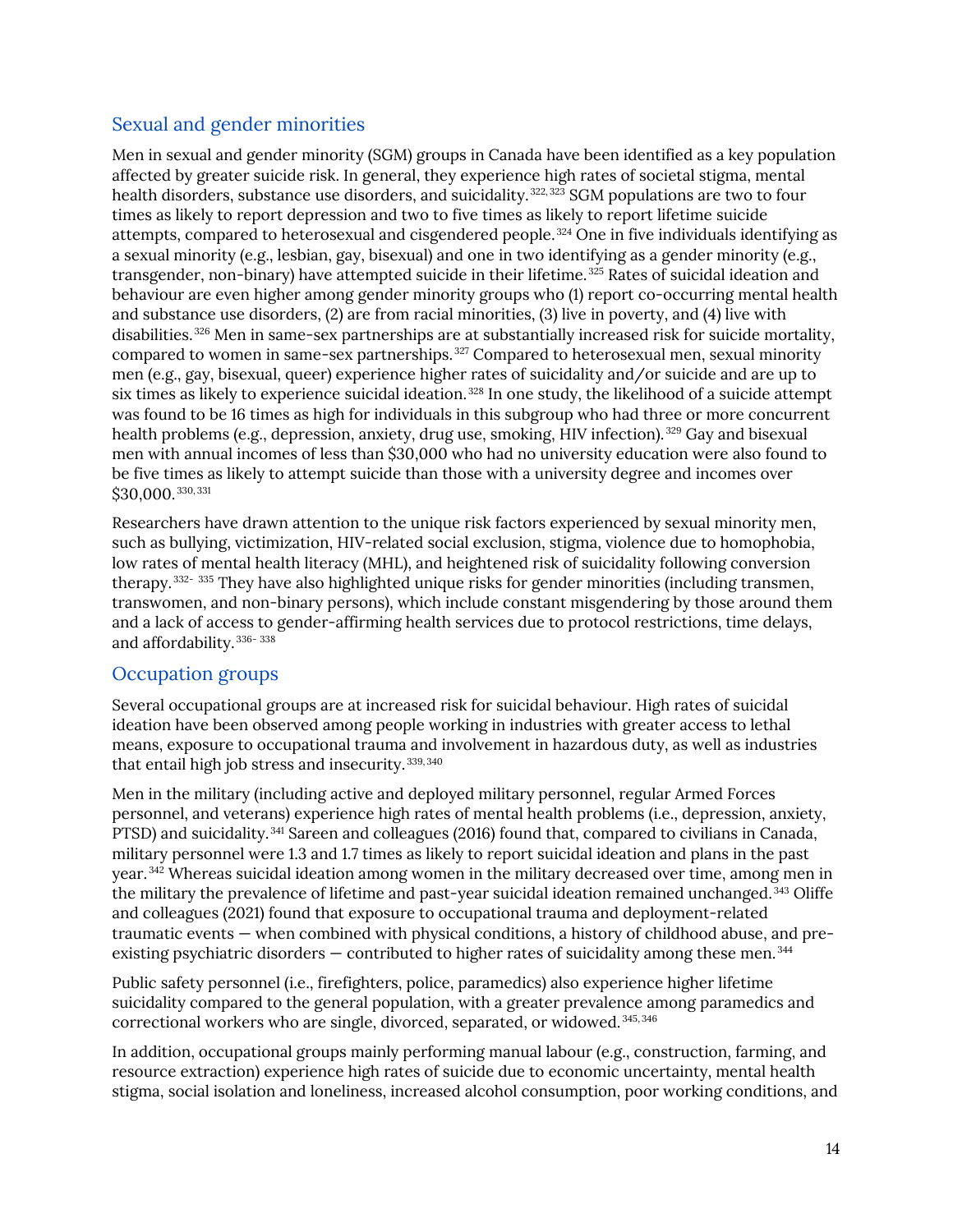a lack of access to mental health services.<sup>[347](#page-44-9)-[351](#page-44-10)</sup> Many of these occupations can be seasonal and sporadic, forcing men to travel greater distances and spend extended periods away from family and other support systems. [352](#page-44-11)

### <span id="page-19-0"></span>Immigrants and refugees

Although the literature does not necessarily point to higher suicide rates among Canada's immigrant (versus non-immigrant) populations, some evidence suggests that the risk of suicide is higher among men than among women. [353,](#page-44-12) [354](#page-44-13) Saunders and colleagues (2019), in a population-based study examining suicide among recent immigrants in Ontario, reported that suicide rates were almost twice as high in immigrant men compared to immigrant women (4.4 per 100,000 versus 2.5 per 100,000, respectively). [355](#page-44-14) A systematic review and meta-analysis of suicide among immigrants and refugees estimated the prevalence of suicide among refugees at 10 per cent, which is about five times as high as the larger immigrant population.<sup>[356](#page-44-15)</sup> Unlike immigrants who relocated to Canada of their own accord, refugee populations may have an increased risk of suicide due to such factors as stress, the trauma caused by displacement, and the violence suffered before or during the resettlement process. [357](#page-44-16) High rates of PTSD and depression have been observed among refugees in Canada, likely because of pre-migratory, migratory, and post-migration stressors related to physical well-being, finances, shelter, education, and health.<sup>[358](#page-44-17)</sup> The literature also points to the underreporting of mental illness and suicidal behaviour among certain groups of immigrants and refugees due to cultural views that can limit awareness around mental health (e.g., stigma, disgrace, shame, criminality). [359,](#page-44-18) [362](#page-45-0) In certain cases, immigrants and refugees may report physical pain instead of psychological symptoms. [363](#page-45-1) This is especially true for conflict-affected populations, where psychological pain and suffering have either been normalized into everyday life or be seen as less important than housing and job opportunities. [364-](#page-45-2) [366](#page-45-3) Canada's immigrant and refugee populations may also experience barriers related to language, culture, finances, (longer) wait times, and stigma when accessing mental health services, which can make it difficult to access needed support.<sup>367</sup>

### <span id="page-19-1"></span>Racialized groups

Racialized groups, such as African, Caribbean, and Black (ACB), southeast Asian, and Latin populations, may experience increased risk for suicide. Discrimination among racialized groups has been associated with increased rates of depression and suicidal ideation.<sup>[368](#page-45-5)</sup> Suicide rates among racialized men in North America is significant; for example, African American men are four to six times as likely to die by suicide as African American women. [369,](#page-45-6) [370](#page-45-7) Toomey and colleagues (2019) found that Latinx adolescents (ages 11-19) who self-identified as bisexual, lesbian, and/or gay were 1.2-1.4 times as likely to attempt suicide than heterosexual non-Latinx adolescents.  $371$ 

### <span id="page-19-2"></span>The importance of intersectionality

Although studies on suicidality have focused on subgroups among men, the recent literature draws attention to the importance of the relationship between intersectionality and suicide.<sup>[372](#page-45-9),[373](#page-45-10)</sup> Intersectionality explores the dynamics between co-existing social identities (e.g., intersections between gender and race) and systems of power or oppression. [374](#page-45-11) Ferlatte and colleagues' (2018) study of recent suicide attempts among gay and bisexual men across sociodemographic variables<sup>[375](#page-45-12)</sup> found the highest concentration of attempts among those without a university degree earning annual incomes of less than \$30,000. [376](#page-45-13) Similarly, research on Indigenous populations indicates that suicide risk among two spirit people is far greater than among the heterosexual Indigenous population. [377](#page-45-14) This may be due to experiences of homophobia and isolation, higher rates of substance use, and traumatic experiences.<sup>[378](#page-45-15)</sup> To design appropriate interventions that respond to the unique factors that bring a heightened risk for suicide, it is important to examine and understand the compounding effects of multiple marginalized identities. [379](#page-45-16), [380](#page-45-17)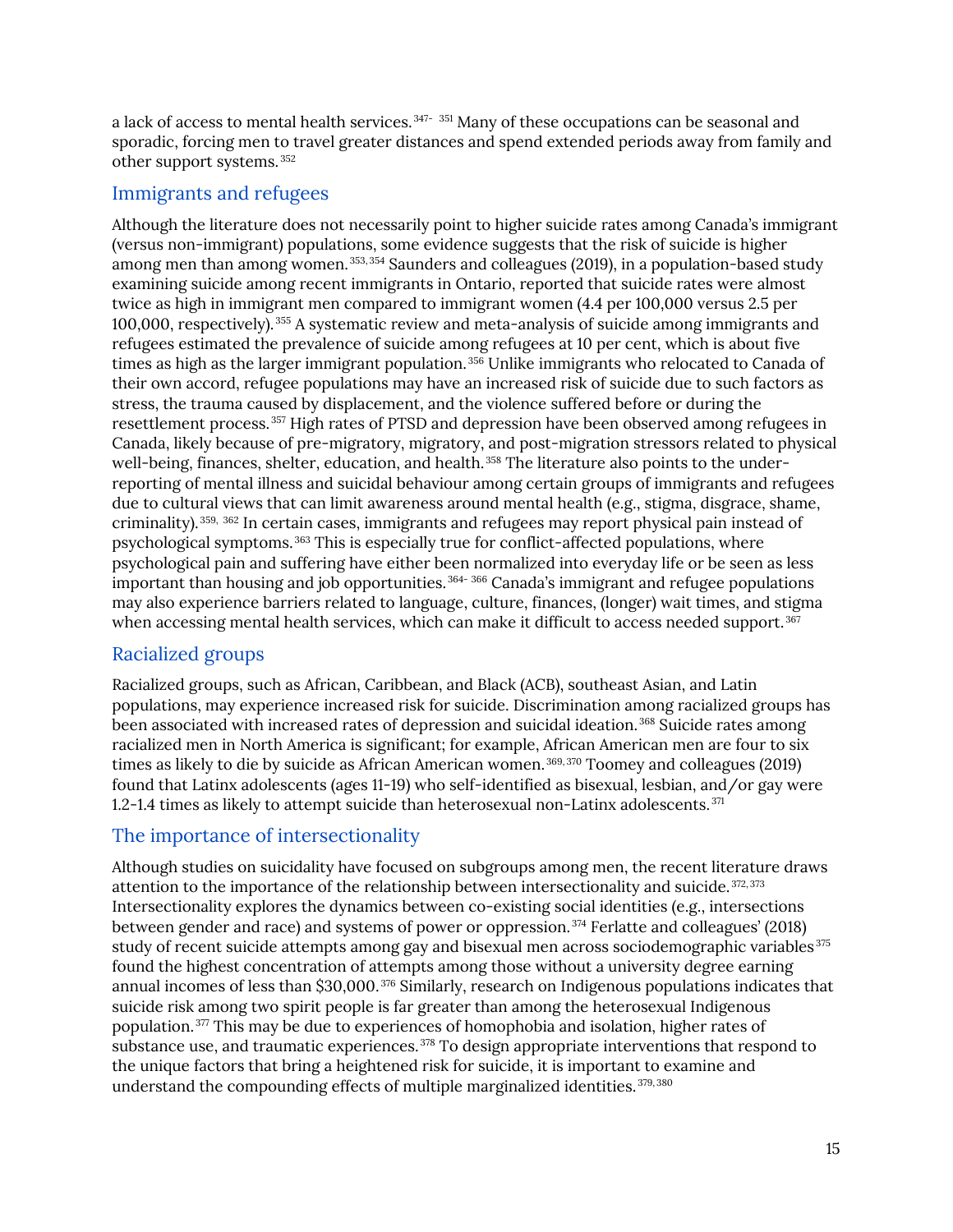### <span id="page-20-0"></span>How has COVID-19 impacted men?

Reports from the early stage of the pandemic revealed significant increases in symptoms of anxiety and depression among people in Canada as well as increases in loneliness, social isolation, and problematic substance use. [381-](#page-45-18) [387](#page-46-0) Some reports have also noted increases in suicidal behaviour and self-harm.<sup>[388](#page-46-1)</sup> While many reports suggest that COVID-19 has disproportionately impacted women (both in terms of job loss and mental health), for men it has amplified pre-existing risk factors for suicide, such as job loss, financial insecurity, social isolation, and substance use. Given the strength of these risk factors for influencing suicidal behaviour, the potential and observed impact of the pandemic on men cannot be overlooked. The following section provides an overview of the literature on COVID-19 as it relates to men's mental health and suicide.

### <span id="page-20-1"></span>Vulnerability to COVID-19

COVID-19 survivors may be at elevated risk for mental health issues and suicide due to the stress associated with a COVID-19 diagnosis, hospitalization and ICU admission, the loss of income, the onset of physical symptoms, and neurological conditions. [389](#page-46-2) Research exploring sex differences in relation to COVID-19 suggests that men may have greater vulnerability to infection along with more severe disease and adverse outcomes compared to women. In a population-wide cohort study in Ontario, Stall and colleagues (2020) found that men received less testing for COVID-19 and had higher rates of laboratory-confirmed infection, hospitalization, ICU admission, and death than did women. [390](#page-46-3) Higher rates of pre-existing comorbid disease, engagement in high-risk behaviours (e.g., smoking, drinking), and poorer adherence to COVID-19 precautionary behaviours (e.g., hand washing, mask wearing, physical distancing) in men may partially explain these differences.<sup>[391](#page-46-4)</sup>

### <span id="page-20-2"></span>Mental health decline and psychological distress

National polls and surveys have shown that rates of psychological distress, anxiety, and depression have increased during the pandemic.<sup>[392](#page-46-5)-[398](#page-46-6)</sup> Although a higher proportion of women are reporting deteriorations in mental health, rates of self-reported stress, anxiety, and depression are also high among men. A July 2021 survey by the Centre for Addiction and Mental Health (CAMH) found that 17.6 per cent of men were feeling depressed and 16.2 per cent were experiencing moderate-tosevere anxiety. [399](#page-46-7) In Ogrodniczuk and colleagues' (2021) investigation of the psychosocial impact of the pandemic on help seeking among men<sup> $400$ </sup> 79.3 per cent indicated that their mental health was negatively affected by COVID-19, and 42.2 per cent reported experiencing suicidal ideation. [401](#page-46-9) In a recent Movember survey, two-thirds of men (aged 18-54) in Canada said they had experienced a mental health challenge since the pandemic began. [402](#page-46-10)

### <span id="page-20-3"></span>Job loss and financial insecurity

Job loss and financial insecurity have been shown to increase vulnerability to both mental illness and suicide. [403-](#page-46-11) [407](#page-46-12) Research from past economic recessions shows an association between increased unemployment and higher rates of suicide, particularly among men.<sup>[408](#page-46-13)-[412](#page-46-14)</sup> National surveys conducted during the pandemic show that mental health deterioration and binge drinking have been more pronounced in those who have lost their job, are no longer working due to the pandemic, and are very worried about their finances. [413,](#page-47-0) [414](#page-47-1) Statistics Canada's Labour Force Survey (conducted early on in the pandemic) reported that 14.6 per cent of men had lost their jobs as of April 2020, and that a higher proportion of men (versus women) who did so lost full-time employment (92.9% versus 69.9%, respectively). [415](#page-47-2) While unemployment rates have decreased significantly since then, the potential impacts of men's losses in employment and finances as the pandemic began should be considered when assessing suicide risk and for continued prevention efforts. Ogrodniczuk and colleagues' (2021) study on help seeking among men also found that, as a result of the pandemic, a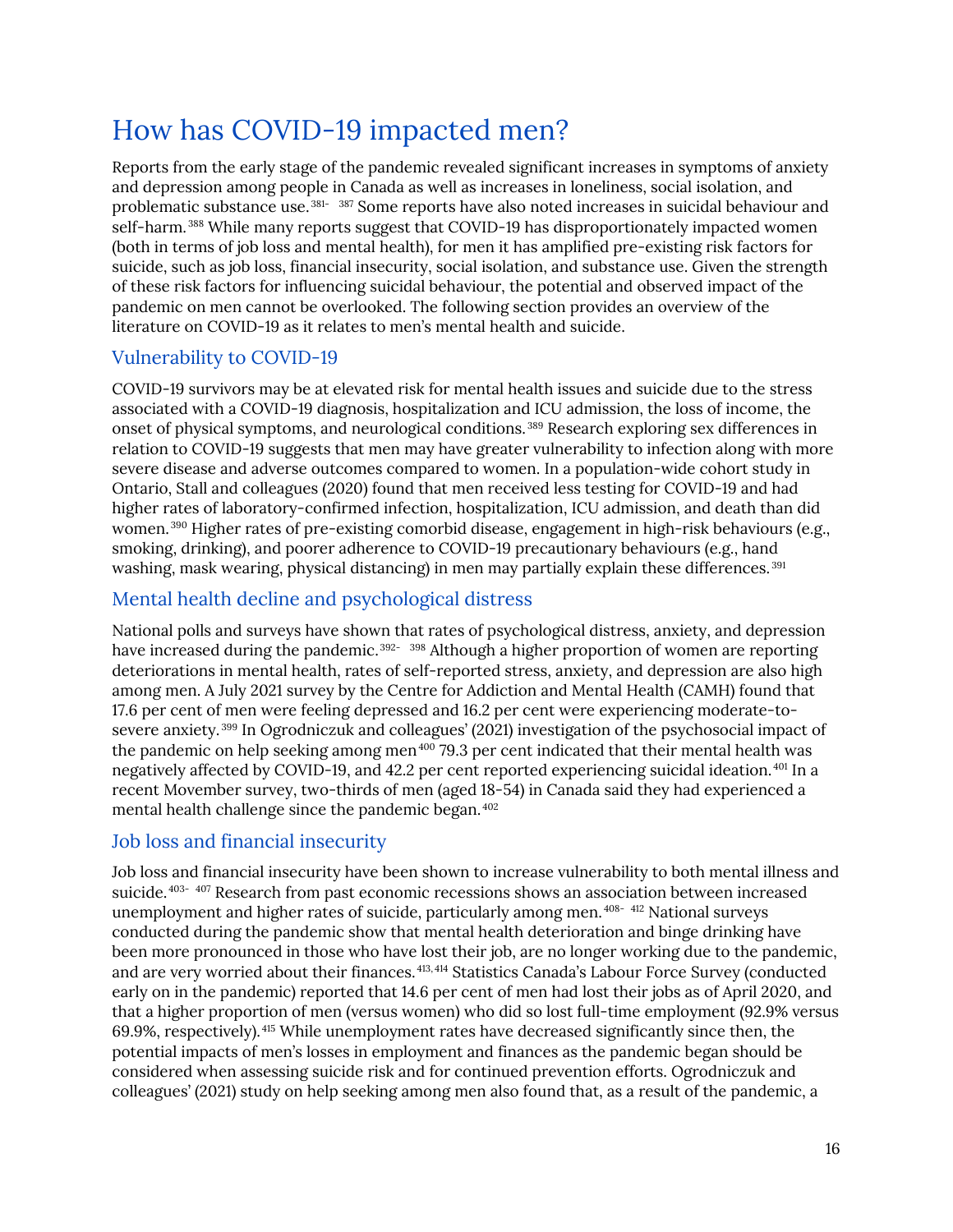quarter of respondents lost their job, 17 per cent worked fewer hours, and half experienced at least moderate financial stress. [416](#page-47-3)

### <span id="page-21-0"></span>Problematic alcohol and substance use

Alcohol and drug use as well as substance use disorders have been shown to significantly increase the risk of suicide attempts and mortality. [417-](#page-47-4) [419](#page-47-5) Data collected during the pandemic, which show increases in the consumption of alcohol and cannabis, have been more pronounced in men.  $420 - 422$  $420 - 422$  In a series of polls conducted by CAMH, significantly more men than women reported engaging in binge drinking<sup>[423](#page-47-8)</sup> — a trend that remained steady from May 2020 to July 2021. A series of polls by the MHCC and the Canadian Centre Substance Use and Addiction (CCSA) during the pandemic revealed that, compared to women, more men reported problematic substance use.<sup>[424](#page-47-9)</sup> Specifically, 28 per cent of men who reported consuming alcohol (before the pandemic), reported problematic alcohol use, and 43 per cent of men who reported consuming cannabis (before the pandemic) reported problematic cannabis use (compared to 16 and 32 per cent of women, respectively).<sup>[425](#page-47-10)</sup>

### <span id="page-21-1"></span>Social isolation, loneliness, and relationship breakdown

Many of the public health measures adopted during the pandemic (e.g., stay-at-home orders, closure of non-essential businesses) have impacted individuals' ability to access their usual social networks and supports. Unemployment and job loss coupled with stay-at-home orders significantly reduced social integration among people in Canada. Social isolation, loneliness, and relationship breakdown are significant risk factors for suicide, particularly among men. [426-](#page-47-11) [428](#page-47-12) There is some anecdotal evidence that rates of separation and divorce have increased in Canada throughout the pandemic. [429](#page-47-13), [430](#page-47-14) Research conducted by Ogrodniczuk and colleagues (2021) on the psychosocial impact of COVID-19 among help-seeking men, found that those living alone felt the greatest impact on their mental health, while 40 per cent indicated that the pandemic had negatively impacted their intimate partner relationship. [431](#page-47-15) Of particular concern was that one-third of respondents reported engaging in some form of abuse toward their intimate partner, and that 27.3 per cent had experienced abuse by their intimate partner. [432](#page-47-16) Other research suggests that men are feeling lonely, are connecting virtually with family and friends less often, are feeling less connected to their friends, and have been experiencing weakened relationships with friends and colleagues since stayat-home and physical distancing restrictions were imposed. [433](#page-47-17)- [435](#page-47-18)

### <span id="page-21-2"></span>Help seeking

Men are less likely to seek out help for mental health difficulties [436](#page-47-19) and are about half as likely to seek out help from a mental health professional and/or a general practitioner as women. <sup>[437](#page-47-20)</sup> In fall 2020, almost one in five people in Canada reported needing some help with their mental health.<sup>[438](#page-47-21)</sup> Of these, 45 per cent reported that their needs were either unmet or partially met. [439](#page-47-22) In the MHCC and CCSA poll on mental health and substance use during COVID-19, men were less likely to have accessed mental health treatment in the past month. [440](#page-47-23) National survey data from Canada and the U.S. have shown that many men put off seeing a doctor for non-COVID-19-related health issues early on in the pandemic (particularly among those aged 18-34) and were less likely than women to have sought out help to manage COVID-19 life changes or connect virtually with a mental health worker or counsellor. [441-](#page-47-24) [443](#page-47-25) Since the pandemic started, health-care providers have seen an increased demand for mental health services, along with a limited capacity to meet patients' needs due to their own illness and increased anxiety and depression, which have meant longer waits and staff shortages.  $444,445$  $444,445$  For those without access to a phone, computer, and/or internet (e.g., those living in rural and remote areas, those experiencing homelessness and precarious housing) the virtual delivery of health and mental health services has likely created additional barriers to help seeking.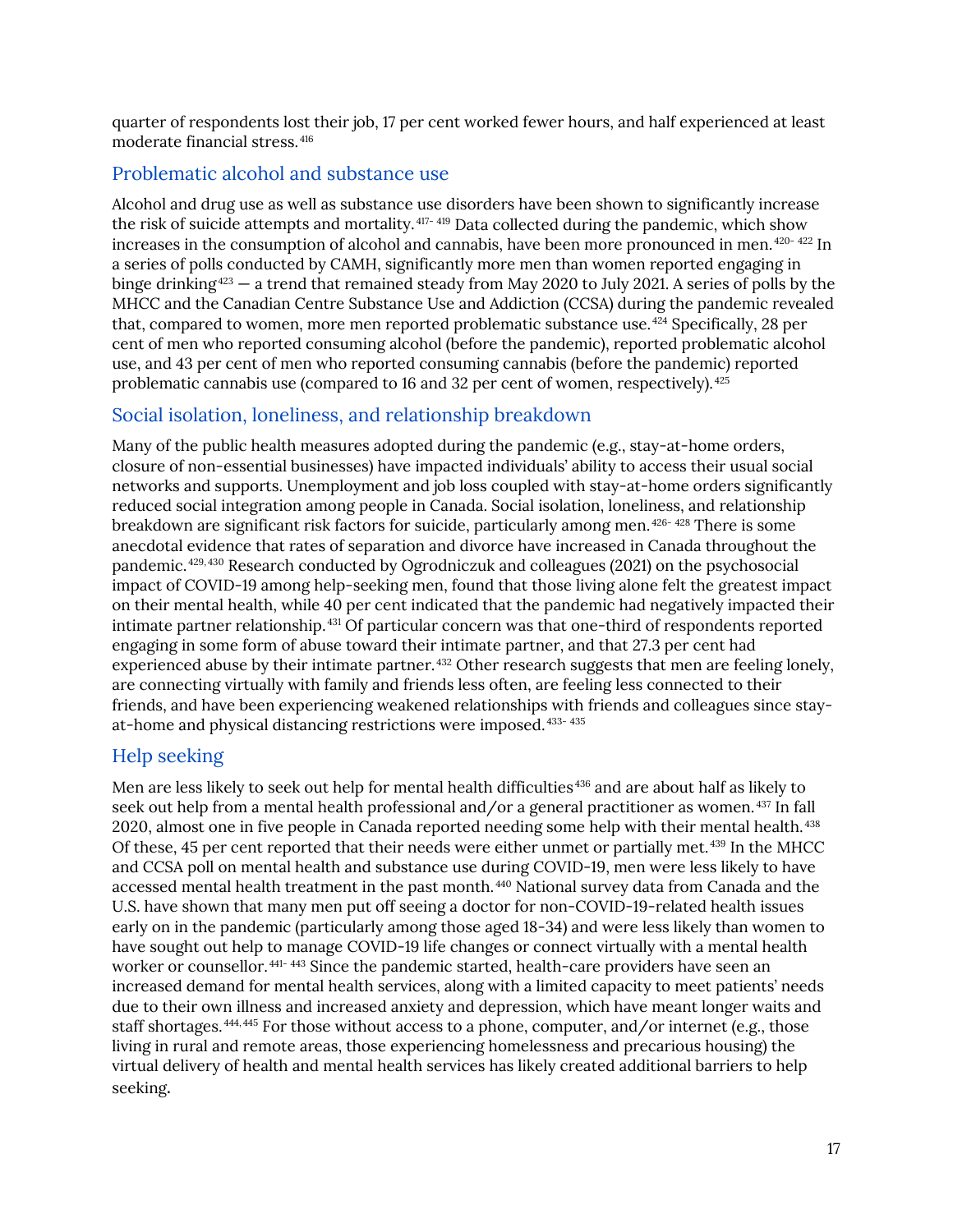### <span id="page-22-0"></span>Subgroups living in marginalized conditions

COVID-19 has amplified known risk factors for suicide, particularly among certain subgroups of the population. National survey data collected during the pandemic shows that Indigenous people and people identifying as 2SLGBTQ+ are reporting greater deteriorations in mental health as well as increased alcohol and cannabis use, self-harm, and suicidal thoughts and feelings, compared to the general population. [446-](#page-48-2) [449](#page-48-3)

Brennan and colleagues (2020) explored how social distancing might impact gay, bisexual, queer, trans, two spirit, and other men who have sex with men (GBT2Q+). [450](#page-48-4) In discussing the results of the Community-Based Research Centre's 2019-20 Sex Now Survey, the authors noted that 21 per cent of the GBT2Q+ sample reported depression scores above clinical screening thresholds prior to the pandemic. Almost 60 per cent reported wanting help with a mental health problem they were facing; of those, 19 per cent needed help dealing with suicidal thoughts. [451](#page-48-5) Considering the high rates of depression and mental health support needs of GBT2Q+ people prior to the pandemic, and the impact of COVID-19 on their ability to access usual supports and resources (e.g., the loss of social outlets, disruptions to community-based mental and sexual health-related services and resources, delays and cancellations in gender affirming surgeries), focused efforts are required to understand and address the pandemic's potential impacts on mental health and suicidal behaviours in this group. [452,](#page-48-6) [453](#page-48-7)

Pre-existing social and health inequities paired with major disruptions to cultural and collective practices, may put Indigenous people and their communities at higher risk of adverse physical and mental health outcomes, both during and after the pandemic. [454](#page-48-8) Jenkins and colleagues (2021), who explored the mental health impact of the pandemic in Canada, found that Indigenous respondents were experiencing greater stress related to physical and emotional domestic violence, increased alcohol use, and suicidal thoughts and feelings compared to non-Indigenous respondents. [455](#page-48-9) Although COVID-19 has had a negative impact on Indigenous peoples, it is important to acknowledge the limitations of the available data, which has focused more on the negative mental health impact of the pandemic than on community resiliency and resourcefulness in developing and implementing innovative responses to COVID-19. [456](#page-48-10) In an editorial exploring issues that the pandemic raises for Indigenous communities, Power and colleagues (2020) highlight the importance of acknowledging the many ways Indigenous peoples have responded and adapted to these challenges:

Indigenous Peoples are known to survive historical and contemporary adversities, demonstrating resourcefulness and resilience in adversity. Despite the marginalisation of Indigenous Peoples in countries' COVID-19 responses, Indigenous communities are instituting their own measures in the presence of universal approaches to managing not only the spread of COVID-19 but in addressing the needs borne out of poverty, housing and food insecurity. (p. 2739) [457](#page-48-11)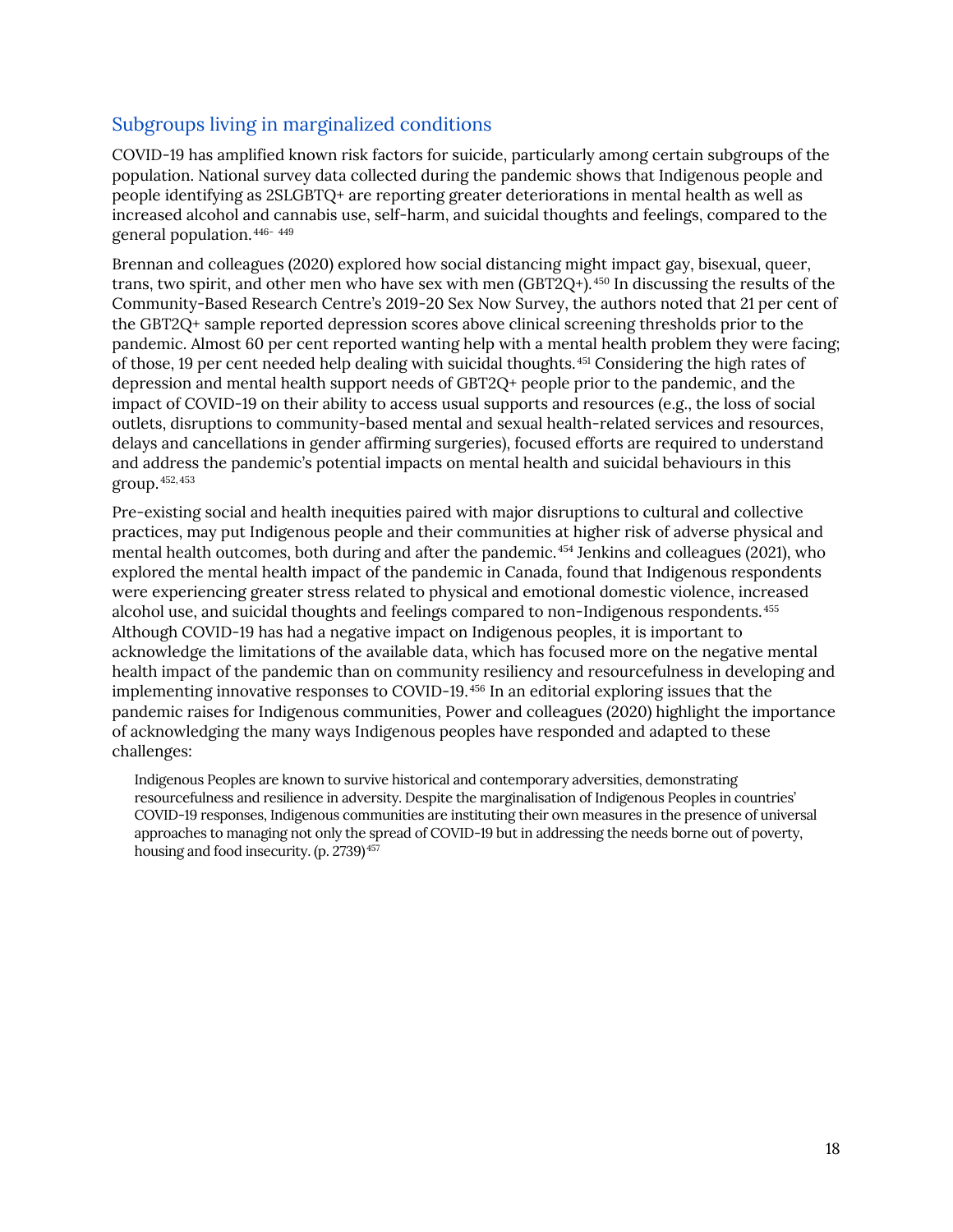# <span id="page-23-0"></span>Men's suicide prevention practices

Recognizing the high rates of suicide among men in Canada, as well as the observed and potential impacts of COVID-19 on risk factors for suicide, it is imperative that suicide prevention approaches continue to be informed by evidence and be developed and adapted for men. For the purposes of this evidence brief, these approaches were defined as "any specific intervention, program or service which aimed to reduce the incidence of suicide or suicidal behaviour or ideation in males, or strategies employed by men themselves (or those around them) that attempted to address suicidal behaviour and/or promote help-seeking" (p. 81). [458](#page-48-12)

The following section outlines best and promising practices in suicide prevention for men at the individual and community levels.

### <span id="page-23-1"></span>Best practices

This section highlights practices identified in the literature with an emphasis on the Canadian context. The Public Health Agency of Canada's definition<sup> $\dagger$ </sup> was used to guide the search for and identification of best practices in men's suicide prevention.

### <span id="page-23-2"></span>Mental health literacy for men

As previously mentioned, men exhibit lower levels of mental health literacy (MHL) compared to women <sup>[459,](#page-48-13) [460](#page-48-14)</sup> and may have difficulty recognizing the signs and symptoms of male-type depression. [461](#page-48-15) Suicide prevention approaches, when promoted through language that is accessible, understandable, and inclusive of men from diverse backgrounds, have been shown to advance their MHL.462- [464](#page-48-16) Introducing and explaining complex topics (e.g., male-type depression, substance use disorders) to help men learn and apply health promotion strategies is also an important strategy.  $465, 466$  $465, 466$  $465, 466$  Studies of men who had previously attempted suicide also underline the importance of expanding MHL education to close friends and family members as a way to improve ongoing supports.467

### <span id="page-23-3"></span>Gatekeeper training

The World Health Organization recommends gatekeeper training as part of a comprehensive suicide prevention strategy. [468](#page-49-0) Such interventions are aimed at improving early detection of suicidal ideation and suicidal behaviour by training large numbers of community members to recognize and refer those at risk (e.g., Mental Health First Aid, ASIST, safeTALK). Gatekeeper training programs have been implemented with a focus on populations with elevated risk of suicide, including military personnel, youth, and Indigenous communities. [469](#page-49-1)- [471](#page-49-2) Many studies reported decreases in suicide for trainees and those they are socially connected to following various types of gatekeeper training that target whole community populations.<sup>[472](#page-49-3)</sup> Although shown to be a best practice among whole populations, researchers have identified further opportunities to tailor this training to additional atrisk populations, such as sexual and gender minorities (SGMs). [473](#page-49-4) From a 2017 survey among the

<span id="page-23-4"></span> $\dagger$  "A Best Practice is defined as an intervention, program, or initiative that has, through multiple implementations, demonstrated: high impact (positive changes related to the desired goals), high adaptability (successful adaptation and transferability to different settings), and high quality of evidence (excellent quality of research/evaluation methodology, confirming the intervention's high impact and adaptability evidence)." See Public Health Agency of Canada. (n.d.) *Canadian best practices portal: Intervention type — Best practices.* <https://cbpp-pcpe.phac-aspc.gc.ca/interventions/search-interventions/>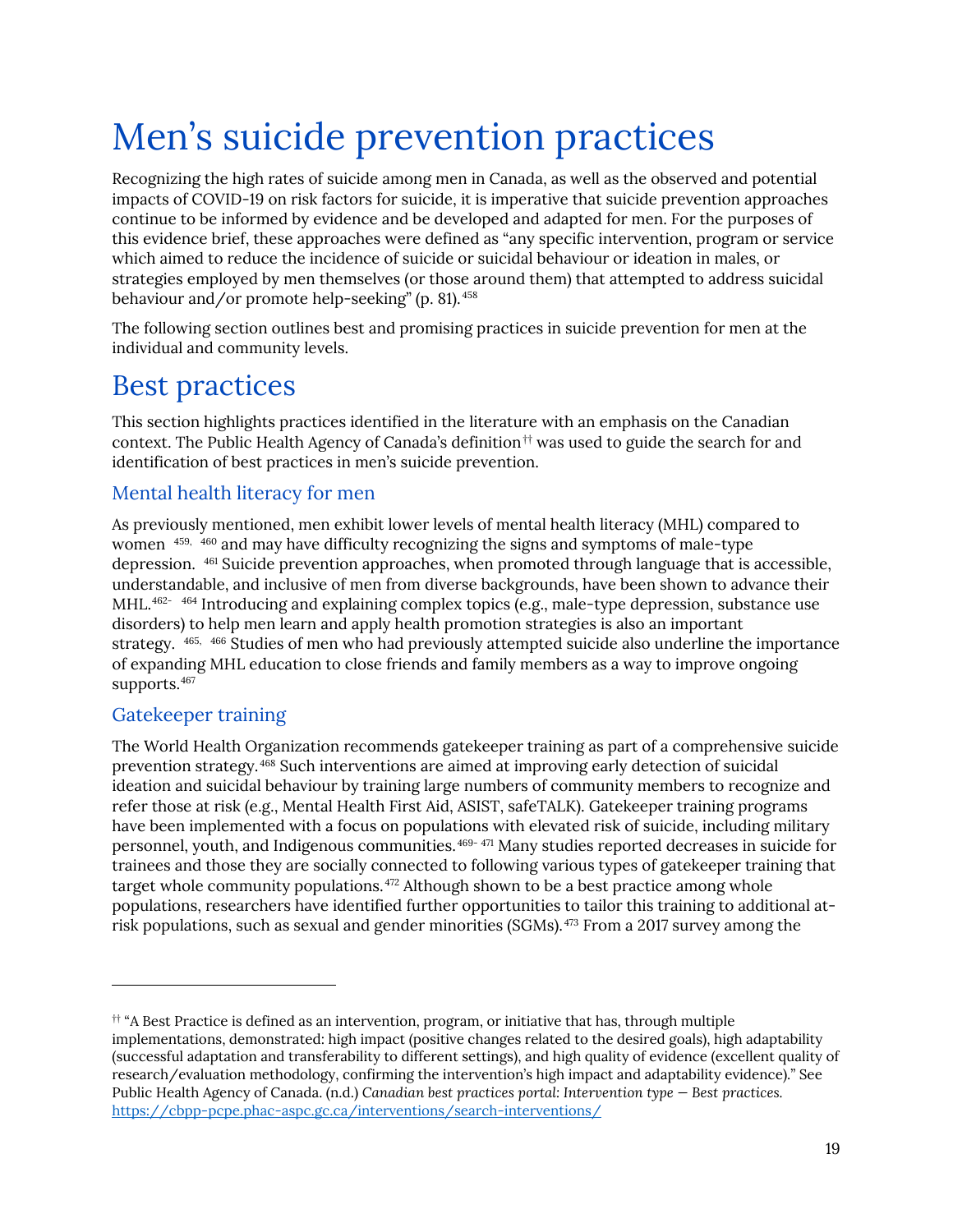2SLGBTQ+ community in Canada, 95 per cent of respondents indicated an interest in gatekeeper training tailored to risk factors specific to SGM populations (e.g., sex- and gender-based discrimination and exposure to HIV-related stigma and stress). [474](#page-49-5) It is recommended that gatekeeper training be assessed in the context of the population it serves and also be informed by the specific risk factors the specific community has experienced.

#### <span id="page-24-0"></span>Awareness campaigns

Suicide prevention awareness campaigns include the use of posters, leaflets, websites, and general communication strategies to increase education among the public. Those that are specifically for men have focused on providing information about symptoms of depression and the local resources available to those seeking help.<sup>[475](#page-49-6)</sup> These campaigns have been especially effective when the information is tailored toward when and how men can get help. [476](#page-49-7) Studies have also observed that distributing information specific to male-type depression was also of benefit to men.<sup>[477](#page-49-8)</sup> It is important to note that awareness campaigns tied to broader suicide prevention programs in their local regions have shown promise in reducing suicide rates and suicidal behaviour, compared to those not tied to broader initiatives. [478](#page-49-9) It is recommended that awareness campaigns provide information to enhance MHL and continue to break down stigma, misinformation, and stereotypes about therapy and medication. [479](#page-49-10)

### <span id="page-24-1"></span>Means safety

One possible explanation for the gender paradox of suicidal behaviour<sup>[480](#page-49-11)</sup> is the use of more violent and lethal means in male suicide attempts. [481](#page-49-12), [482](#page-49-13) In Canada, men's primary means of suicide is suffocation, followed by firearms, then poisoning.<sup>[483](#page-49-14)</sup> There is substantial evidence that lethal means restriction and means safety activities (which emphasize collaboration with mental health professionals and autonomous decision making) are effective suicide prevention strategies. [484-](#page-49-15) [487](#page-49-16) Comprehensive means safety activities can include placing safety barriers on bridges, reporting firearm ownership, using medication lockboxes at home, and implementing safe disposal programs for certain medications, among other strategies.<sup>[488](#page-49-17)-</sup> [491](#page-49-18) Studies have also pointed to the benefits of responsible media reporting and means safety training. [492](#page-49-19)- [497](#page-50-0)

### <span id="page-24-2"></span>Safety plans and ongoing crisis support

The objective of a safety plan is to reduce suicide risk for individuals experiencing suicidal ideation and/or suicidal behaviour. Developed jointly with a health-care provider, safety plans include personalized coping strategies, crisis support resources, and information about restricting access to lethal means. [498](#page-50-1) Additional considerations such as including close family and friends when drafting safety plans may be beneficial, given that men's decision making before a suicide attempt may be "affected by impulsiveness and lack of systematic reasoning or insight into other available options" (p. 266). [499](#page-50-2) Safety planning has long been considered a best-practice approach for reducing the risk of suicide among individuals experiencing suicidal ideation and behaviour.<sup>[500](#page-50-3),[501](#page-50-4)</sup> Recent comparison studies demonstrate that patients who received safety planning interventions were half as likely to exhibit suicidal behaviour and more than twice as likely to attend mental health treatment during the six-month follow up period, compared to patients who did not receive such interventions.  $502$ When drafting a safety plan following a suicide attempt, a case management technique that ensures contact within one week of the attempt, followed by six months of ongoing psychological support, is recommended. [503](#page-50-6)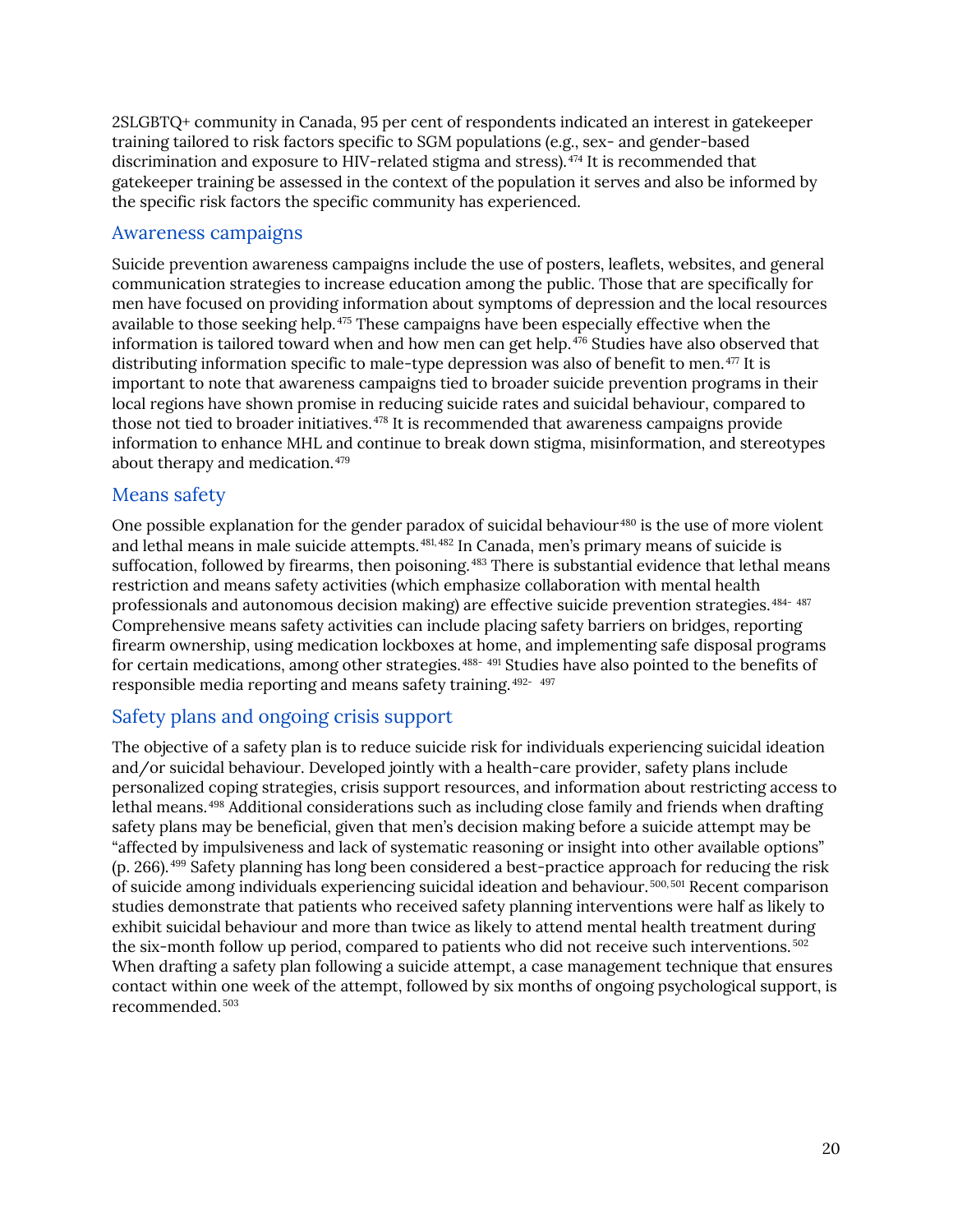### <span id="page-25-0"></span>Promising practices

This section highlights several practices for men's suicide prevention in Canada. The Public Health Agency of Canada's definition $#$  was used to guide the search for and identification of promising practices.

### <span id="page-25-1"></span>Reframing "masculinity" to encourage help seeking

In recent years, researchers have begun to discuss the concept of a "multiplicity of masculinities," which acknowledges the existence of fluid and dynamic masculinities beyond hegemonic or traditional masculinity.<sup>[504,](#page-50-7) [505](#page-50-8)</sup> Recognizing how traditional masculine norms can limit help seeking, suicide prevention approaches have sought to reframe the way masculinity is conceived so as to facilitate emotional expression. [506,](#page-50-9) [507](#page-50-10) Connell's concept of the "plurality of masculinities" *[508](#page-50-11)* has "afforded an important frame to thread gender and other social determinants to men's communitybased health promotion programming" (p. 1231). *[509](#page-50-12)* Most recently, researchers have discussed how a positive masculinity model can encourage men and health-care providers to co-construct a concept of masculinity that leans on men's desire for self-development to enhance their mental health. [510](#page-50-13), [511](#page-50-14) Suicide prevention approaches for men have shown the potential to reduce suicide risk by allowing participants to redraw more flexible boundaries around "masculinity" that give room for emotional expression while focusing on recovery to facilitate help-seeking practices. [512](#page-50-15), [513](#page-50-16) 

### <span id="page-25-2"></span>Program evaluation and intersectionality

To be effective suicide prevention approaches for men greatly depend on the extent to which they are informed by (formally evaluated) intersections with social determinants of health on the populations they serve. [514](#page-50-17) By evaluating suicide rates and suicidal behaviour through an intersectional lens, researchers and mental health professionals can consider the different identities and experiences of the groups they serve (specifically as they relate to experiences of discrimination and disadvantage) and design suicide prevention approaches that are culturally, racially, geographically, and gender appropriate.

As an example, Salami and colleagues (2019) found that, in Alberta, the most significant barrier to immigrants' and refugees' access to mental health services was language. [515](#page-50-18) As a direct response, targeted suicide prevention approaches focused on having language interpreters available to accompany patients. [516](#page-50-19) Gross and colleagues (2016) assessed a suicide prevention program for men in the Downtown Eastside community in Vancouver. [517](#page-50-20) Due to its innovative model of engaging men in a safe space while honouring Indigenous healing principles (e.g., medicine wheel teachings, regular participation of elders), the authors found that the program effectively addressed a critical gap in health services, particularly for Indigenous men in the community. Participants more often reported higher levels of quality of life, spiritual well-being, mental health benefits, health confidence, physical health, and social and peer support, which corresponded to key elements of the medicine wheel approach. [518](#page-50-21)

<span id="page-25-3"></span><sup>‡‡</sup> "A Promising Practice is defined as an intervention, program, service, or strategy that shows potential (or 'promise') for developing into a best practice. Promising practices are often in the earlier stages of implementation, and as such, do not show the high level of impact, adaptability, and quality of evidence as best practices. However, their potential is based on a strong theoretical underpinning to the intervention." See Public Health Agency of Canada. (n.d.) *Canadian best practices portal: Intervention type — Promising practices.* <https://cbpp-pcpe.phac-aspc.gc.ca/interventions/search-interventions/>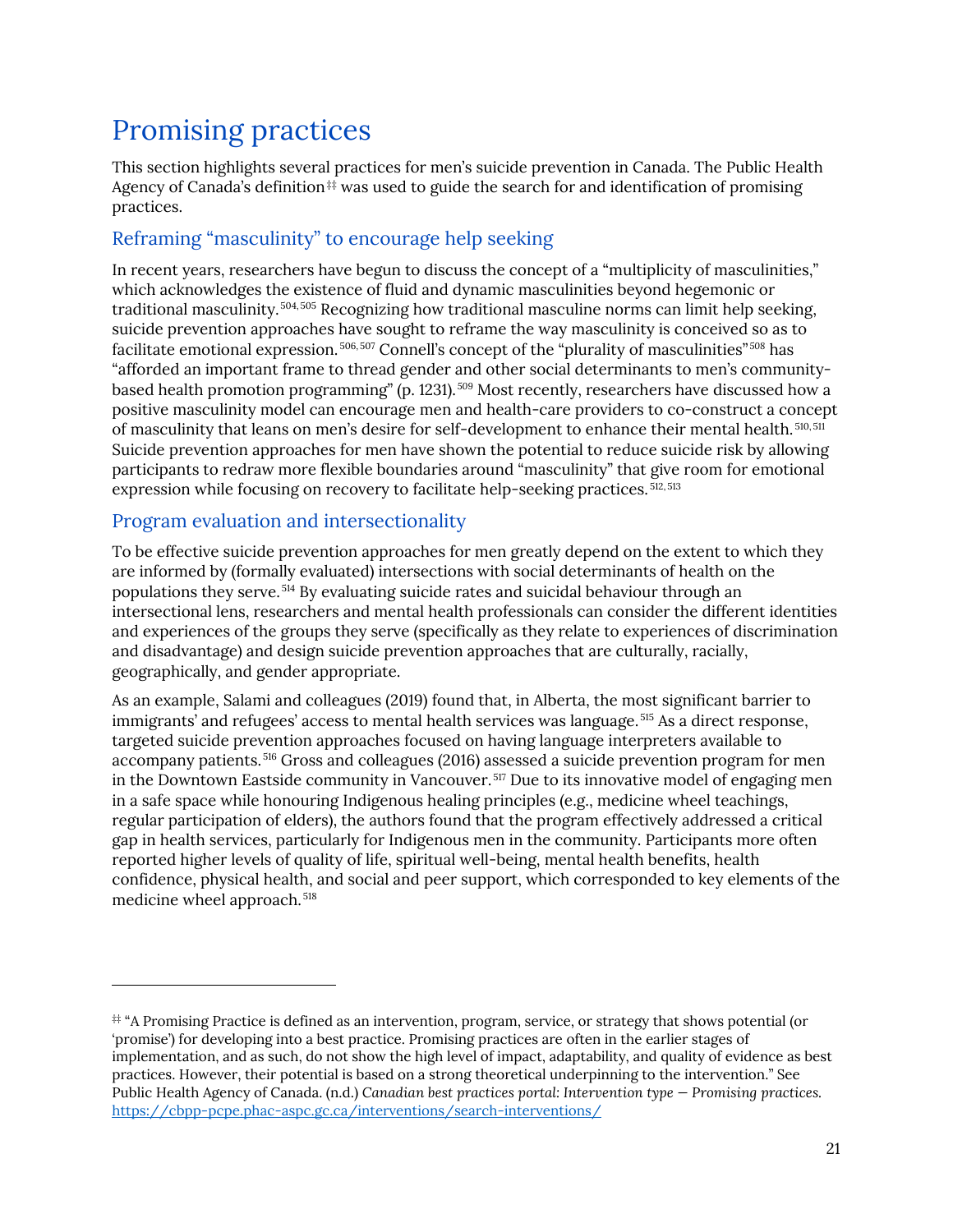Covering a range of social and economic factors, the social determinants of health provide context for a specific person's ability to access health services, including mental health supports such as counselling and medication. Recent studies have begun focusing on at-risk populations such as Indigenous men to inform trauma-oriented practices and sexual minority men (i.e., gay, bisexual, men who have sex with other men) to focus on HIV-related stigma. [519](#page-50-22)- [521](#page-50-23) Ferlatte and colleagues (2018) note that, by acknowledging the multiple identities held by men, suicide prevention approaches can "attend to multiple axes of social disadvantage, including those related to income, ethnicity, education, sexual identity, and living environment" (p. 1521).<sup>[522](#page-50-24)</sup> Program evaluation must remain closely tied to the social determinants of health with an intersectional lens while continually assessing its effectiveness at different program milestones and time frames. [523](#page-50-25)

### <span id="page-26-0"></span>Increased awareness and detection of male-type depression symptoms

In addition to assessing prototypic symptoms of depression using scales like the PHQ-9, recent research recommends that health-care professionals administer testing scales to assess symptoms specific to male-type depression. <sup>[524](#page-50-26)</sup> These tools may include the Male Depression Risk Scale (MDRS-22), the Masculine Depression Scale, among others. [525](#page-51-0)- [528](#page-51-1) Given that men may wait to access services until their need is serious, early detection of male-type depression symptoms (and subsequent mental health care referral) has the potential to decrease their suicide risk. [529-](#page-51-2) [531](#page-51-3) Further, reframing depression as a medical condition, while leaning on action-oriented support that is future- rather than emotion-focused, has improved help-seeking behaviours among men.<sup>[532](#page-51-4)</sup> Although these tailored testing scales have shown to increase the detection of male-type depression symptoms, further research has been recommended for diverse populations of men who are actively experiencing suicidality. [533](#page-51-5)

### <span id="page-26-1"></span>Suicide risk assessment tailored to men

Studies have indicated the potential importance of conducting specialized suicide risk assessment for men in emergency departments, as they are more likely to seek help for non-mental healthrelated reasons. [534-](#page-51-6) [536](#page-51-7) Studies on male suicide decedents have shown that, in the month before their death, about 45 per cent had received health-care services and approximately 20 per cent had received mental health care services. [537](#page-51-8), [538](#page-51-9) It is as important for health-care providers to conduct suicide risk assessments during non-mental health-related visits as it is to refer them when suicide risk is detected. [539,](#page-51-10) [540](#page-51-11) Although there are no special instruments recommended for such screening, specialized suicide risk assessments may include closer attention to male-specific risk factors (e.g., male-type depression, substance use, adverse childhood experiences). [541](#page-51-12) Researchers also recommend screening those with physical comorbidities (e.g., prostate cancer) for potential suicide risk. [542](#page-51-13)

### <span id="page-26-2"></span>Enhancing physician-patient relationships

Physicians are often men's first point of contact when seeking help. [543](#page-51-14) Studies have found a significant positive association between men's perceptions about the quality of their relationship with their physician and the willingness to receive mental health support.<sup>[544](#page-51-15)</sup> Acknowledging the existing research on the limitations that general practitioners' attitudes about men and women may have on the practitioner-patient relationship<sup>[545](#page-51-16)</sup> (e.g., with men, spending less time during health visits, offering fewer and briefer explanations, being less likely to diagnose mental illness), it is important for physicians to be aware of any conscious or unconscious gender biases and how these may affect their interactions with male patients.

Gender competence training may be a useful way to teach physicians how to reflect on their gender socialization and its impact on clinical encounters and, ultimately, enhance the quality of suicide prevention interventions for men. [546](#page-51-17) Such training should also include gender-affirming practices to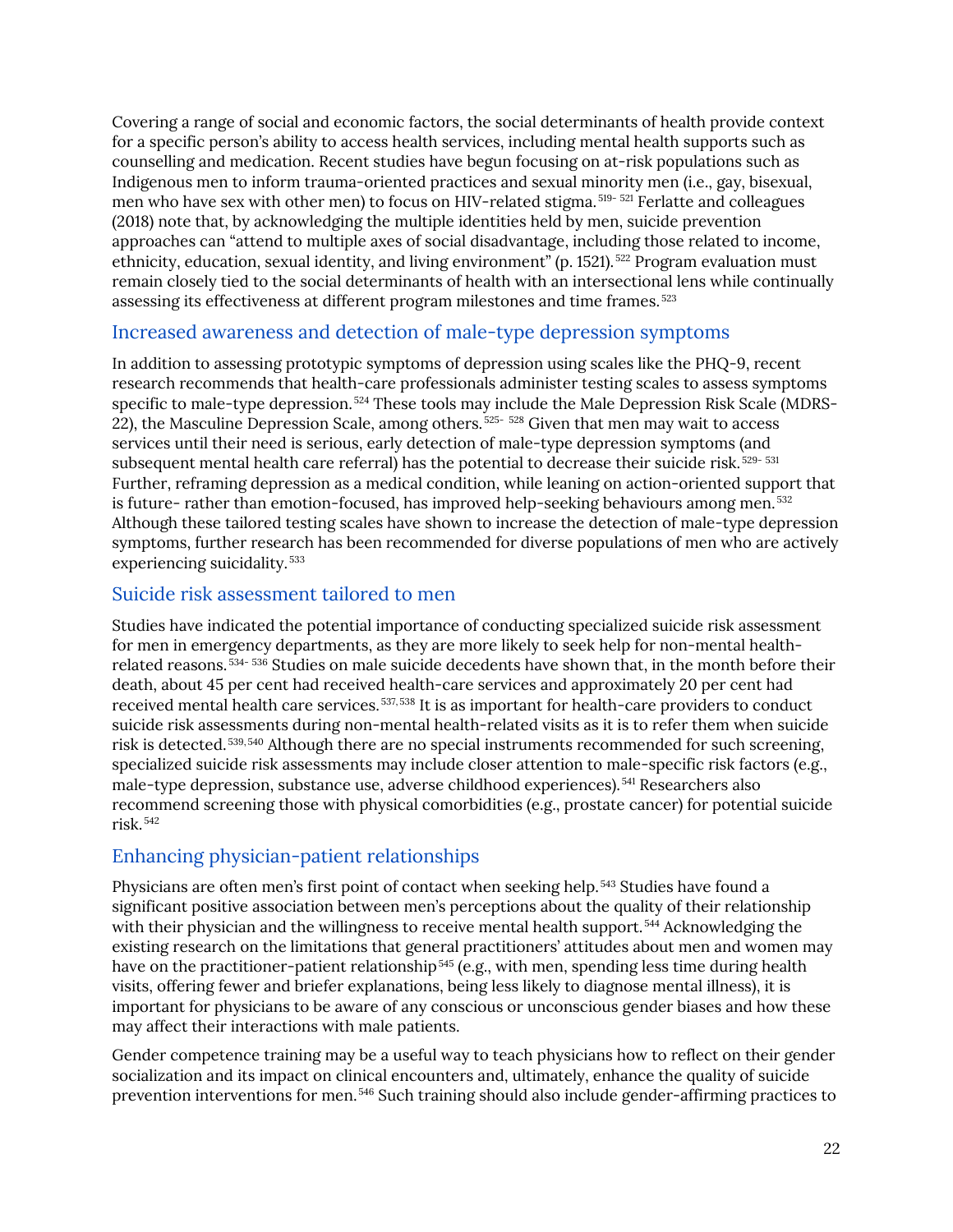reduce the misgendering of patients based on their sex assignment at birth. [547-](#page-51-18) [549](#page-51-19) Improved helpseeking behaviours have been observed in health-care relationships based on trust, communication, and collaboration. [550](#page-51-20), [551](#page-51-21)

In keeping with the critical nature of positive physician-patient relationships, suicide prevention approaches that focus on expanding MHL and knowledge among general practitioners have resulted in increased mental health referrals and improved help-seeking behaviours among patients.  $552, 553$  $552, 553$  $552, 553$  In a photovoice study by Oliffe and colleagues (2021), a gay man in his mid-40s contrasted the help he received after an overdose attempt:

Someone listened to me, both the psychiatrist at the student health clinic and the doctor. They completely understood what was going on, explained it to me. Like my previous doctor had said, "suck it up," and he had been my doctor forever. So that's what I thought I had to do, and then I just didn't give up and I was like, "I'm going to try and see the people at our clinic here." And I got this doctor who was amazing and made me feel normal and that it was okay, and that there was help, and she set me up with the psychiatrist right away and with medication. (p 424)<sup>[554](#page-51-24)</sup>

### <span id="page-27-0"></span>Implementing suicide prevention approaches in informal settings

Several studies have focused on the importance of men-friendly community spaces to facilitate recruitment and participation. These approaches include interventions that promote social interaction<sup>[555](#page-51-25)</sup> and encourage connections with confidants in the form of friends, neighbours, and others in the community. [556](#page-52-0) Some research indicates that men may prefer environments that involve "shoulder-to-shoulder," action-oriented tasks outside a formal clinic, rather than "face-to-face," talk-focused therapy. [557](#page-52-1), [558](#page-52-2) Men's preference for informal support through spaces of continual learning, where individuals can share knowledge or skills through mentorship (e.g., glass tempering, auto mechanics, camping), has also been emphasized. [559](#page-52-3) It is important that programs be place based and provide culturally appropriate supports that consider a community's capacity, socioeconomic and cultural landscape, and underlying inequities. [560,](#page-52-4) [561](#page-52-5) Equally important are activities that allow participants to reframe and expand the concept of "masculinity." [562](#page-52-6), [563](#page-52-7)

### <span id="page-27-1"></span>Online resources and supports

The internet is one of the primary places where men seek help when experiencing suicidal ideation and/or behaviours. Rice and colleagues (2014) reported that men are twice as likely to seek online resources than they are to consult a health-care professional. [564](#page-52-8) The internet's reach, accessibility, and flexibility for autonomous help seeking make it a promising tool for men's suicide prevention approaches. [565](#page-52-9) Online prevention approaches, which have increased exponentially due to the pandemic, [566](#page-52-10) have explored skills training, consultation, and MHL education. [567](#page-52-11) In studies of various anonymous supports, men tend to prefer communicating via email or through e-mental health platforms that allow for arms-length support. [568,](#page-52-12) [569](#page-52-13) These types of supports enable men to disclose suicidal ideation while maintaining confidentiality.<sup>[570](#page-52-14)</sup> Virtual platforms have also been shown to significantly reduce wait times in Canada.<sup>[571](#page-52-15)</sup>

These online resources and supports should be closely monitored by mental health professionals to ensure that safe language and appropriate resources for suicide prevention are being shared. Where appropriate, they should refer individuals to one-on-one supports offered by mental health professionals. [572](#page-52-16) In terms of ways to increase their uptake among men, several elements stand out, such as using plain language, amplifying men's testimonials, normalizing help seeking, and utilizing interactive strategies to enhance MHL. [573](#page-52-17) Despite the growing accessibility and use of online supports, researchers have noted a lack of specific programs for men with depression.  $574$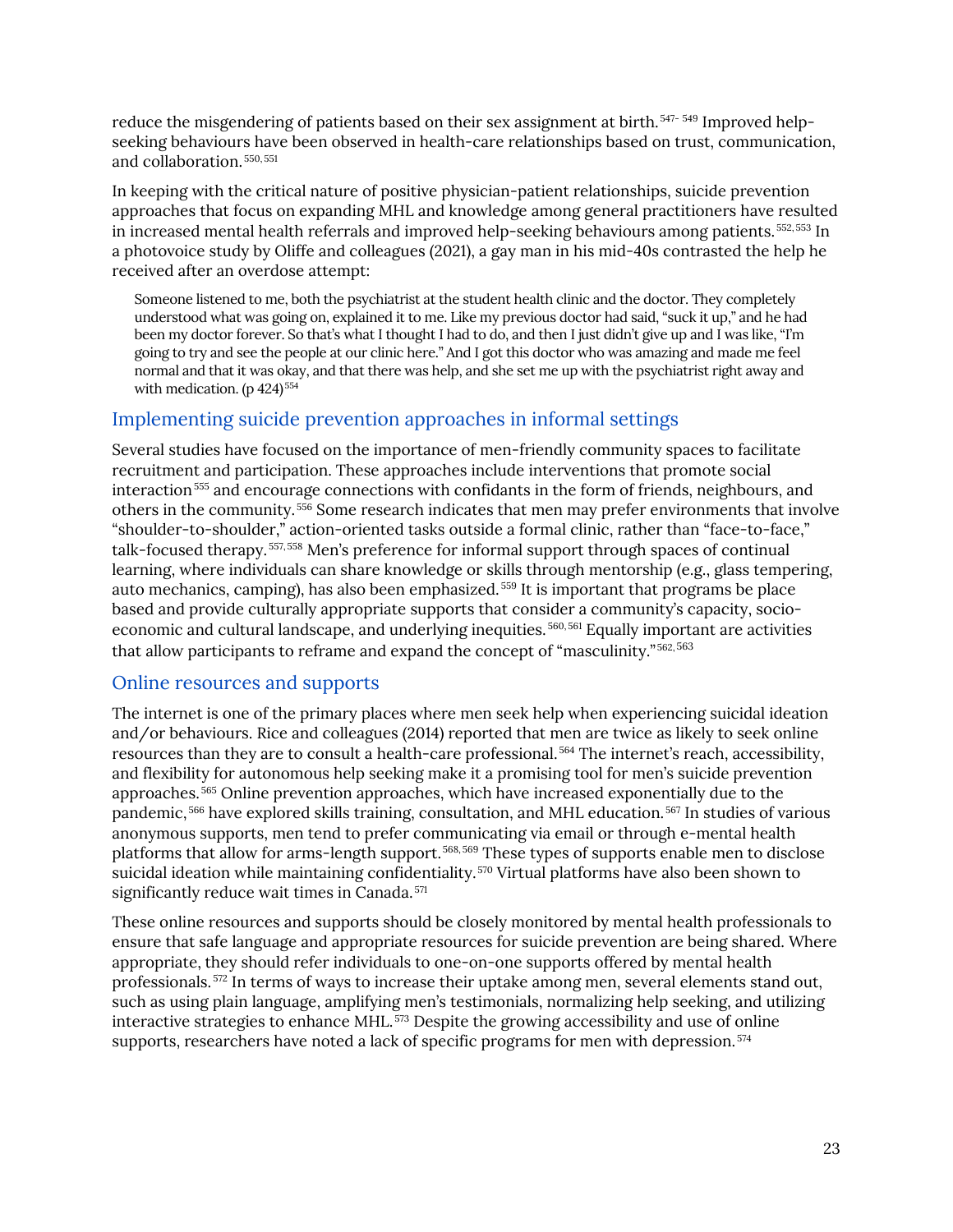### <span id="page-28-0"></span>Group-based supports

Research has explored the ways in which group-based supports facilitate protective factors to prevent suicide among men. Studies have shown a preference among men for programs that encourage social connectedness and emphasize "mates supporting mates." [575](#page-52-19) These peer-to-peer programs have allowed men to connect with those who share similar lived experiences and challenge the notion that "nobody cares." [576](#page-52-20) In certain cases, such as veteran transition programs, these supports provide action-based strategies to process traumatic life events.<sup>[577](#page-52-21)</sup> The opportunity to reflect on social connections and consider consequences for loved ones also appears to exert a strong influence on deterring suicide attempts. [578](#page-52-22) Group-based supports designed to equip men with MHL tools through collaborative leadership models have shown a great deal of promise.<sup>[579](#page-52-23)</sup> Instead of merely relying on external forces to prevent men from hurting themselves, embedded notions of leadership and resilience can facilitate decision making and responsibility for choosing to live or change unhelpful behaviours.<sup>[580](#page-52-24)</sup> In a qualitative study by Kivari and colleagues (2018), a military veteran reflected on the benefits of group-based supports as part of a veteran transition program:

Everyone in the group was able to reflect on the story that was told and say, "Your story was impactful on me because I had a similar experience when such and such a thing happened to me." We said, "Wow we had the same childhood." That's a positive thing. Even if your childhood was horrible, suddenly you're in a room with four or five different guys saying, "Hey man, I'm just like you," or "You're just like me." That goes a long way towards not feeling so alone anymore. (p. 245)<sup>[581](#page-52-25)</sup>

### <span id="page-28-1"></span>Building better personal relationships

Personal relationships may be important protective factors for men's mental health and suicide prevention. In terms of romantic relationships, men have been shown to prefer speaking about mental health concerns with their significant others. [582](#page-52-26) Inversely, studies have demonstrated high rates of suicide deaths among men who are separated, pointing to the lack of evidence in existing programming for separated men. [583](#page-52-27) Recognizing the risk factors around a history of IPV, studies have focused on prevention programs geared toward men's roles as fathers and parents.  $584 - 587$  $584 - 587$  These studies found that perceptions of fatherhood as a "provider" and "protector" acted as a protective factor. [588](#page-53-1) A strengthened sense of purpose and obligation has motivated men to reconsider suicide. [589](#page-53-2) Discussions about gender roles and women's equality have also been associated with healthier, more equitable relationships.<sup>[590](#page-53-3)</sup> These programs have the potential to facilitate help seeking in men while mitigating adverse childhood experiences in their existing or potential children.

## <span id="page-28-2"></span>Conclusion

Over the last four decades, men have accounted for most suicide deaths in Canada. [591](#page-53-4)- [593](#page-53-5) Experts have suggested that these elevated rates among men are in part due to differences in their experience and expression of depression, poor MHL, lower levels of help seeking and service utilization, and higher levels of mental health stigma, which collectively contribute to high rates of undiagnosed and untreated mental illness.<sup>[594-](#page-53-6)[602](#page-53-7)</sup> Men are also more likely to use lethal means when attempting suicide (i.e., suffocation, firearms) which significantly increase their risk of dying. [603](#page-53-8)- [606](#page-53-9) Overwhelmingly, the research on mental health and suicide among men shows that the masculine norms they are "expected" or feel pressured to uphold (e.g., strength, toughness, self-reliance, stoicism) feed into negative attitudes, beliefs, and behaviours related to both mental health and the benefits of help seeking (held by men and health-care providers). <sup>[607-](#page-53-10) [610](#page-53-11)</sup> Given this negative impact, it is recommended that suicide prevention approaches focus on leveraging, reworking, and reframing "masculinity" to allow for greater expression and recognition of emotion as well as help seeking.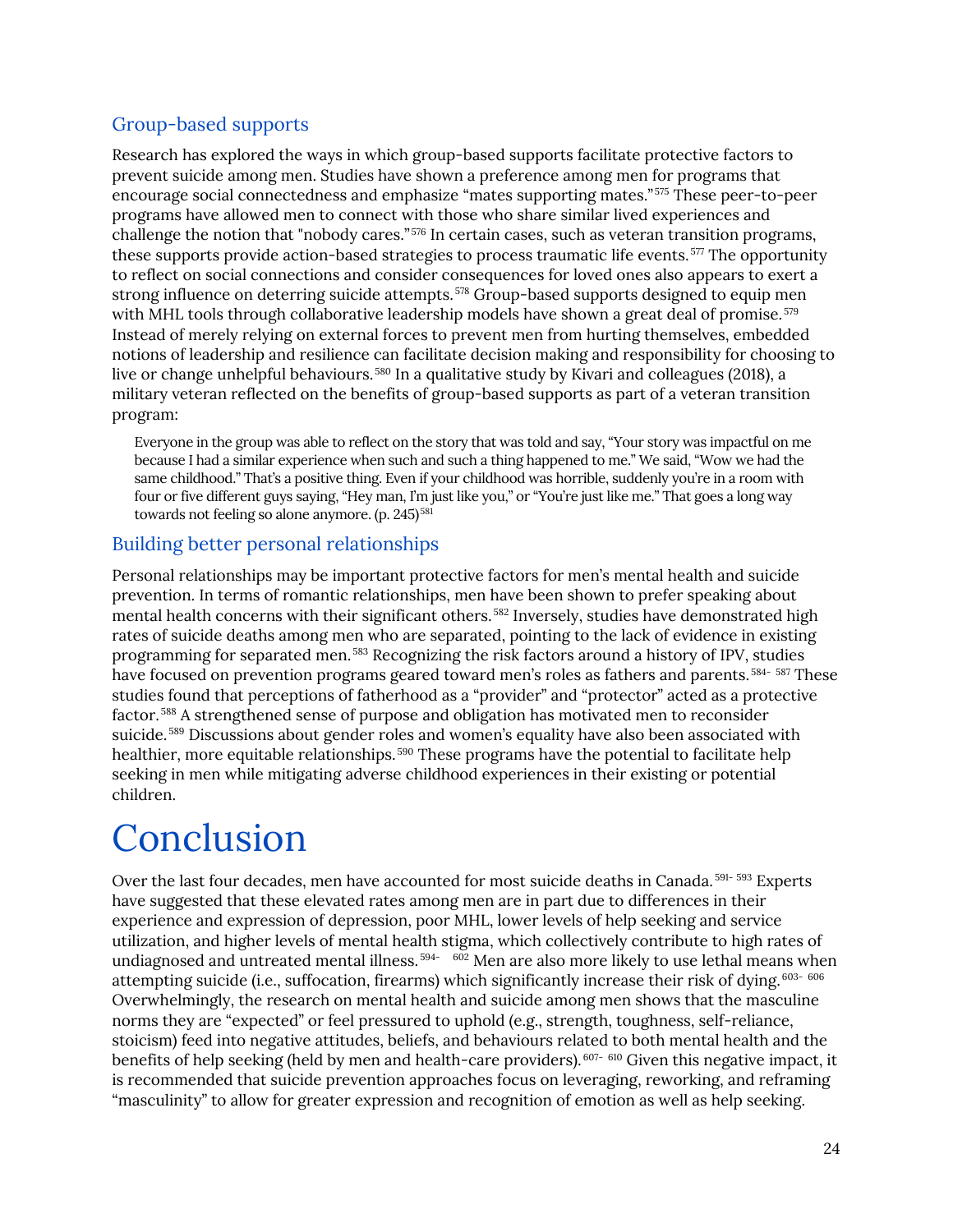This reframing may help de-stigmatize mental illness among men, enhance the quality of healthcare provider interactions, and open new pathways for building better personal relationships.

To be effective in preventing suicide among men, it is also crucial to continue researching male-type depression symptoms, particularly among diverse subgroups, and equip health-care providers with the information and tools they need to screen for and treat them accordingly. Equally important is creating and enhancing MHL resources to help men recognize the signs of mental illness in themselves and others, including possible signs of male-type depression.

It is also clear from the literature that suicide risk among men varies substantially across different subgroups. <sup>[611](#page-53-12)</sup> Men who are First Nations, Inuit, and Métis, are part of a sexual and gender minority group, are immigrants or refugees, are part of a racialized group, or have certain occupations are at elevated risk for suicide. [612-](#page-53-13) [620](#page-53-14) These groups experience unique and intersecting risk factors related to societal stigma, social exclusion, and exposure to trauma, abuse, and violence, including homophobia, displacement, sexual and physical abuse, and historical and colonial violence. <sup>[621](#page-53-15)-[634](#page-54-0)</sup> High rates of substance use, poor access to health and mental health services and education, as well as financial, cultural, and language barriers may compound existing risk factors in these groups. <sup>[635-](#page-54-1)</sup>

 $649$  Understanding the impact of the social determinants of health on suicide as well as the diverse risk factors among certain subgroups will facilitate the design of appropriate suicide prevention initiatives that are tailored to the unique needs and experiences of these groups.

The findings from this evidence brief reinforce the notion that suicide is a complex and multifactorial phenomenon, and that the risk of suicide varies substantially both across individuals and subgroups. Acknowledging that the pandemic has amplified pre-existing risk factors for suicide in men, particularly among certain subgroups, it is now more crucial than ever to actively engage in suicide prevention for men.

These findings also have broader implications on suicide prevention at the community level, knowing that for every death by suicide, up to 135 people are directly and indirectly affected. [650](#page-54-3) For every man that dies by suicide in Canada, many people — including family members, friends, and community members — are left behind. Researchers, health-care providers, and mental health professionals must embrace the concept of resilience in a way that enhances men's choice and desire to live. The design and implementation of appropriate suicide prevention strategies for men — such as awareness campaigns, gatekeeper training, and group-based therapies, and those that aim to decrease barriers to accessing mental health supports among men and those impacted by their suicide — are crucial for men's mental well-being and for successful life promotion and suicide prevention efforts made on their behalf.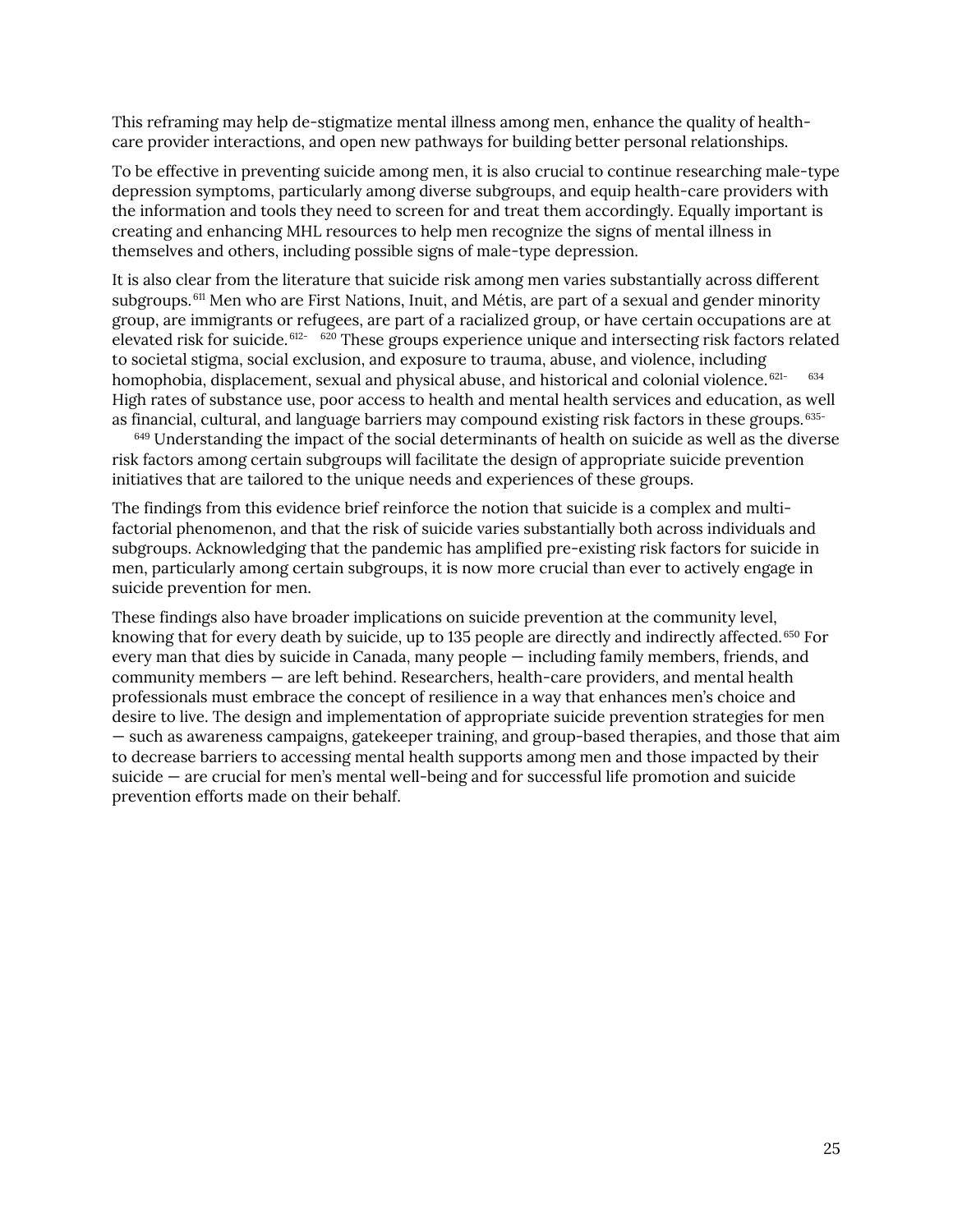## <span id="page-30-0"></span>References

<span id="page-30-1"></span><sup>1</sup> Public Health Agency of Canada. (2020). *Suicide in Canada: Key statistics* [Infographic]. [https://www.canada.ca/en/public-health/services/publications/healthy-living/suicide-canada-key](https://www.canada.ca/en/public-health/services/publications/healthy-living/suicide-canada-key-statistics-infographic.html)[statistics-infographic.html](https://www.canada.ca/en/public-health/services/publications/healthy-living/suicide-canada-key-statistics-infographic.html)

<span id="page-30-2"></span><sup>2</sup> Public Health Agency of Canada. (2020). *Suicide in Canada: Key statistics* [Infographic].

<span id="page-30-3"></span><sup>3</sup> Statistics Canada. (2022). *Leading causes of death, total population by age group* (Table 13-10-0394-01). Retrieved Feb. 7, 2022, from<https://www150.statcan.gc.ca/t1/tbl1/en/tv.action?pid=1310039401>

<span id="page-30-4"></span><sup>4</sup> Freeman, A., Mergl, R., Kohls, E., Székely, A., Gusmao, R., Arensman, E., Koburger, N., Hegerl, U., & Rummel-Kluge, C. (2017). A cross-national study on gender differences in suicide intent. *BMC Psychiatry*, *17*(1), 1-11. <https://doi.org/10.1186/s12888-017-1398-8>

<sup>5</sup> Hawton, K. (2000). Sex and suicide: Gender differences in suicidal behaviour [Commentary]*. British Journal of Psychiatry, 177*(6), 484-485. <https://doi.org/10.1192/bjp.177.6.484>

<span id="page-30-5"></span><sup>6</sup> Canetto, S. S., & Sakinofsky, I. (1998). The gender paradox in suicide. *Suicide and Life‐Threatening Behavior, 28*(1), 1-23. <https://pubmed.ncbi.nlm.nih.gov/11102320/>

<span id="page-30-6"></span><sup>7</sup> Varin, M., Orpana, H. M., Palladino, E., Pollock, N. J., & Baker, M. M. (2021). Trends in suicide mortality in Canada by sex and age group, 1981 to 2017: A population-based time series analysis. *Canadian Journal of Psychiatry, 66*(2), 170-178. <https://doi.org/10.1177/0706743720940565>

<span id="page-30-7"></span><sup>8</sup> Varin, et al. (2021). Trends in suicide mortality in Canada by sex and age group, 1981 to 2017: A populationbased time series analysis.

<span id="page-30-8"></span><sup>9</sup> World Health Organization. (2014). *Preventing suicide: A global imperative.* <https://www.who.int/publications/i/item/9789241564779>

<span id="page-30-9"></span><sup>10</sup> Richardson, C., Robb, K. A., & O'Connor, R. C. (2021). A systematic review of suicidal behaviour in men: A narrative synthesis of risk factors. *Social Science and Medicine*, Article 113831. <https://doi.org/10.1016/j.socscimed.2021.113831>

<span id="page-30-11"></span><span id="page-30-10"></span><sup>11</sup> Richardson, et al. (2021). A systematic review of suicidal behaviour in men: A narrative synthesis of risk factors. <sup>12</sup> Statistics Canada. (2021). *Census profile, 2016 census*.<https://tinyurl.com/2p8nkzth>

<span id="page-30-12"></span><sup>13</sup> Statistics Canada. (2022). Population estimates, quarterly (Table 17-10-0009-01). Retrieved Feb. 7, 2022, from <https://www150.statcan.gc.ca/t1/tbl1/en/tv.action?pid=1710000901>

<span id="page-30-13"></span><sup>14</sup> Statistics Canada. (2022). Population estimates, quarterly (Table 17-10-0009-01).

<span id="page-30-14"></span><sup>15</sup> Statistics Canada. (2021). *Census profile, 2016 census*.

<span id="page-30-15"></span><sup>16</sup> Statistics Canada. (2021, June 15). A statistical portrait of Canada's diverse LGBTQ+ communities. *The Daily.* <https://www150.statcan.gc.ca/n1/daily-quotidien/210615/dq210615a-eng.htm>

<span id="page-30-16"></span><sup>17</sup> Standish, K. (2021). A coming wave: Suicide and gender after COVID-19. *Journal of Gender Studies, 30*(1), 114- 118.<https://doi.org/10.1080/09589236.2020.1796608>

<span id="page-30-17"></span><sup>18</sup> Oliffe, J. L., Rossnagel, E., Seidler, Z. E., Kealy, D., Ogrodniczuk, J. S., & Rice, S. M. (2019). Men's depression and suicide [Review]. *Current Psychiatry Reports, 21*(10), 103.<https://doi.org/10.1007/s11920-019-1088-y>

<span id="page-30-18"></span><sup>19</sup> American Psychiatric Association. (2013). *Diagnostic and Statistical Manual of Mental Disorders (DSM-5).* <https://www.psychiatry.org/psychiatrists/practice/dsm>

<span id="page-30-19"></span><sup>20</sup> Cavanagh, A., Wilson, C. J., Kavanaugh, D. J., & Caputi, P. (2017). Differences in the expression of symptoms in men versus women with depression: A systematic review and meta-analysis. *Harvard Review of Psychiatry, 25*(1), 29-38. <https://doi.org/10.1097/HRP.0000000000000128>

<span id="page-30-20"></span><sup>21</sup> Martin, L. A., Neighbors, H. W., & Griffith, D. M. (2013). The experience of symptoms of depression in men vs women: Analysis of the National Comorbidity Survey Replication. *JAMA Psychiatry, 70*(10), 1100-1106. <https://doi.org10.1001/jamapsychiatry.2013.1985>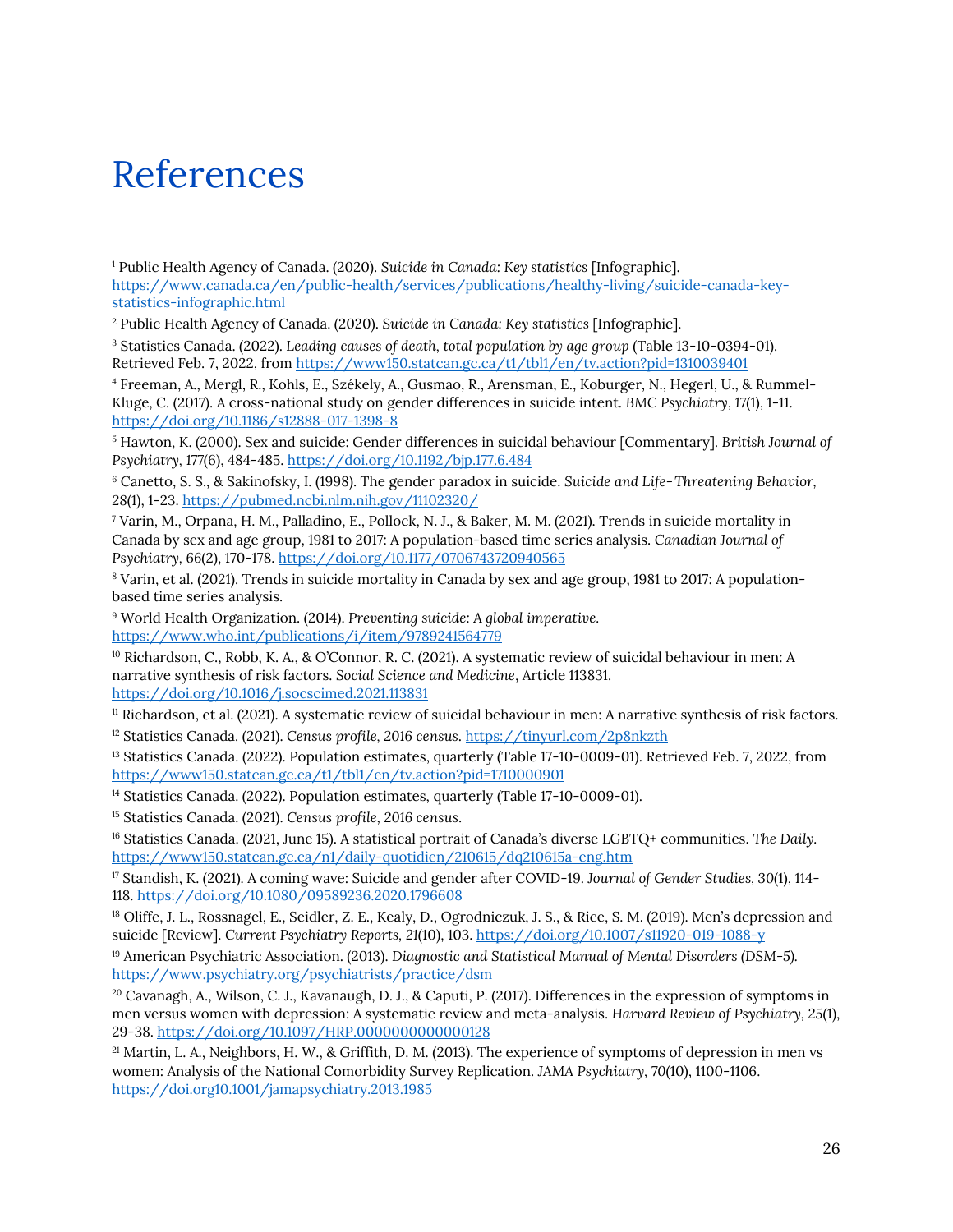<span id="page-31-0"></span><sup>22</sup> Zajac, I. T., Rice, S., Proeve, M., Kealy, D., Oliffe, J. L., & Ogrodniczuk, J. S. (2020). Suicide risk, psychological distress and treatment preferences in men presenting with prototypical, externalising and mixed depressive symptomology. *Journal of Mental Health*. Advance online publication.

<https://doi.org/10.1080/09638237.2020.1755026>

<span id="page-31-1"></span><sup>23</sup> Seidler, Z. E., Dawes, A. J., Rice, S. M., Oliffe, J. L., & Dhillon, H. M. (2016). The role of masculinity in men's helpseeking for depression: A systematic review. *Clinical Psychology Review, 49*, 106-118. <https://doi.org/10.1016/j.cpr.2016.09.002>

<span id="page-31-2"></span> $^{24}$  Oliffe, J. L., & Phillips, M. J. (2008). Men, depression and masculinities: A review and recommendations. *Journal of Men's Health, 5*(3), 194-202. <https://doi.org/10.1016/j.jomh.2008.03.016>

<sup>25</sup> Rice, S. M., Ogrodniczuk, J. S., Kealy, D., Seidler, Z. E., Dhillon, H. M., & Oliffe, J. L. (2019). Validity of the Male Depression Risk Scale in a representative Canadian sample: Sensitivity and specificity in identifying men with recent suicide attempt. *Journal of Mental Health, 28*(2), 132-140.

<https://doi.org/10.1080/09638237.2017.1417565>

<span id="page-31-3"></span><sup>26</sup> Magovcevic, M., & Addis. M. E. (2008). The Masculine Depression Scale: Development and psychometric evaluation. *Psychology of Men and Masculinity, 9*(3), 117-132. <https://doi.org/10.1037/1524-9220.9.3.117>

<span id="page-31-4"></span><sup>27</sup> Seidler, et al. (2016). The role of masculinity in men's help-seeking for depression: A systematic review.

<sup>28</sup> Oliffe, et al. (2008). Men, depression and masculinities: A review and recommendations.

 $29$  Rice, et al. (2019). Validity of the Male Depression Risk Scale in a representative Canadian sample: Sensitivity and specificity in identifying men with recent suicide attempt.

<span id="page-31-5"></span><sup>30</sup> Magovcevic & Addis. (2008). The Masculine Depression Scale: Development and psychometric evaluation.

<span id="page-31-6"></span><sup>31</sup> Martin, et al. (2013). The experience of symptoms of depression in men vs women: Analysis of the National Comorbidity Survey Replication.

<span id="page-31-7"></span><sup>32</sup> Martin, et al. (2013).

<span id="page-31-8"></span><sup>33</sup> Seidler, et al. (2016).

<span id="page-31-9"></span><sup>34</sup> Jewkes, R., Morrell, R., Hearn, J., Lundqvist, E., Blackbeard, D., Lindegger, G., Quayle, M., Sikweyiya, Y., & Gottzén, L. (2015). Hegemonic masculinity: Combining theory and practice in gender interventions. *Culture, Health and Sexuality, 17*(Suppl. 2), 112-127.<https://doi.org/10.1080/13691058.2015.1085094>

<span id="page-31-10"></span><sup>35</sup> Seidler, et al. (2016).

<sup>36</sup> King, T. L., Shields, M., Sojo, V., Daraganova, G., Currier, D., O'Neil, A., King, K., & Milner, A. (2020). Expressions of masculinity and associations with suicidal ideation among young males. *BMC Psychiatry, 20*, Article 228. <https://doi.org/10.1186/s12888-020-2475-y>

<sup>37</sup> Garfield, C. F., Isacco, A., & Rogers, T. E. (2008). A review of men's health and masculinity. *American Journal of Lifestyle Medicine, 2*(6), 474-487. <https://doi.org/10.1177/1559827608323213>

<sup>38</sup> Milner, A., Shields, M., & King, T. (2019). The influence of masculine norms and mental health on health literacy among men: Evidence from the ten to men study. *American Journal of Men's Health, 13*(5), 1-9. <https://doi.org/10.1177/1557988319873532>

<sup>39</sup> Vogel, D. L., & Heath, P. J. (2016). Men, masculinities, and help-seeking patterns. In Y. J. Wong & S. R. Wester (Eds.), *APA handbook of men and masculinities* (pp. 685-707). American Psychological Association.

<span id="page-31-11"></span><sup>40</sup> McDermott, R. C., Smith, P. N., Borgogna, N., Booth, N., Stephani, G., & Sevig, T. D. (2018). College students' conformity to masculine role norms and help-seeking intentions for suicidal thoughts. *Psychology of Men and Masculinity, 19*(3), 340-351. <https://doi.org/10.1037/men0000107>

<span id="page-31-12"></span><sup>41</sup> Seidler, et al. (2016).

 $42$  King, et al. (2020). Expressions of masculinity and associations with suicidal ideation among young males.

<sup>43</sup> Garfield, et al. (2008). A review of men's health and masculinity.

<sup>44</sup> Milner, et al. (2019). The influence of masculine norms and mental health on health literacy among men: Evidence from the ten to men study.

<sup>45</sup> Vogel & Heath. (2016). Men, masculinities, and help-seeking patterns.

<sup>46</sup> McDermott, et al. (2018). College students' conformity to masculine role norms and help-seeking intentions for suicidal thoughts.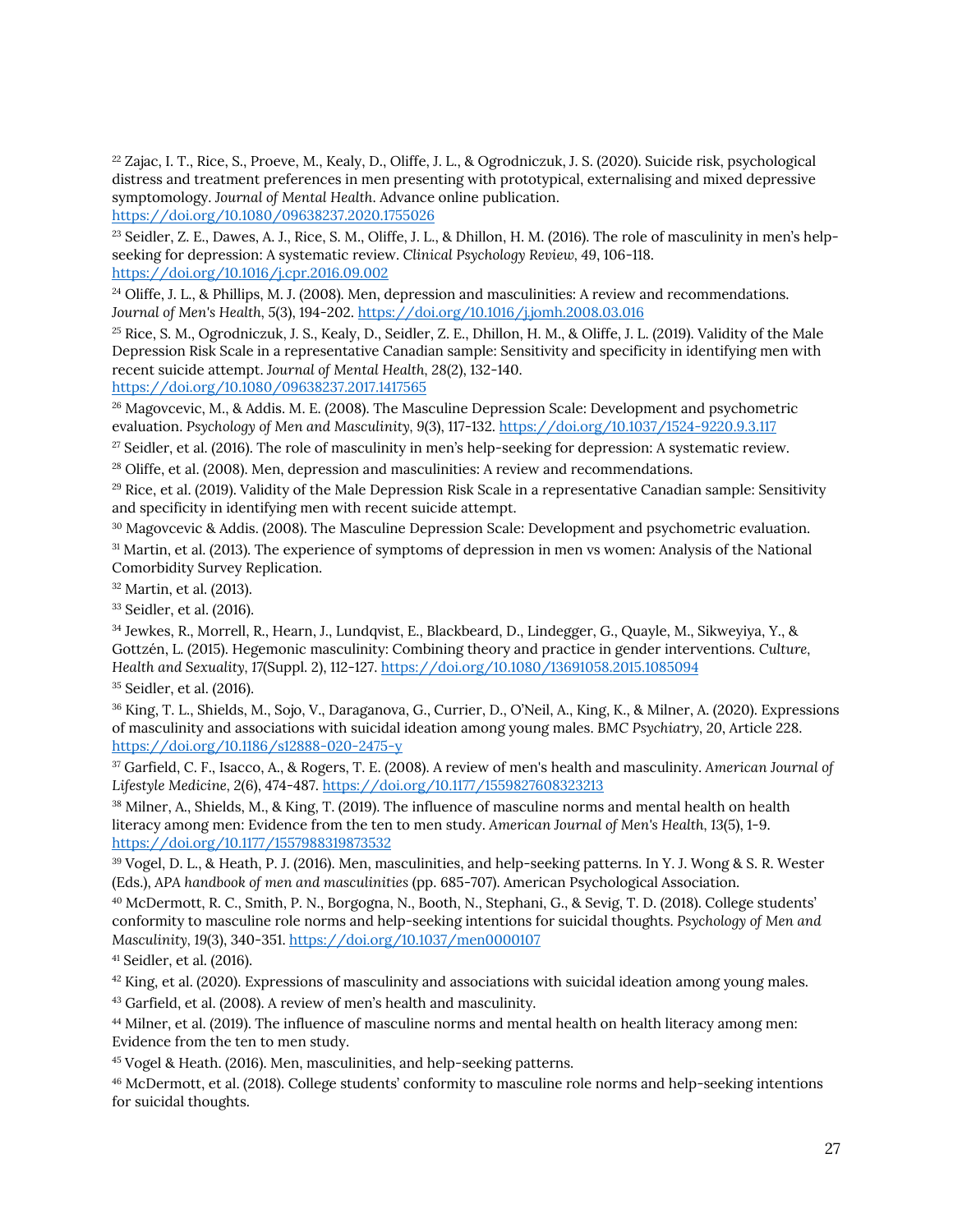<span id="page-32-0"></span><sup>47</sup> Moss-Racusin, C. A., Phelan, J. E., & Rudman, L. A. (2010). When men break the gender rules: Status incongruity and backlash against modest men. *Psychology of Men and Masculinity, 11*(2), 140-151. <https://doi.org/10.1037/a0018093>

<span id="page-32-1"></span><sup>48</sup> Seidler, et al. (2016).

<span id="page-32-2"></span><sup>49</sup> Garfield, et al. (2008).

<sup>50</sup> Milner, et al. (2019).

<sup>51</sup> Vogel & Heath. (2016).

<span id="page-32-3"></span><sup>52</sup> McDermott, et al. (2018).

<span id="page-32-4"></span><sup>53</sup> Levant, R. F., & Wimer, D. J. (2014). Masculinity constructs as protective buffers and risk factors for men's health. *American Journal of Men's Health, 8*(2), 110-120. <https://doi.org/10.1177/1557988313494408>

<span id="page-32-5"></span><sup>54</sup> Sileo, K. M., & Kershaw, T. S. (2020). Dimensions of masculine norms, depression, and mental health service utilization: Results from a prospective cohort study among emerging adult men in the United States. *American Journal of Men's Health, 14*(1), 1-16. <https://doi.org/10.1177/1557988320906980>

<span id="page-32-6"></span><sup>55</sup> Levant & Wimer. (2014). Masculinity constructs as protective buffers and risk factors for men's health.

<span id="page-32-7"></span><sup>56</sup> Public Health Agency of Canada. (2019). *Addressing stigma: Towards a more inclusive health system.* <https://tinyurl.com/yw62kpdf>

<span id="page-32-8"></span><sup>57</sup> Yanos, P. T., Roe, D., & Lysaker, P. H. (2010). The impact of illness identity on recovery from severe mental illness. *American Journal of Psychiatric Rehabilitation, 13*(2), 73-93. <https://doi.org/10.1080/15487761003756860>

<sup>58</sup> American Psychiatric Association. (2022). *Stigma, prejudice and discrimination against people with mental illness.* <https://www.psychiatry.org/patients-families/stigma-and-discrimination>

<span id="page-32-9"></span><sup>59</sup> Oliffe, J. L., Ogrodniczuk, J. S., Gordon, S. J., Creighton, G., Kelly, M. T., Black, N., & Mackenzie, C. (2016). Stigma in male depression and suicide: A Canadian sex comparison study*. Community Mental Health Journal, 52*(3), 302-310. <https://doi.org/10.1007/s10597-015-9986-x>

<span id="page-32-10"></span><sup>60</sup> Lynch, L., Long, M., & Moorhead, A.. (2018). Young men, help-seeking, and mental health services: Exploring barriers and solutions. *American Journal of Men's Health*, *12*(1), 138-149. <https://doi.org/10.1177/1557988315619469>

<span id="page-32-11"></span><sup>61</sup> Clement, S., Schauman, O., Graham, T., Maggioni, F., Evans-Lacko, S., Bezborodovs, N., Morgan, C., Rüsch, Brown, J. S. L., & Thornicroft, G. (2015). What is the impact of mental health-related stigma on help-seeking? A systematic review of quantitative and qualitative studies. *Psychological Medicine, 45*(1), 11-27. <https://doi.org/10.1017/S0033291714000129>

<span id="page-32-12"></span><sup>62</sup> Oliffe, et al. (2016). Stigma in male depression and suicide: A Canadian sex comparison study*.*

<span id="page-32-13"></span><sup>63</sup> Jorm, A. F., Korten, A. E., Jacomb, P. A., Christensen, H., Rodgers, B., & Pollit, P. (1997). Public beliefs about causes and risk factors for depression and schizophrenia. *Social Psychiatry and Psychiatric Epidemiology, 32*(3), 143-148[. https://doi.org/10.1007/BF00794613](https://doi.org/10.1007/BF00794613)

<span id="page-32-14"></span><sup>64</sup> Gibbons, R. J., Thorsteinsson, E. B., & Loi, N. M. (2015). Beliefs and attitudes towards mental illness: An examination of the sex differences in mental health literacy in a community sample. *PeerJ, 3*, Article e1004. <https://doi.org/10.7717/peerj.1004>

<span id="page-32-15"></span><sup>65</sup> Seidler, et al. (2016).

<span id="page-32-16"></span><sup>66</sup> Milner, et al. (2019).

<span id="page-32-17"></span><sup>67</sup> Milner, et al. (2019).

<span id="page-32-18"></span><sup>68</sup> Oliffe, J. L., Hannah-Leith, M. N., Ogrodniczuk, J. S., Black, N., Mackenzie, C., Lohan, M, & Creighton, G. (2016). Men's depression and suicide literacy: A nationally representative Canadian survey. *Journal of Mental Health, 25*(6), 520-526. <https://doi.org/10.1080/09638237.2016.1177770>

<span id="page-32-19"></span><sup>69</sup> Bonabi, H., Müller, M., Ajdacic-Gross, V., Eisele, J., Rodgers, S., Seifritz, E., Rössler, W., & Rüsch, N. (2016). Mental health literacy, attitudes to help seeking, and perceived need as predictors of mental health service use: A longitudinal study. *Journal of Nervous and Mental Disease, 204*(4), 321-324. <https://doi.org/10.1097/NMD.0000000000000488>

<span id="page-32-20"></span> $70$  Coles, M. E., & Coleman, S. L. (2010). Barriers to treatment seeking for anxiety disorders: Initial data on the role of mental health literacy. *Depression and Anxiety, 27*(1), 63-71. <https://doi.org/10.1002/da.20620>

<span id="page-32-21"></span> $71$  Seidler, et al. (2016).

<span id="page-32-22"></span><sup>72</sup> Seidler, et al. (2016).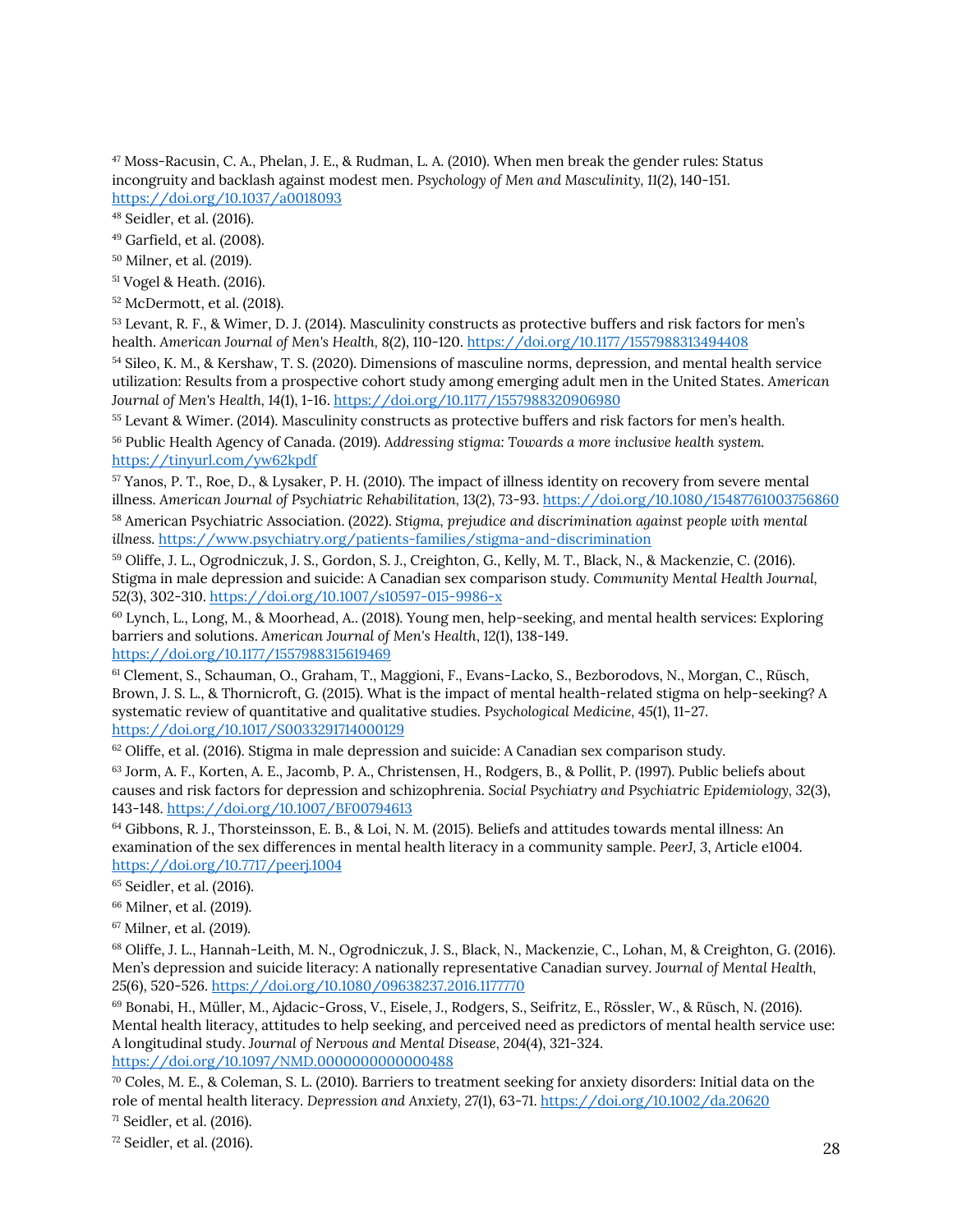<span id="page-33-0"></span><sup>73</sup> Seidler, Z. E., Wilson, M. J., Kealy, D., Oliffe, J. L., Ogrodniczuk, J. S., & Rice, S. M. (2021). Men's dropout from mental health services: Results from a survey of Australian men across the life span. *American Journal of Men's Health, 15*(3), 1-12. <https://doi.org/10.1177/15579883211014776>

<span id="page-33-1"></span><sup>74</sup> Seidler, et al. (2016).

<span id="page-33-2"></span> $75$  Oliffe & Phillips. (2008). Men, depression and masculinities: A review and recommendations.

<span id="page-33-3"></span><sup>76</sup> Rice, S. M., Oliffe, J. L., Kealy, D., Seidler, Z. E., & Ogrodniczuk, J. S. (2020). Men's help-seeking for depression: Attitudinal and structural barriers in symptomatic men*. Journal of Primary Care and Community Health, 11*, 1-6. <https://doi.org/10.1177/2150132720921686>

<span id="page-33-4"></span> $\pi$  Cleary, A. (2017). Help-seeking patterns and attitudes to treatment amongst men who attempted suicide. *Journal of Mental Health, 26*(3), 220-224. <https://doi.org/10.3109/09638237.2016.1149800>

<span id="page-33-5"></span><sup>78</sup> Cleary. (2017). Help-seeking patterns and attitudes to treatment amongst men who attempted suicide.

<span id="page-33-6"></span><sup>79</sup> Seidler, et al. (2021). Men's dropout from mental health services: Results from a survey of Australian men across the life span.

<span id="page-33-7"></span><sup>80</sup> Seidler, Z. E., Rice, S. M., Kealy, D., Oliffe, J. L., & Ogrodniczuk, J. S. (2020). Once bitten, twice shy: Dissatisfaction with previous therapy and its implication for future help-seeking among men. *International Journal of Psychiatry in Medicine, 55*(4), 255-263. <https://doi.org/10.1177/0091217420905182>

<span id="page-33-8"></span><sup>81</sup> Seidler, et al., (2020). Once bitten, twice shy: Dissatisfaction with previous therapy and its implication for future help-seeking among men.

<span id="page-33-9"></span>82 Schaffer, A., Sinyor, M., Kurdyak, P., Vigod, S., Sareen, J., Reis, C., Green, D., Bolton, J., Rhodes, A., Grigoriadis, S., Cairney, J., & Cheung, A. (2016). Population‐based analysis of health care contacts among suicide decedents: Identifying opportunities for more targeted suicide prevention strategies. *World Psychiatry, 15*(2), 135-145. <https://doi.org/10.1002/wps.20321>

83 Stene-Larsen, K., & Reneflot, A. (2019). Contact with primary and mental health care prior to suicide: A systematic review of the literature from 2000 to 2017. *Scandinavian Journal of Public Health, 47*(1), 9-17. <https://doi.org/10.1177/1403494817746274>

<span id="page-33-10"></span>84 Oliffe, J. L., Ferlatte, O., Ogrodniczuk, J. S., Seidler, Z. E., Kealy, D., & Rice, S. M. (2021). How to save a life: Vital clues from men who have attempted suicide. *Qualitative Health Research, 31*(3), 415-429. <https://doi.org/10.1177/1049732320975747>

<span id="page-33-11"></span><sup>85</sup> Oliffe, Ferlatte, et al. (2021). How to save a life: Vital clues from men who have attempted suicide.

<span id="page-33-12"></span><sup>86</sup> Oliffe, Ferlatte, et al. (2021).

<span id="page-33-13"></span>87 Schaffer, et al. (2016). Population-based analysis of health care contacts among suicide decedents: Identifying opportunities for more targeted suicide prevention strategies.

<span id="page-33-14"></span>88 Stene-Larsen & Reneflot. (2019). Contact with primary and mental health care prior to suicide: A systematic review of the literature from 2000 to 2017.

<span id="page-33-15"></span><sup>89</sup> Stene-Larsen & Reneflot. (2019).

<span id="page-33-16"></span><sup>90</sup> Seidler, et al. (2016).

<sup>91</sup> Vogel & Heath. (2016).

- <sup>92</sup> McDermott, et al. (2018).
- <span id="page-33-17"></span><sup>93</sup> Seidler, et al. (2021).

<span id="page-33-18"></span><sup>94</sup> Seidler, et al. (2016).

<span id="page-33-19"></span><sup>95</sup> Hoy, S. (2012). Beyond men behaving badly: A meta-ethnography of men's perspectives on psychological distress and help seeking. *International Journal of Men's Health, 11*(3), 202-226. <https://doi.org/10.3149/jmh.1103.202>

<span id="page-33-20"></span><sup>96</sup> Affleck, W., Carmichael, V., & Whitley, R. (2018). Men's mental health: Social determinants and implications for services. *Canadian Journal of Psychiatry, 63*(9), 581-589. <https://doi.org/10.1177/0706743718762388>

<span id="page-33-21"></span><sup>97</sup> Affleck, et al. (2018). Men's mental health: Social determinants and implications for services.

<span id="page-33-22"></span><sup>98</sup> Bostwick, J. M., Pabbati, C., Geske, J. R., & McKean, A. J. (2016). Suicide attempt as a risk factor for completed suicide: Even more lethal than we knew. *American Journal of Psychiatry, 173*(11), 1094-1100. <https://doi.org/10.1176/appi.ajp.2016.15070854>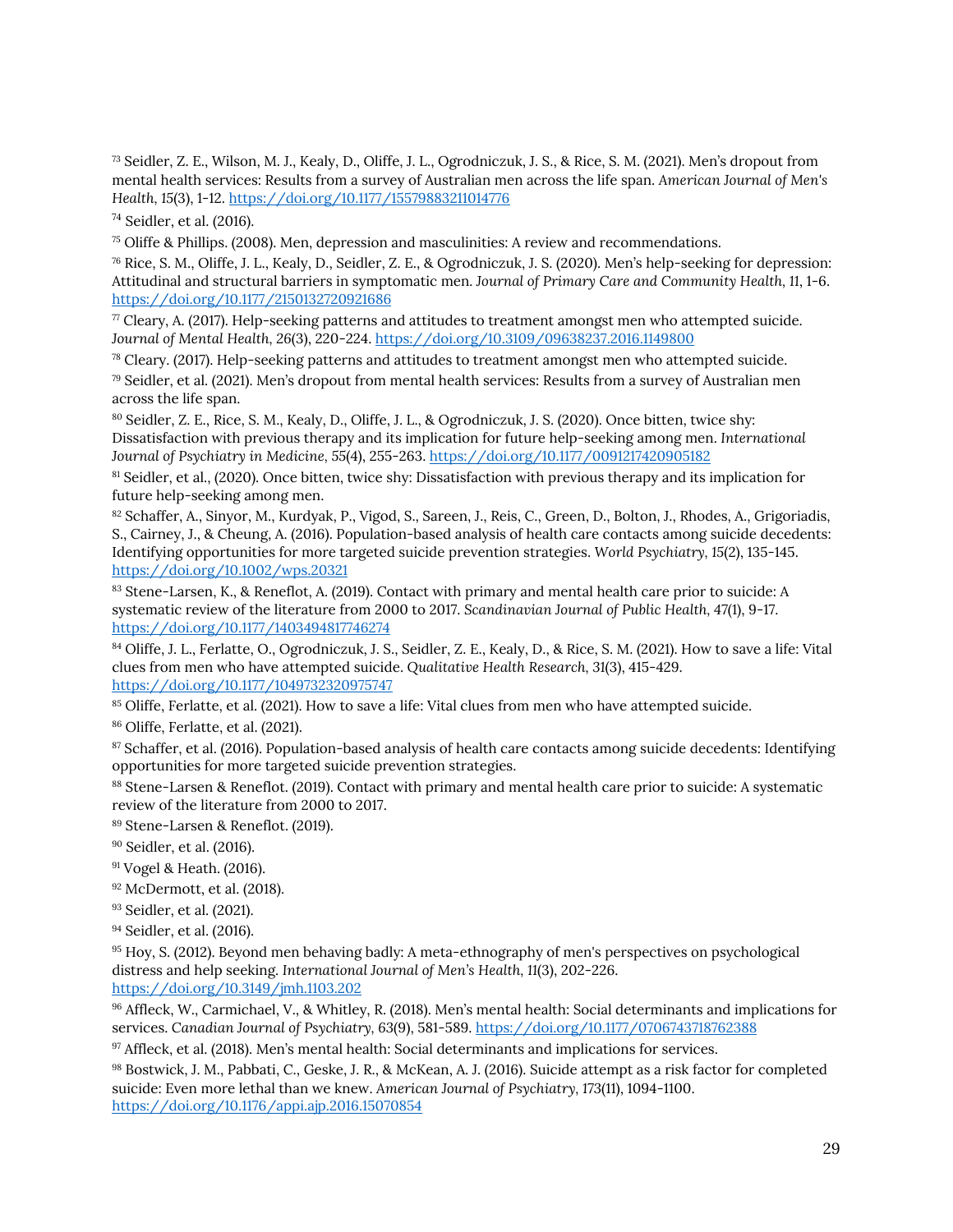99 Persett, P. S., Grimholt, T. K., Ekeberg, O., Jacobsen, D., & Myhren, H. (2018). Patients admitted to hospital after suicide attempt with violent methods compared to patients with deliberate self-poisoning: A study of background variables, somatic and psychiatric health and suicidal behavior. *BMC Psychiatry, 18*(1), Article 21. <https://doi.org/10.1186/s12888-018-1602-5>

<sup>100</sup> Bilban, M., & Škibin, L. (2005). Presence of alcohol in suicide victims. *Forensic Science International, 147*(Suppl.), S9-S12. <https://doi.org/10.1016/j.forsciint.2004.09.085>

<span id="page-34-0"></span><sup>101</sup> Cibis, A., Mergl, R., Bramesfeld, A., Althaus, D., Niklewski, G., Schmidtke, A., & Hegerl, U. (2012). Preference of lethal methods is not the only cause for higher suicide rates in males. *Journal of Affective Disorders, 136*(1-2), 9- 16. <https://doi.org/10.1016/j.jad.2011.08.032>

<span id="page-34-1"></span><sup>102</sup> Liu, L., Capaldi, C. A., Orpana, H. M., Kaplan, M. S., & Tonmyr, L. (2021). Changes over time in means of suicide in Canada: An analysis of mortality data from 1981 to 2018. *CMAJ, 193*(10), E331-E338. <https://doi.org/10.1503/cmaj.202378>

<span id="page-34-2"></span><sup>103</sup> Bostwick, et al. (2016). Suicide attempt as a risk factor for completed suicide: Even more lethal than we knew. <sup>104</sup> Cibis, et al. (2012). Preference of lethal methods is not the only cause for higher suicide rates in males.

<span id="page-34-4"></span><span id="page-34-3"></span><sup>105</sup> Mergl, R., Koburger, N., Heinrichs, K., Székely, A., Ditta Toth, M., Coyne, J., Quintāo, S., Arensman, E., Coffey, C., Maxwell, M., Värnik, A., van Audenhove, C., McDaid, D., Sarchiapone, M., Schmidtke, A., Genz, A., Gusmāo, R., & Hegerl, U. (2015). What are reasons for the large gender differences in the lethality of suicidal acts? An epidemiological analysis in four European countries. *PLOS ONE, 10*(7), Article e0129062. <https://doi.org/10.1371/journal.pone.0129062>

<span id="page-34-5"></span><sup>106</sup> Mergl, et al. (2015). What are reasons for the large gender differences in the lethality of suicidal acts? An epidemiological analysis in four European countries.

<span id="page-34-6"></span>107 Gvion, Y., & Levi-Belz, Y. (2018). Serious suicide attempts: Systematic review of psychological risk factors. *Frontiers in Psychiatry, 9,* Article 56. <https://doi.org/10.3389/fpsyt.2018.00056>

<sup>108</sup> Sørensen, E. H., Thorgaard, M. V., & Østergaard, S. D. (2020). Male depressive traits in relation to violent suicides or suicide attempts: A systematic review. *Journal of Affective Disorders,* 262, 55-61. <https://doi.org/10.1016/j.jad.2019.10.054>

<span id="page-34-7"></span><sup>109</sup> Sher, L. (2020). The impact of the COVID-19 pandemic on suicide rates. *QJM: An International Journal of Medicine, 113*(10), 707-712. <https://doi.org/10.1093/qjmed/hcaa202>

<span id="page-34-8"></span><sup>110</sup> Government of Canada. (2016). *Working together to prevent suicide in Canada: The 2016 progress report on the federal framework for suicide prevention*. <https://tinyurl.com/ycymrjz6> <sup>111</sup> Richardson, et al. (2021).

<span id="page-34-9"></span><sup>112</sup> Lynch, F. L., Peterson, E. L., Lu, C. Y., Hu, Y., Rossom, R. C., Waitzfelder, B. E., Owen-Smith, A. A., Hubley, S., Prabhakar, D., Keoki Williams, L., Beck, A., Simon, G. E., & Ahmedani, B. K. (2020). Substance use disorders and risk of suicide in a general US population: A case control study. *Addiction Science and Clinical Practice, 15*, Article 14. <https://doi.org/10.1186/s13722-020-0181-1>

<sup>113</sup> Borges, G., Bagge, C. L., Cherpital, C. J., Conner, K. R., Orozco, R., & Rossow, I. (2017). A meta-analysis of acute use of alcohol and the risk of suicide attempt. *Psychological Medicine, 47*(5), 949-957. <https://doi.org/10.1017/S0033291716002841>

114 Holmstrand, C., Bogren, M., Mattisson, C., & Brådvik, L. (2015). Long-term suicide risk in no, one or more mental disorders: The Lundby Study 1947-1997. *Acta Psychiatrica Scandinavica, 132*(6), 459-469. <https://doi.org/10.1111/acps.12506>

<sup>115</sup> Poorolajal, J., Haghtalab, T., Farhadi, M., & Darvishi, N. (2016). Substance use disorder and risk of suicidal ideation, suicide attempt and suicide death: A meta-analysis. *Journal of Public Health, 38*(3), e282-e291. <https://doi.org/10.1093/pubmed/fdv148>

<sup>116</sup> Yoshimasu, K., Kiyohara, C., & Miyashita, K. (2008). Suicidal risk factors and completed suicide: Meta-analyses based on psychological autopsy studies. *Environmental Health and Preventive Medicine, 13*(5), 243-256. <https://doi.org/10.1007/s12199-008-0037-x>

<span id="page-34-10"></span><sup>117</sup> Bohnert, K. M., Ilgen, M. A., Louzon, S., McCkarthy, J. F., & Katz, I. R. (2017). Substance use disorders and the risk of suicide mortality among men and women in the US Veterans Health Administration. *Addiction, 112*(7), 1193-1201. <https://doi.org/10.1111/add.13774>

<span id="page-34-11"></span><sup>118</sup> Sørensen, et al. (2020). Male depressive traits in relation to violent suicides or suicide attempts: A systematic review.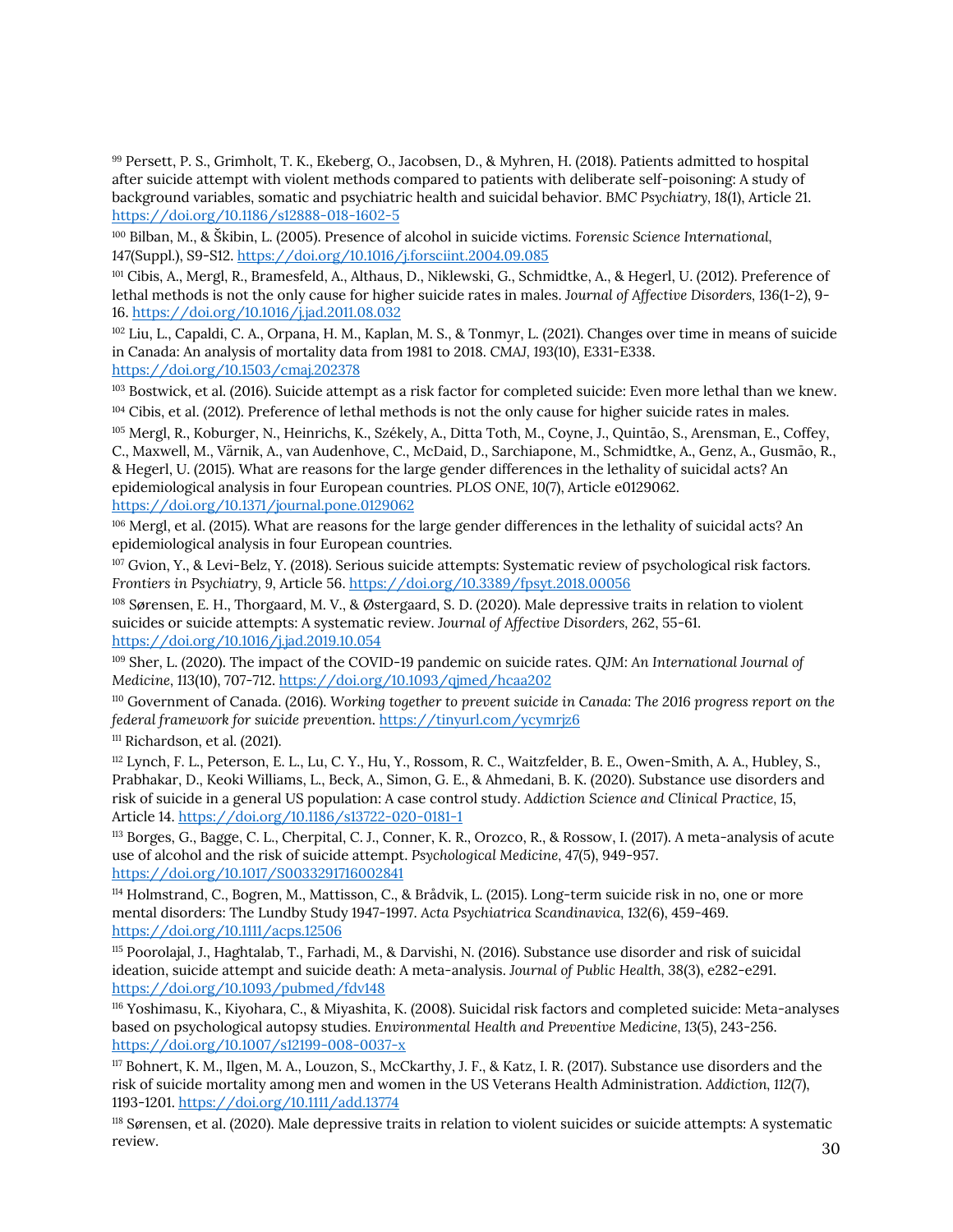<span id="page-35-0"></span><sup>119</sup> Sher, L. (2020). The impact of the COVID-19 pandemic on suicide rates.

<span id="page-35-1"></span><sup>120</sup> Borges, et al. (2017). A meta-analysis of acute use of alcohol and the risk of suicide attempt.

<span id="page-35-2"></span><sup>121</sup> Standish, K. (2021). A coming wave: Suicide and gender after COVID-19.

<span id="page-35-3"></span><sup>122</sup> Darvishi, N., Farhadi, M., Haghtalab, T., & Poorolajal, J. (2015). Alcohol-related risk of suicidal ideation, suicide attempt, and completed suicide: A meta-analysis. *PLOS ONE, 10*(5), Article e0126870. <https://doi.org/10.1371/journal.pone.0241874>

<span id="page-35-4"></span><sup>123</sup> Rehm, J., & Shield, K. D. (2019). Global burden of disease and the impact of mental and addictive disorders. *Current Psychiatry Reports, 21*, Article 10. <https://doi.org/10.1007/s11920-019-0997-0>

<span id="page-35-5"></span><sup>124</sup> Kaplan, M. S., McFarland, B. H., Huguet, N., Conner, K., Caetano, R., Giesbrecht, N., & Nolte, K. B. (2013). Acute alcohol intoxication and suicide: A gender-stratified analysis of the National Violent Death Reporting System. *BMJ Injury Prevention, 19*(1), 38-43. <http://dx.doi.org/10.1136/injuryprev-2012-040317>

<span id="page-35-6"></span><sup>125</sup> Lynch, et al. (2020). Substance use disorders and risk of suicide in a general US population: A case control study.

<span id="page-35-7"></span><sup>126</sup> Holmstrand, et al. (2015). Long‐term suicide risk in no, one or more mental disorders: The Lundby Study 1947-1997.

<span id="page-35-8"></span> $127$  Bohnert, et al. (2017). Substance use disorders and the risk of suicide mortality among men and women in the US Veterans Health Administration.

<sup>128</sup> Marchand, K., Pallis, H., Fikowski, J., Harrison, S., Spittal, P., Schechter, M. T., & Oviedo-Joekes, E. (2017). The role of gender in suicidal ideation among long-term opioid users. *Canadian Journal of Psychiatry, 62*(7), 465-472. <https://doi.org/10.1177/0706743717711173>

<span id="page-35-9"></span><sup>129</sup> Darke, S., & Ross, J. (2002). Suicide among heroin users: Rates, risk factors and methods*. Addiction, 97*(11), 1383-1394. <https://doi.org/10.1046/j.1360-0443.2002.00214.x>

<span id="page-35-10"></span><sup>130</sup> Darke & Ross. (2002). Suicide among heroin users: Rates, risk factors and methods*.*

<span id="page-35-11"></span>131 Rizk, M. M., Herzog, S., Dugad, S., & Stanley, B. (2021). Suicide risk and addiction: The impact of alcohol and opioid use disorders*. Current Addiction Reports, 8*, 194-207. <https://doi.org/10.1007/s40429-021-00361-z>

<span id="page-35-12"></span><sup>132</sup> Statistics Canada. (2019). *Changes in life expectancy by selected causes of death, 2017*. <https://www150.statcan.gc.ca/n1/daily-quotidien/190530/dq190530d-cansim-eng.htm>

<span id="page-35-13"></span><sup>133</sup> Public Health Agency of Canada. (2018). *National report: Apparent opioid-related deaths in Canada.* [https://www.canada.ca/en/public-health/services/publications/healthy-living/national-report-apparent](https://www.canada.ca/en/public-health/services/publications/healthy-living/national-report-apparent-opioid-related-deaths-released-march-2018.html)[opioid-related-deaths-released-march-2018.html](https://www.canada.ca/en/public-health/services/publications/healthy-living/national-report-apparent-opioid-related-deaths-released-march-2018.html)

<span id="page-35-14"></span><sup>134</sup> Belzak, L., B., & Halverson, J. (2018). *Evidence synthesis — The opioid crisis in Canada: A national perspective*. Public Health Agency of Canada[. https://doi.org/10.24095/hpcdp.38.6.02](https://doi.org/10.24095/hpcdp.38.6.02)

<span id="page-35-16"></span><span id="page-35-15"></span><sup>135</sup> Belzak & Halverson. (2018). *Evidence synthesis — The opioid crisis in Canada: A national perspective*. <sup>136</sup> Belzak & Halverson. (2018).

<span id="page-35-17"></span><sup>137</sup> Oquendo, M. A., & Volkow, N. D. (2018). Suicide: A silent contributor to opioid-overdose deaths. *New England Journal of Medicine, 378*(17), 1567-1569. <https://doi.org/10.1056/NEJMp1801417>

<span id="page-35-18"></span><sup>138</sup> Oquendo & Volkow. (2018). Suicide: A silent contributor to opioid-overdose deaths.

<span id="page-35-19"></span><sup>139</sup> Borges, G., Bagge, C. L., & Orozco, R. (2016). A literature review and meta-analyses of cannabis use and suicidality. *Journal of Affective Disorders, 195*, 63-74. <https://doi.org/10.1016/j.jad.2016.02.007>

<span id="page-35-20"></span><sup>140</sup> Borges, et al. (2016). A literature review and meta-analyses of cannabis use and suicidality.

<span id="page-35-21"></span><sup>141</sup> Richardson, et al. (2021).

<sup>142</sup> Ernst, M., Klein, E. M., Beuteal, M. E., & Bräler, E. (2021). Gender-specific associations of loneliness and suicidal ideation in a representative population sample: Young, lonely men are particularly at risk. *Journal of Affective Disorders, 294*, 63-70. <https://doi.org/10.1016/j.jad.2021.06.085>

<sup>143</sup> Solmi, M., Veronese, N., Galvano, D., Favaro, A., Ostinelli, E. G., Noventa, V., Favaretto, E., Tudor, F., Finessi, M., Shin, J. I., Smith, L., Koyanagi, A., Cester, A., Bolzetta, F., Cotroneo, A., Maggi, S., Demurtas, J., De Leo, D., & Trabucchi, A. (2020). Factors associated with loneliness: An umbrella review of observational studies. *Journal of Affective Disorders, 271*, 131-138. <https://doi.org/10.1016/j.jad.2020.03.075>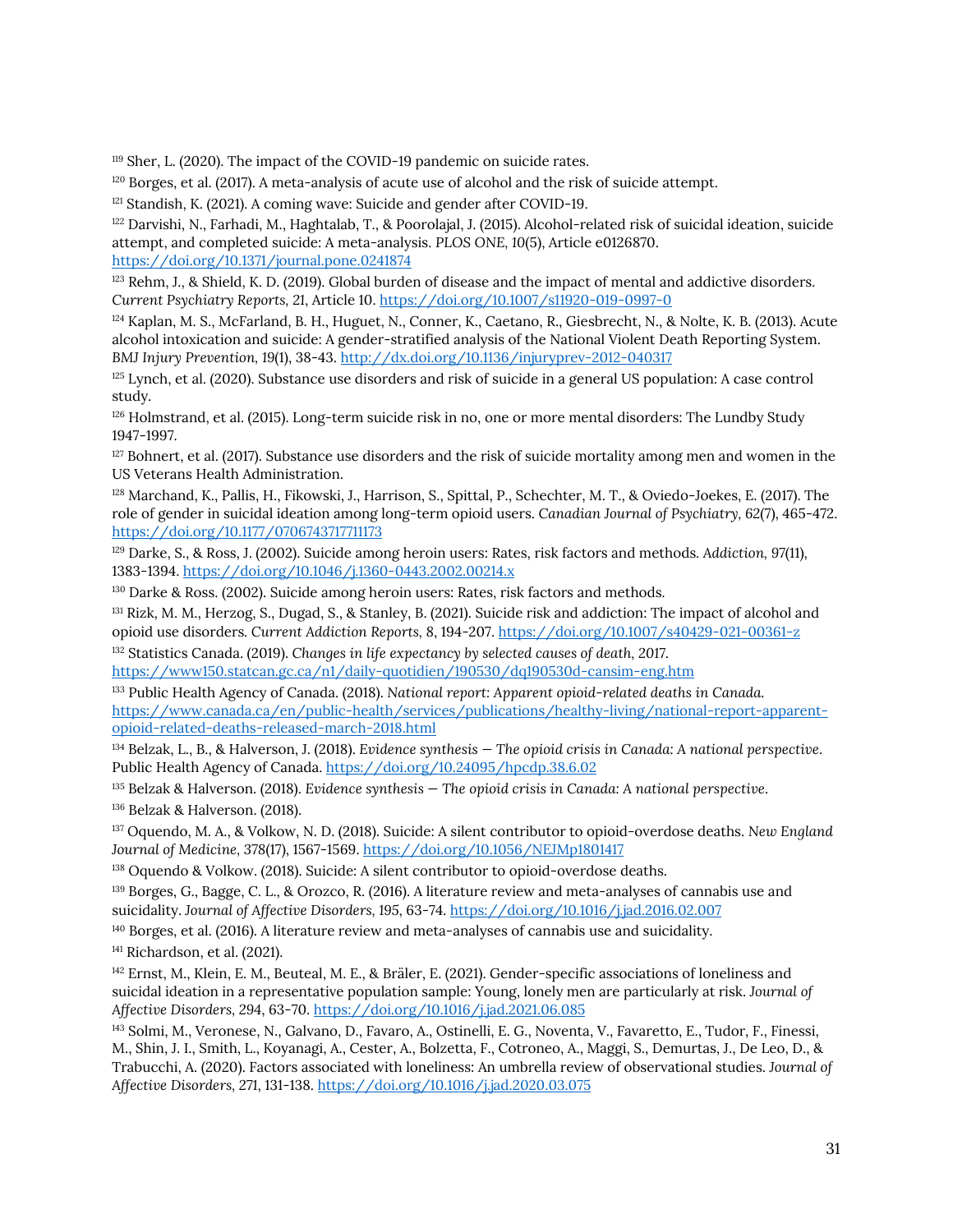<sup>144</sup> Miranda-Mendizabal, A., Castellvi, P., Parés-Badell, O., Alayo, I., Almerara, J., Alonso, I., Blasco, M. J., Cebrià, A., Gabilondo, A., Gili, M., Larares, C., Piqueras, J. A., Rodriguez-Jimènez, T., Rodriguez-Marin, J., Roca, M., Soto-Sanz, V., Vilagut, G., & Alonso, J. (2019). Gender differences in suicidal behavior in adolescents and young adults: Systematic review and meta-analysis of longitudinal studies. *International Journal of Public Health, 64*(2), 265- 283. <https://doi.org/10.1007/s00038-018-1196-1>

<sup>145</sup> Fredrick, S. S., Demaray, M. K., Malecki, C. K., & Dorio, N. B. (2018). Can social support buffer the association between depression and suicidal ideation in adolescent boys and girls? *Psychology in the Schools, 55*(5), 490-505. <https://doi.org/10.1002/pits.22125>

<sup>146</sup> Oliffe, J. L., Creighton, G., Robertson, S., Broom, A., Jenkins, E. K., Ogrodniczuk, J. S., & Ferlatte, O. (2017). Injury, interiority, and isolation in men's suicidality. *American Journal of Men's Health, 11*(4), 888-899. <https://doi.org/10.1177/1557988316679576>

<span id="page-36-0"></span><sup>147</sup> Oliffe, J. L., Broom, A., Popa, M., Jenkins, E. K., Rice, S. M., Ferlatte, O., & Rossnagel, E. (2019). Unpacking social isolation in men's suicidality. *Qualitative Health Research, 29*(3), 315-327.

<https://doi.org/10.1177/1049732318800003>

<span id="page-36-1"></span><sup>148</sup> Evans, R., Scourfield, J., & Moore, G. (2016). Gender, relationship breakdown, and suicide risk: A review of research in Western countries*. Journal of Family Issues, 37*(16), 2239-2264. <https://doi.org/10.1177/0192513X14562608>

<span id="page-36-2"></span><sup>149</sup> Richardson, et al. (2021).

<sup>150</sup> Calati, R., Ferrari, C., Brittner, M., Oasi, O., Olie, E., Carvalho, A. F., & Courtet, P. (2019). Suicidal thoughts and behaviors and social isolation: A narrative review of the literature. *Journal of Affective Disorders, 245*, 653-667. <https://doi.org/10.1016/j.jad.2018.11.022>

<sup>151</sup> Yip, P. S. F., Yousuf, S., Chan, C. H., Yung, T., & Wu, K. C.-C. (2015). The roles of culture and gender in the relationship between divorce and suicide risk: A meta-analysis*. Social Science and Medicine, 128*, 87-94. <https://doi.org/10.1016/j.socscimed.2014.12.034>

<sup>152</sup> Kazan, D., Calear, A. L., & Batterham, P. J. (2016). The impact of intimate partner relationships on suicidal thoughts and behaviours: A systematic review. *Journal of Affective Disorders, 190*, 585-598. <https://doi.org/10.1016/j.jad.2015.11.003>

<span id="page-36-3"></span><sup>153</sup> Crump, C., Sundquist, K., Sundquist J., & Winkleby, M. A. (2014). Sociodemographic, psychiatric and somatic risk factors for suicide: A Swedish national cohort study. *Psychological Medicine, 44*(2), 279-289. <https://doi.org/10.1017/S0033291713000810>

<span id="page-36-4"></span><sup>154</sup> Kazan, et al. (2016). The impact of intimate partner relationships on suicidal thoughts and behaviours: A systematic review.

<span id="page-36-5"></span><sup>155</sup> Kposowa, A. J. (2003). Divorce and suicide risk [Correspondence]. *Journal of Epidemiology and Community Health, 57*(12), 993. <http://dx.doi.org/10.1136/jech.57.12.993>

<span id="page-36-6"></span><sup>156</sup> Dehara, M., Wells, M. B., Sjöqvist, H., Kosidou, K., Dalman, C., & Sörberg Wallin, A. (2021). Parenthood is associated with lower suicide risk: A register‐based cohort study of 1.5 million Swedes. *Acta Psychiatrica Scandinavica, 143*(3), 206-215. <https://doi.org/10.1111/acps.13240>

<span id="page-36-7"></span><sup>157</sup> Shaw, R. J., Cullen, B., Graham, N., Lyall, D. M., Mackay, D., Okolie, C., Pearsall, R., Ward, J., John, A., & Smith, D. J. (2021). Living alone, loneliness and lack of emotional support as predictors of suicide and self-harm: A nine-year follow up of the UK Biobank cohort. *Journal of Affective Disorders, 279*, 316-323. <https://doi.org/10.1016/j.jad.2020.10.026>

<span id="page-36-8"></span><sup>158</sup> Oliffe, et al. (2019). Unpacking social isolation in men's suicidality.

<span id="page-36-9"></span><sup>159</sup> Richardson, et al. (2021).

<sup>160</sup> Yoshimasu, et al. (2008). Suicidal risk factors and completed suicide: Meta-analyses based on psychological autopsy studies.

<sup>161</sup> Crump, et al. (2014). Sociodemographic, psychiatric and somatic risk factors for suicide: A Swedish national cohort study.

<sup>162</sup> Ribeiro, J. D., Huang, X., Fox, K. R., & Franklin, J. C. (2018). Depression and hopelessness as risk factors for suicide ideation, attempts and death: Meta-analysis of longitudinal studies. *British Journal of Psychiatry, 212*(5), 279-286. <https://doi.org/10.1192/bjp.2018.27>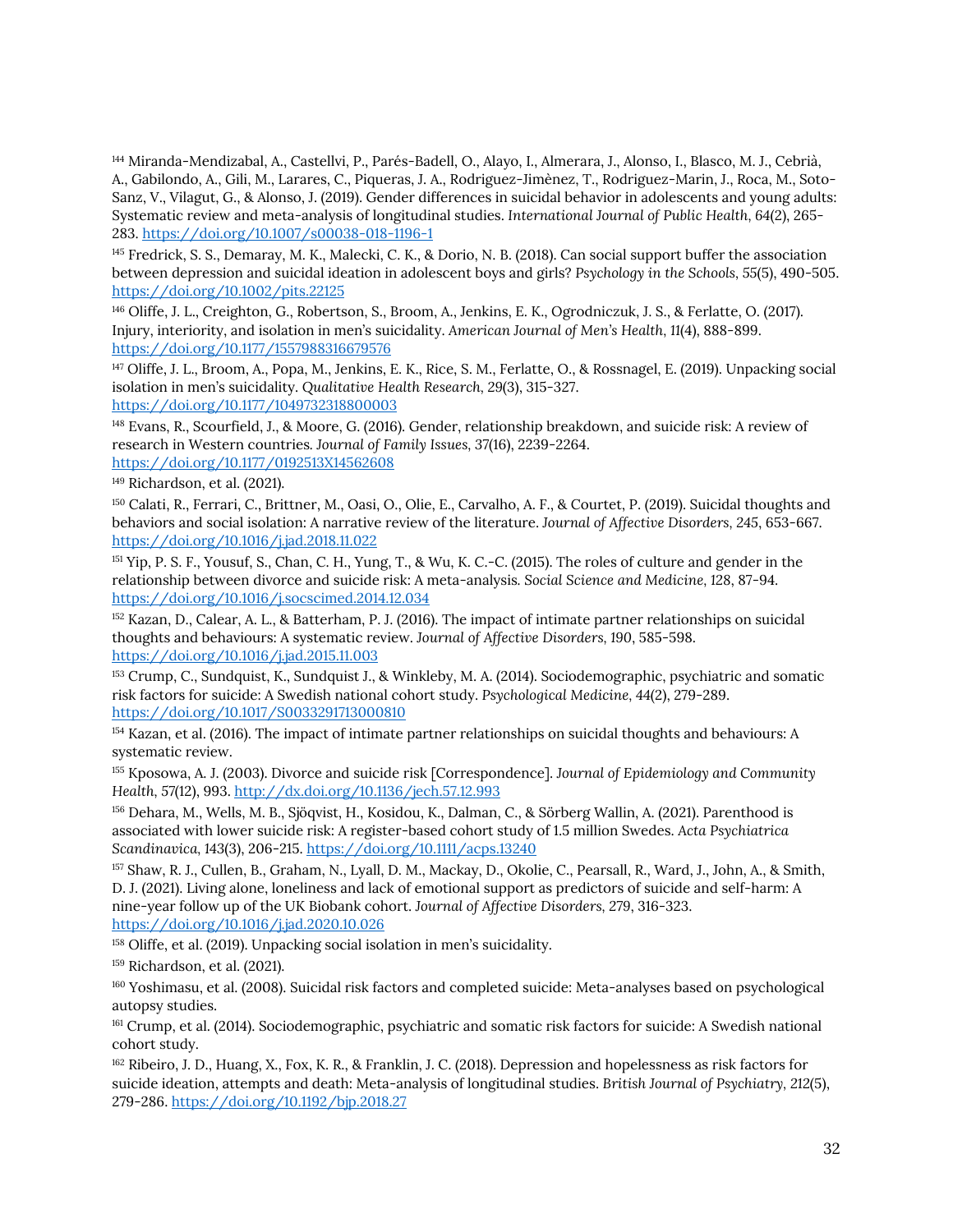<span id="page-37-0"></span><sup>163</sup> Stewart, J. G., Esposito, E. C., Glenn, C. R., Gilman, S. E., Pridgen, B., Gold, J., & Auerbach, R. P. (2017). Adolescent self-injurers: Comparing non-ideators, suicide ideators, and suicide attempters. *Journal of Psychiatric Research, 84*, 105-112. <https://doi.org/10.1016/j.jpsychires.2016.09.031>

<span id="page-37-1"></span><sup>164</sup> Richardson, et al. (2021).

<span id="page-37-2"></span><sup>165</sup> Crump, et al. (2014).

- <span id="page-37-3"></span><sup>166</sup> Crump, et al. (2014).
- <span id="page-37-4"></span><sup>167</sup> Holmstrand, et al. (2015).
- <span id="page-37-5"></span><sup>168</sup> Richardson, et al. (2021).
- <span id="page-37-6"></span><sup>169</sup> Richardson, et al. (2021).

<sup>170</sup> Rice, S. M., Kealy, D., Seidler, Z. E., Walton, C. C., Oliffe, J. L., & Ogrodniczuk, J. S. (2021). Male-type depression symptoms in young men with a history of childhood sexual abuse and current hazardous alcohol use. *Psychiatry Research, 304*, Article 114110. <https://doi.org/10.1016/j.psychres.2021.114110>

<sup>171</sup> Afifi, T. O., MacMillan, H. L., Boyle, M., Taillieu, T., Cheung, K., & Sareen, J. (2014). Child abuse and mental disorders in Canada. *CMAJ, 186*(9), E324-E332. <https://doi.org/10.1503/cmaj.131792>

<sup>172</sup> Turner, S., Taillieu, T., Cheung, K., & Afifi, T. O. (2017). The relationship between childhood sexual abuse and mental health outcomes among males: Results from a nationally representative United States sample*. Child Abuse and Neglect, 66*, 64-72. <https://doi.org/10.1016/j.chiabu.2017.01.018>

<span id="page-37-7"></span><sup>173</sup> Rice, S. M., Kealy, D., Ogrodniczuk, J. S., Seidler, Z. E., Denehy, L., & Oliffe, J. L. (2020). The cost of bottling it up: Emotion suppression as a mediator in the relationship between anger and depression among men with prostate cancer. *Cancer Management and Research, 12*, 1039-1046. <https://doi.org/10.2147/CMAR.S237770>

<span id="page-37-8"></span>174 Rice, S. M., Oliffe, J. L., Kealy, D., & Ogrodniczuk, J. S. (2018). Male depression subtypes and suicidality: Latent profile analysis of internalizing and externalizing symptoms in a representative Canadian sample. *Journal of Nervous and Mental Disease, 206*(3), 169-172. <https://doi.org/10.1097/NMD.0000000000000739>

<span id="page-37-9"></span><sup>175</sup> Rice, et al. (2018). Male depression subtypes and suicidality: Latent profile analysis of internalizing and externalizing symptoms in a representative Canadian sample.

<span id="page-37-10"></span><sup>176</sup> Bostwick, et al. (2016).

<sup>177</sup> Hedegaard, H., Curtin, S. C., & Warner, M. (2020). *Increase in suicide mortality in the United States, 1999–2018* (NCHS Data brief No. 362). U.S. Department of Health and Human Services. Centers for Disease Control and Prevention. <https://www.cdc.gov/nchs/products/databriefs/db362.htm>

<span id="page-37-11"></span><sup>178</sup> Oliffe, J. L., Kelly, M. T., Gonzales Montaner, G., Links, P. S., Kealy, D., & Ogrodniczuk, J. S. (2021). Segmenting or summing the parts? A scoping review of male suicide research in Canada. *Canadian Journal of Psychiatry, 66*(5), 433-445. <https://doi.org/10.1177/07067437211000631>

<span id="page-37-12"></span><sup>179</sup> Oliffe, Kelly, Gonzales Montaner, Links, et al. (2021). Segmenting or summing the parts? A scoping review of male suicide research in Canada.

<span id="page-37-13"></span><sup>180</sup> Oliffe, Kelly, Gonzales Montaner, Links, et al. (2021).

<span id="page-37-14"></span><sup>181</sup> Public Health Agency of Canada. (2020).

<sup>182</sup> Statistics Canada. (2022). Leading causes of death, total population by age group (Table 13-10-0394-01).

<span id="page-37-15"></span><sup>183</sup> Hedegaard,

<span id="page-37-16"></span><sup>184</sup> Oliffe, Kelly, Gonzales Montaner, Links, et al. (2021).

<span id="page-37-17"></span><sup>185</sup> Crump, et al. (2014).

<span id="page-37-18"></span><sup>186</sup> Oliffe, Kelly, Gonzales Montaner, Links, et al. (2021).

<span id="page-37-19"></span><sup>187</sup> Crump, et al. (2014).

<sup>188</sup> Han, B., Kott, P. S., Hughes, A., McKeon, R., Blanco, C., & Compton, W. M. (2016). Estimating the rates of deaths by suicide among adults who attempt suicide in the United States. *Journal of Psychiatric Research, 77*, 125-133. <https://doi.org/10.1016/j.jpsychires.2016.03.002>

<sup>189</sup> Phillips, J. A., & Hempstead, K. (2017). Differences in U.S. suicide rates by educational attainment, 2000-2014. *American Journal of Preventive Medicine, 53*(4), E123-E130. <https://doi.org/10.1016/j.amepre.2017.04.010>

<span id="page-37-20"></span><sup>190</sup> Assari, S., Schatten, H. T., Arias, S. A., Miller, I. W., Camargo, C. A., & Boureaux, E. D. (2019). Higher educational attainment is associated with lower risk of a future suicide attempt among non-Hispanic whites but not non-Hispanic blacks. *Journal of Racial and Ethnic Health Disparities, 6*(5), 1001-1010. <https://doi.org/10.1007/s40615-019-00601-z>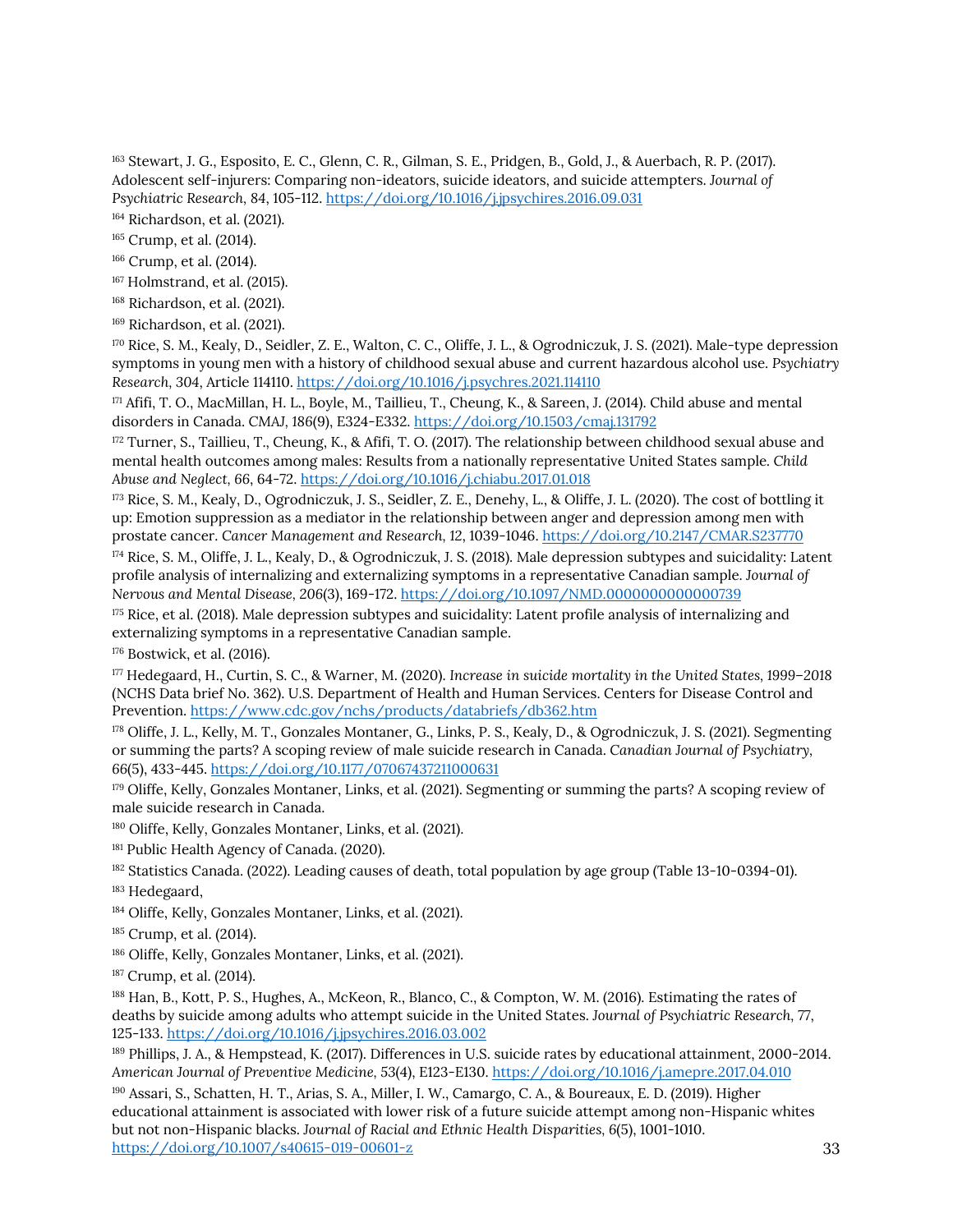<span id="page-38-0"></span><sup>191</sup> Crump, et al. (2014).

<sup>192</sup> Phillips & Hempstead. (2017).

<sup>193</sup> Lorant, V. Kapadia, D., & Perelman, J. (2021). Socioeconomic disparities in suicide: Causation or confounding*? PLOS ONE, 16*(1), Article e0243895. <https://doi.org/10.1371/journal.pone.0243895>

<span id="page-38-1"></span>194 Kim, J. L., Kim, J. M., Choi, Y., Lee, T.-L., & Park, E.-C. (2016). Effect of socioeconomic status on the linkage between suicidal ideation and suicide attempts. *Suicide and Life‐Threatening Behavior, 46*(5), 588-597. <https://doi.org/10.1111/sltb.12242>

<span id="page-38-2"></span><sup>195</sup> Lorant, et al. (2021). Socioeconomic disparities in suicide: Causation or confounding*?*

<span id="page-38-3"></span><sup>196</sup> Phillips & Hempstead. (2017).

<span id="page-38-4"></span><sup>197</sup> Lorant, et al. (2021).

<span id="page-38-5"></span><sup>198</sup> Richardson, et al. (2021).

<sup>199</sup> Crump, et al. (2014).

<sup>200</sup> Coope, C., Donavan, J., Wilson, C., Barnes, M., Metcalfe, C., Hollingworth, W., Kapur, N., Hawton, K., & Gunnell, D. (2015). Characteristics of people dying by suicide after job loss, financial difficulties and other economic stressors during a period of recession (2010–2011): A review of coroners' records. *Journal of Affective Disorders, 183*, 98-105. <https://doi.org/10.1016/j.jad.2015.04.045>

<sup>201</sup> Oliffe, J. L., & Han, C. S. E. (2014). Beyond workers' compensation: Men's mental health in and out of work. *American Journal of Men's Health, 8*(1), 45-53. <https://doi.org/10.1177/1557988313490786>

<sup>202</sup> Oliffe, J. L., Rasmussen, B., Bottorff, J. L., Kelly, M. T., Galdas, P. M., Phinney, A. & Ogrodniczuk, J. S. (2013). Masculinities, work, and retirement among older men who experience depression. *Qualitative Health Research, 23*(12), 1626-1637. <https://doi.org/10.1177/1049732313509408>

<sup>203</sup> Ostamo, A., Lahelma, E., & Lönnqvist, J. (2001). Transitions of employment status among suicide attempters during a severe economic recession*. Social Science and Medicine, 52*(11), 1741-1750. [https://doi.org/10.1016/s0277-9536\(00\)00294-x](https://doi.org/10.1016/s0277-9536(00)00294-x)

<sup>204</sup> Wilson, J. M., Lee, J., Fitzgerald, H. N., Oosterhoff, B., Sevi, B., & Shook, N. J. (2020). Job insecurity and financial concern during the COVID-19 pandemic are associated with worse mental health. *Journal of Occupational and Environmental Medicine, 62*(9), 686-691. <https://doi.org/10.1097/JOM.0000000000001962>

<sup>205</sup> McIntyre, R. S., & Lee, Y. (2020). Projected increases in suicide in Canada as a consequence of COVID-19. *Psychiatry Research, 290*, Article 113104. <https://doi.org/10.1016/j.psychres.2020.113104>

<sup>206</sup> Chang, S.-S., Stuckler, D., Yip, P., & Gunnell, D. (2013). Impact of 2008 global economic crisis on suicide: Time trend study in 54 countries. *BMJ, 347*. <https://doi.org/10.1136/bmj.f5239>

<sup>207</sup> Norström, T., & Grönqvist, H. (2015). The great recession, unemployment and suicide*. Journal of Epidemiology and Community Health, 69*(2), 110-116. <https://doi.org/10.1136/jech-2014-204602>

<sup>208</sup> Barr, B., Taylor-Robinson, D., Scott-Samuel, A., McKee, M., & Stuckler, D. (2012). Suicides associated with the 2008-10 economic recession in England: Time trend analysis. *BMJ, 345*, Article e5142. <https://doi.org/10.1136/bmj.e5142>

<span id="page-38-6"></span><sup>209</sup> Reeves, A., McKee, M., & Stuckler, D. (2014). Economic suicides in the great recession in Europe and North America. *British Journal of Psychiatry, 205*(3), 246-247. <https://doi.org/10.1192/bjp.bp.114.144766>

<span id="page-38-7"></span><sup>210</sup> Mäki, N., & Martikainen, P. (2012). A register-based study on excess suicide mortality among unemployed men and women during different levels of unemployment in Finland. *Journal of Epidemiology and Community Health, 66*(4), 302-307. <https://doi.org/10.1136/jech.2009.105908>

<span id="page-38-8"></span><sup>211</sup> Milner, A., Currier, D., LaMontagne, A. D., Spittal, M., J., & Pirkis, J. (2017). Psychosocial job stressors and thoughts about suicide among males: A cross-sectional study from the first wave of the Ten to Men cohort. *Public Health, 147*, 72-76. <https://doi.org/10.1016/j.puhe.2017.02.003>

<span id="page-38-9"></span><sup>212</sup> Ostamo, et al. (2001).

<span id="page-38-10"></span><sup>213</sup> Ostamo, et al. (2001).

<span id="page-38-11"></span><sup>214</sup> Ostamo, et al. (2001).

<span id="page-38-12"></span><sup>215</sup> Lundin, A., Lundberg, I., Allebeck, P., & Hemmingsson, T. (2012). Unemployment and suicide in the Stockholm population: A register-based study on 771,068 men and women. *Public Health, 126*(5), 371-377. <https://doi.org/10.1016/j.puhe.2012.01.020>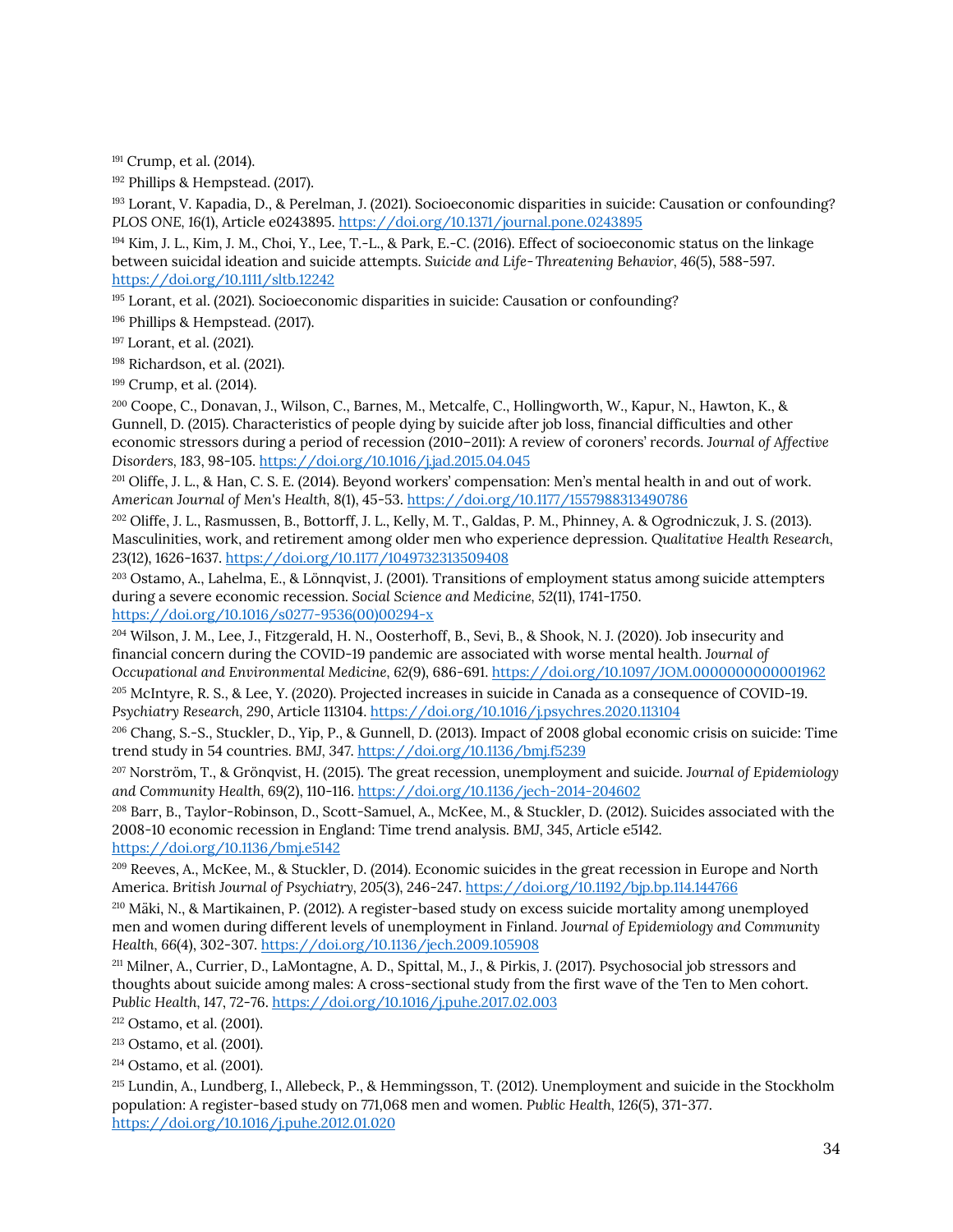<sup>216</sup> Bor, J., Basu. S., Coutts, A., McKee, M., & Stuckler, D. (2013). Alcohol use during the Great Recession of 2008– 2009. *Alcohol and Alcoholism, 48*(3), 343-348. <https://doi.org/10.1093/alcalc/agt002>

<sup>217</sup> Kaplan, M. S., Huguet, N., Caetano, R., Geisbrecht, N., Kerr, W. C., & McFarland, B. H. (2015). Economic contraction, alcohol intoxication and suicide: Analysis of the National Violent Death Reporting System. *Injury Prevention, 21*(1), 35-41. <https://doi.org/10.1136/injuryprev-2014-041215>

<sup>218</sup> Kerr, W. C., Kaplan, M. S., Huguet, N., Caetano, R., Geisbrecht, N., & McFarland, B. H. (2017). Economic recession, alcohol, and suicide rates: Comparative effects of poverty, foreclosure, and job loss. *American Journal of Preventive Medicine, 52*(4), 469-475. <https://doi.org/10.1016/j.amepre.2016.09.021>

<span id="page-39-0"></span><sup>219</sup> Frasquilho, D., Matos, M. G., Salonna, F., Guerreiro, D., Storti, C. C., Gaspar, T., Caldas-de-Almeida, J. (2015). Mental health outcomes in times of economic recession: A systematic literature review. *BMC Public Health, 16*(1), Article 115. <https://doi.org/10.1186/s12889-016-2720-y>

<span id="page-39-1"></span><sup>220</sup> Richardson, et al. (2021).

<span id="page-39-2"></span><sup>221</sup> Oliffe, Kelly, Gonzales Montaner, Links, et al. (2021).

<sup>222</sup> Poon, C. S., & Saewyc, E. M. (2009). Out yonder: Sexual-minority adolescents in rural communities in British Columbia. *American Journal of Public Health, 99*(1), 118-124. <https://doi.org/10.2105/AJPH.2007.122945>

<span id="page-39-3"></span><sup>223</sup> DesMeules, M., Pong, R. W., Read Guernsey, J., Wang, F., Luo, W., & Dressler, M. P. (2012). Rural health status and determinants in Canada. In J. C. Kulig, & A. M. Williams (Eds.), *Health in rural Canada* (pp. 23-43). <https://www.ubcpress.ca/asset/9079/1/9780774821728.pdf>

<span id="page-39-5"></span><span id="page-39-4"></span><sup>224</sup> Poon and Saewyc. (2009). Out yonder: Sexual-minority adolescents in rural communities in British Columbia. <sup>225</sup> Creighton, G., Oliffe, J., Ogrodniczuk, J., & Frank, B. (2017). "You've gotta be that tough crust exterior man": Depression and suicide in rural-based men. *Qualitative Health Research, 27*(12), 1882-1891. <https://doi.org/10.1177/1049732317718148>

<span id="page-39-6"></span><sup>226</sup> Creighton, et al. (2017). "You've gotta be that tough crust exterior man": Depression and suicide in ruralbased men.

<span id="page-39-7"></span><sup>227</sup> Allan, J. A., Waddell, C. M., Herron, R. V., & Roger, K. (2019). Are rural prairie masculinities hegemonic masculinities? *NORMA, 14*(1), 35-49.<https://doi.org/10.1080/18902138.2018.1519092>

<span id="page-39-8"></span> $228$  Creighton, et al. (2017).

<sup>229</sup> Barry, R., Rehm, J., de Oliveria, C., Gozdyra, P., & Kurdyak, P. (2020). Rurality and risk of suicide attempts and death by suicide among people living in four English-speaking high-income countries: A systematic review and meta-analysis. *Canadian Journal of Psychiatry, 65*(7), 441-447. <https://doi.org/10.1177/0706743720902655>

<sup>230</sup> Mohatt, N. V., Kreisel, C. J., Hoffberg, A. S., Wendleton, L., & Beehler, S. J. (2021). A systematic review of factors impacting suicide risk among rural adults in the United States. *Journal of Rural Health, 37*(3), 565-575. <https://doi.org/10.1111/jrh.12532>

<sup>231</sup> Rhew, I. C., Hawkins, J. D., & Oesterle, S. (2011). Drug use and risk among youth in different rural contexts. *Health and Place, 17*(3), 775-783. <https://doi.org/10.1016/j.healthplace.2011.02.003>

<sup>232</sup> Creighton, G. M., Oliffe, J. L., Lohan, M., Ogrodniczuk, J. S., & Palm, E. (2017). "Things I did not know": Retrospectives on a Canadian rural male youth suicide using an instrumental photovoice case study*. Health, 21*(6), 616-632. <https://doi.org/10.1177/1363459316638542>

<span id="page-39-9"></span><sup>233</sup> Ewert, R. (2021). "A country boy can survive:" Rural culture and male-targeted suicide prevention messaging. *Social Science and Medicine, 289,* Article 114439. <https://doi.org/10.1016/j.socscimed.2021.114439>

<span id="page-39-10"></span><sup>234</sup> Ayano, G., Tsegay, L., Abraha, M., & Yohannes, K. (2019). Suicidal ideation and attempt among homeless people: A systematic review and meta-analysis. *Psychiatric Quarterly, 90*(4), 829-842. <https://doi.org/10.1007/s11126-019-09667-8>

<sup>235</sup> Rhoades, H., Rusow, J. A., Bond, D., Lanteigne, A., Fulginiti, A., & Goldbach, J. T. (2018). Homelessness, mental health and suicidality among LGBTQ youth accessing crisis services. *Child Psychiatry and Human Development, 49*(4), 643-651. <https://doi.org/10.1007/s10578-018-0780-1>

<span id="page-39-11"></span><sup>236</sup> Sinyor, M., Kozloff, N., Reis, C., & Schaffer, A. (2017). An observational study of suicide death in homeless and precariously housed people in Toronto. *Canadian Journal of Psychiatry, 62*(7), 501-505. <https://doi.org/10.1177/0706743717705354>

<span id="page-39-12"></span><sup>237</sup> Ayano, et al. (2019). Suicidal ideation and attempt among homeless people: A systematic review and metaanalysis.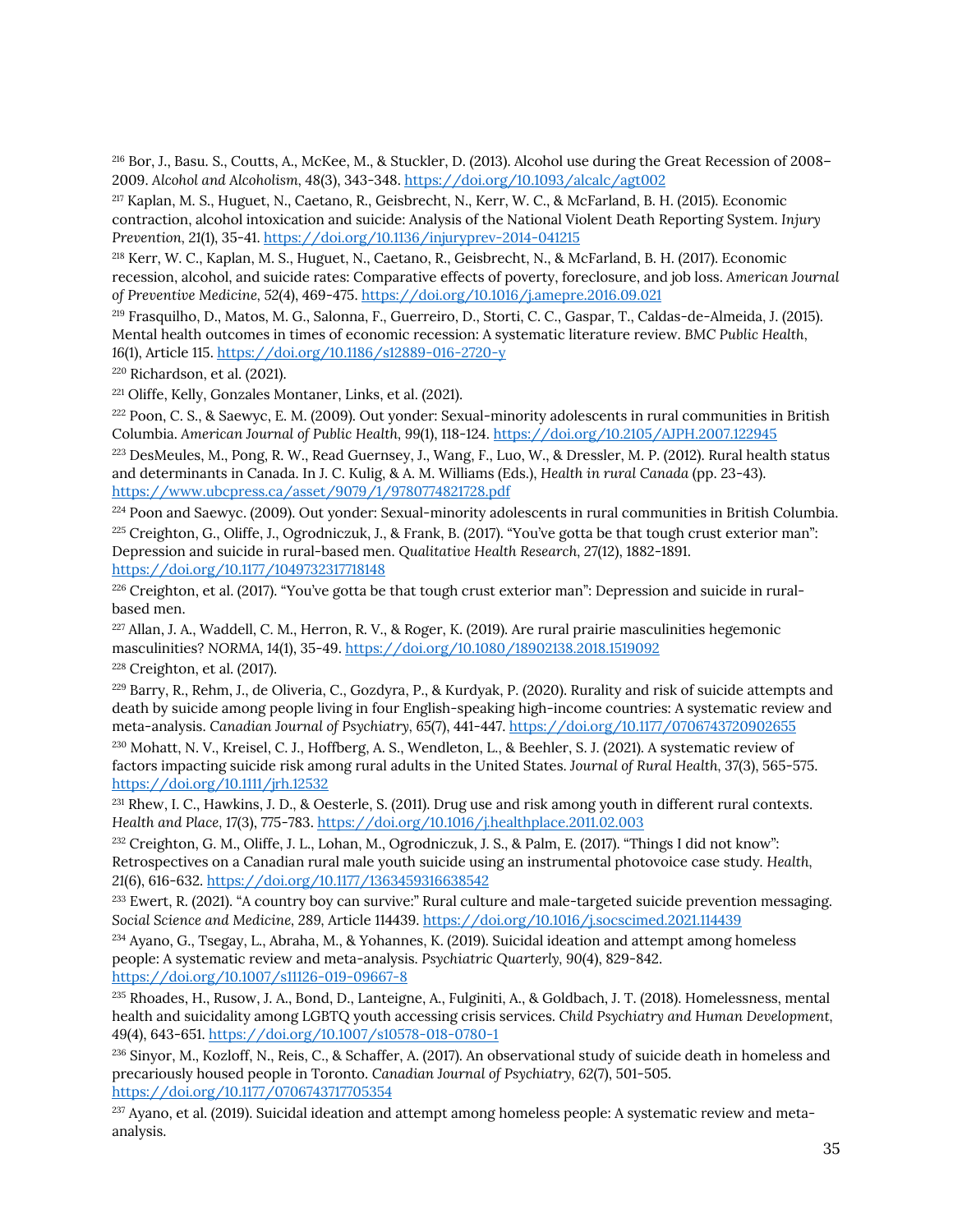<span id="page-40-0"></span><sup>238</sup> Sinyor, et al. (2017). An observational study of suicide death in homeless and precariously housed people in Toronto

<span id="page-40-1"></span><sup>239</sup> Sinyor, et al. (2017).

<span id="page-40-2"></span><sup>240</sup> Richardson, et al. (2021).

<sup>241</sup> Wolford-Clevenger, C., Vann, N. C., & Smith, P. N. (2016). The association of partner abuse types and suicidal ideation among men and women college students. *Violence and Victims, 31*(3), 471-485. <https://doi.org/10.1891/0886-6708.VV-D-14-00083>

<sup>242</sup> Devries, K. M., Mak. J. Y., Bacchus, L. J., Child, J. C., Falder, G., Petzold, M., Astbury, J., & Watts, C. H. (2013). Intimate partner violence and incident depressive symptoms and suicide attempts: A systematic review of longitudinal studies. *PLOS Medicine, 10*(5), Article e1001439.<https://doi.org/10.1371/journal.pmed.1001439>

<sup>243</sup> Sugg, N. (2015). Intimate partner violence: Prevalence, health consequences, and intervention. *Medical Clinics of North America, 99*(3), 629-649. <https://doi.org/10.1016/j.mcna.2015.01.012>

<span id="page-40-3"></span><sup>244</sup> Ferlatte, O., Oliffe, J. L., Salway, T., Broom, A., Bungay, V., & Rice, S. (2019). Using photovoice to understand suicidality among gay, bisexual, and two-spirit men. *Archives of Sexual Behavior, 48*(5), 1529-1541. <https://doi.org/10.1007/s10508-019-1433-6>

<span id="page-40-4"></span><sup>245</sup> Genuchi, M. C. (2019). The role of masculinity and depressive symptoms in predicting suicidal ideation in homeless men. *Archives of Suicide Research, 23*(2), 289-311. <https://doi.org/10.1080/13811118.2018.1428705> <sup>246</sup> Richardson, et al. (2021).

<span id="page-40-5"></span><sup>247</sup> Oliffe & Han. (2014). Beyond workers' compensation: Men's mental health in and out of work.

<sup>248</sup> Oliffe, et al. (2013). Masculinities, work, and retirement among older men who experience depression.

<sup>249</sup> Ostamo, et al. (2001).

<sup>250</sup> Wilson, et al. (2020). Job insecurity and financial concern during the COVID-19 pandemic are associated with worse mental health.

<sup>251</sup> Ferlatte, et al. (2019). Using photovoice to understand suicidality among gay, bisexual, and two-spirit men.

<sup>252</sup> Bommersbach, T. J., Stefanovics, E. A., Rhee, T. G., Tsai, J., & Rosenheck, R. A. (2020). Suicide attempts and homelessness: Timing of attempts among recently homeless, past homeless, and never homeless adults. *Psychiatric Services, 71*(12), 1225-1231. <https://doi.org/10.1176/appi.ps.202000073>

<span id="page-40-6"></span><sup>253</sup> Lee, K. H., Jun, J. S., Kim, Y. J., Roh, S., Moon, S. S., Bukonda, N., & Hines, L. (2017). Mental health, substance abuse, and suicide among homeless adults. *Journal of Evidence-Informed Social Work, 14*(4), 229-242. <https://doi.org/10.1080/23761407.2017.1316221>

<span id="page-40-7"></span><sup>254</sup> Lee, et al. (2017). Mental health, substance abuse, and suicide among homeless adults.

<span id="page-40-8"></span><sup>255</sup> Torchalla, I., Strehlau, V., Li, K., Schuetz, C., & Krausz, M. (2012). The association between childhood maltreatment subtypes and current suicide risk among homeless men and women. *Child Maltreatment, 17*(2), 132-143. <https://doi.org/10.1177/1077559512439350>

<span id="page-40-9"></span><sup>256</sup> Richardson, et al. (2021).

<sup>257</sup> Bostwick, et al. (2016).

<sup>258</sup> Stenbacka, M., & Jokinen, J. (2015). Violent and non-violent methods of attempted and completed suicide in Swedish young men: The role of early risk factors. *BMC Psychiatry, 15*, Article 196. <https://doi.org/10.1186/s12888-015-0570-2>

<sup>259</sup> Irigoyen, M., Porras-Segovia, A., Galván, L., Puigdevall, M., Giner, L., De Leon, S., & Baca-Garcia, E. (2019). Predictors of re-attempt in a cohort of suicide attempters: A survival analysis. *Journal of Affective Disorders, 247*, 20-28. <https://doi.org/10.1016/j.jad.2018.12.050>

<sup>260</sup> Finkelstein, Y., Macdonald, E. M., Hollands, S., Sivilotti, M. L. A., Hutson, J. R., Mamdani, M. M., Koren, G., & Juurlink, D. N. (2015). Risk of suicide following deliberate self-poisoning. *JAMA Psychiatry, 72*(6), 570-575. <https://doi.org/10.1001/jamapsychiatry.2014.3188>

<sup>261</sup> Stern, T. A., Rosenbaum, J. F., Fava, M., Biederman, J., & Rauch, S. L. (2008). *Massachusetts general hospital comprehensive clinical psychiatry.* Elsevier Health Sciences.

<sup>262</sup> Horwitz, A. G., Czyz, E. K., King, C .A. (2015). Predicting future suicide attempts among adolescent and emerging adult psychiatric emergency patients. *Journal of Clinical Child and Adolescent Psychology, 44*(5), 751- 761. <https://doi.org/10.1080/15374416.2014.910789>

<span id="page-40-10"></span><sup>263</sup> Finkelstein, et al. (2015). Risk of suicide following deliberate self-poisoning.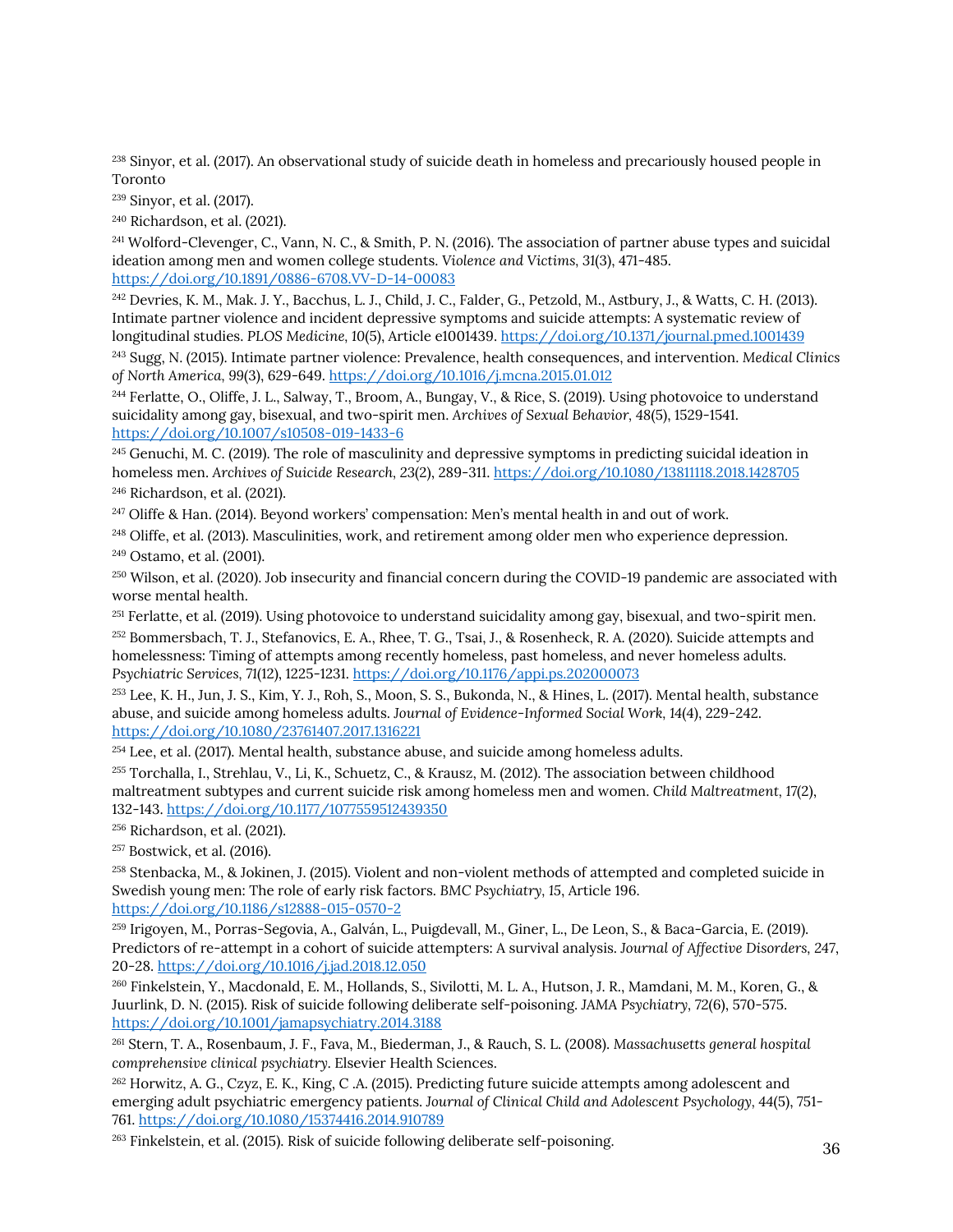<span id="page-41-0"></span><sup>264</sup> Fuller-Thomson, E., West, K .J., & Baiden, P. (2019). The tide does turn: Predictors of remission from suicidal ideation and attempt among Canadians who previously attempted suicide. *Psychiatry Research, 274*, 313-321. <https://doi.org/10.1016/j.psychres.2019.02.030>

<span id="page-41-1"></span><sup>265</sup> Bostwick, et al. (2016).

<span id="page-41-2"></span><sup>266</sup> Bostwick, et al. (2016).

<span id="page-41-3"></span><sup>267</sup> Bostwick, et al. (2016).

<sup>268</sup> Finkelstein, et al. (2015).

<sup>269</sup> Aguglia, A., Solano, P., Parisi, V. M., Asaro, P., Caprino, M., Trabucco, A., Amerio, A., Amore, M., & Serafini, G. (2020). Predictors of relapse in high lethality suicide attempters: A six-month prospective study. *Journal of Affective Disorders, 271*, 328-335. <https://doi.org/10.1016/j.jad.2020.04.006>

<span id="page-41-4"></span><sup>270</sup> Large, M., Sharma, S., Cannon, E., Ryan, C., & Nielssen, O. (2011). Risk factors for suicide within a year of discharge from psychiatric hospital: A systematic meta-analysis. *Australian and New Zealand Journal of Psychiatry, 45*(8), 619-628. <https://doi.org/10.3109/00048674.2011.590465>

<span id="page-41-5"></span> $271$  Finkelstein, et al. (2015).

<span id="page-41-6"></span><sup>272</sup> Richardson, et al. (2021).

 $273$  Afifi, et al. (2014). Child abuse and mental disorders in Canada.

 $274$  Turner, et al. (2017). The relationship between childhood sexual abuse and mental health outcomes among males: Results from a nationally representative United States sample.

<sup>275</sup> Devries, K. M., Mak, J. Y. T., Child, J. C., Falder, G., Bacchus, L. J., Astbury, J. & Watts, C. H. (2014). Childhood sexual abuse and suicidal behavior: A meta-analysis. *Pediatrics, 133*(5), e1331-e1344. <https://doi.org/10.1542/peds.2013-2166>

 $^{276}$  Ng, O. X., Yong, B. Z. J., Ho, C. Y. X., Lim, D. Y., & Yeo, W.-S. (2018). Early life sexual abuse is associated with increased suicide attempts: An update meta-analysis. *Journal of Psychiatric Research, 99*, 129-141. <https://doi.org/10.1016/j.jpsychires.2018.02.001>

 $277$  Chatzittofis, A., Savard, J., Arver, S., Öberg, K. G., Hallberg, J., Nordström, P., & Jokinen, J. (2017). Interpersonal violence, early life adversity, and suicidal behavior in hypersexual men. *Journal of Behavioral Addictions, 6*(2), 187-193. <https://doi.org/10.1556/2006.6.2017.027>

<sup>278</sup> Dias de Mattos Souza, L., Lopez Molina, M., Azevedo da Silva, R., & Jansen, K. (2016). History of childhood trauma as risk factors to suicide risk in major depression. *Psychiatry Research, 246*, 612-616. <https://doi.org/10.1016/j.psychres.2016.11.002>

<sup>279</sup> Kealy, D., Joyce, A., Abbass, A., & Oliffe, J. L. (2016). Childhood traumas among men attending outpatient psychiatric services. *International Journal of Mental Health and Addiction, 14*(2), 135-140. <https://doi.org/10.1007/s11469-015-9571-0>

<span id="page-41-7"></span><sup>280</sup> Kealy, D., Rice, S. M., Seidler, Z. E., Ogrodniczuk, J. S., & Oliffe, J. L. (2021). Social anxiety and suicidality among men: Examining the effects of loneliness and childhood trauma. *Current Psychology*, 1-4. <https://doi.org/10.1007/s12144-021-02235-z>

<span id="page-41-8"></span><sup>281</sup> Kealy, et al. (2016). Childhood traumas among men attending outpatient psychiatric services.

<span id="page-41-9"></span><sup>282</sup> Afifi, et al. (2014).

<span id="page-41-10"></span><sup>283</sup> Turner, et al. (2017).

<span id="page-41-11"></span><sup>284</sup> Richardson, et al. (2021).

<sup>285</sup> Wolford-Clevenger, et al. (2016). The association of partner abuse types and suicidal ideation among men and women college students.

<sup>286</sup> Devries, et al. (2013). Intimate partner violence and incident depressive symptoms and suicide attempts: A systematic review of longitudinal studies.

<span id="page-41-12"></span><sup>287</sup> Sugg. (2015). Intimate partner violence: Prevalence, health consequences, and intervention.

<span id="page-41-13"></span><sup>288</sup> Richardson, et al. (2021).

<span id="page-41-14"></span><sup>289</sup> Brennan, S., & Boyce, J. (2013) Section 2: Family-related murder-suicides. In M. Sinha, *Family violence in Canada: A statistical profile, 2011* (pp. 17-32). Statistics Canada (Catalogue No. 85-002-X). [https://www150.statcan.gc.ca/n1/en/pub/85-002-x/2013001/article/11805-eng.pdf?st=v3ugy8\\_r](https://www150.statcan.gc.ca/n1/en/pub/85-002-x/2013001/article/11805-eng.pdf?st=v3ugy8_r)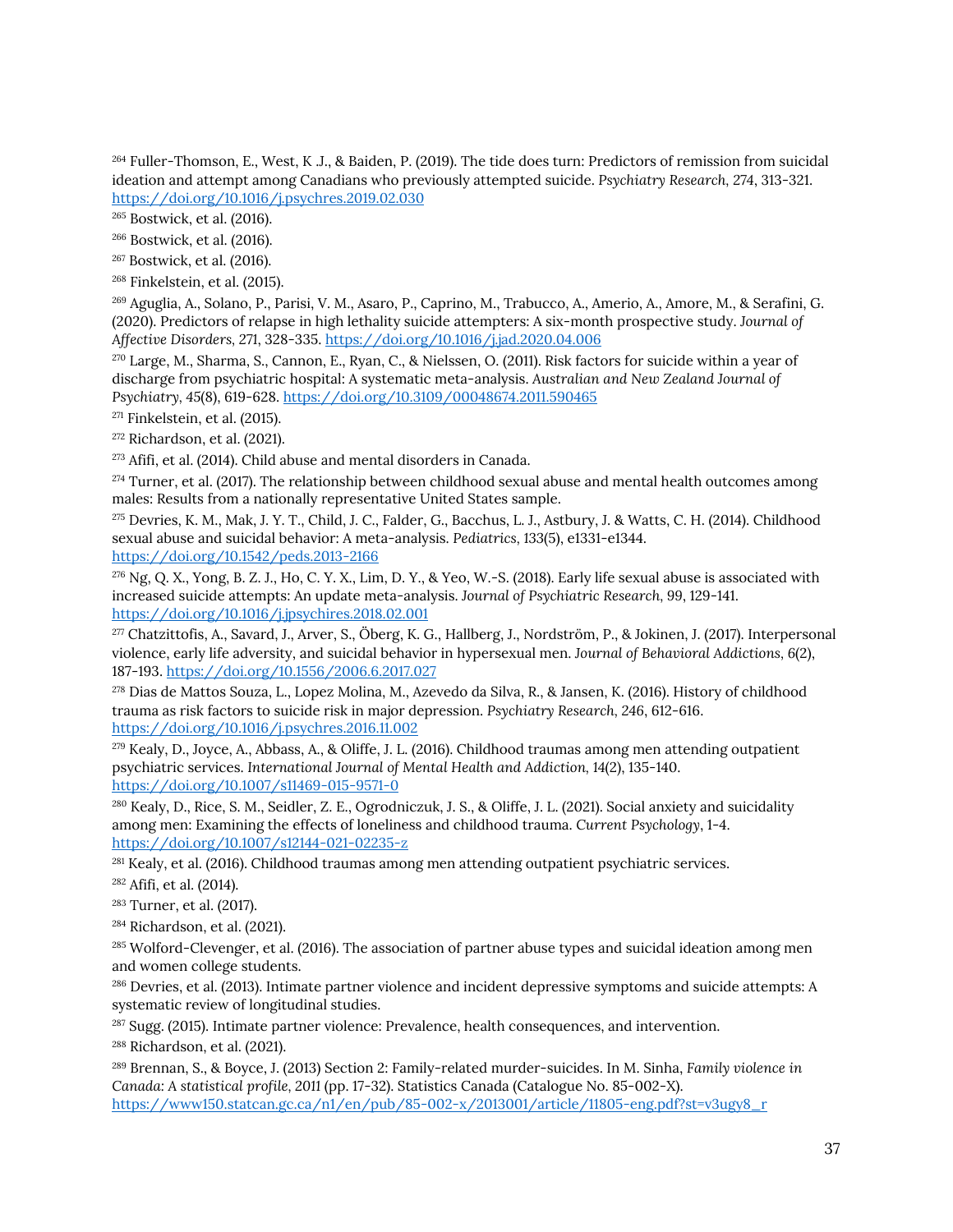<span id="page-42-0"></span><sup>290</sup> Ulloa, E. C., & Hammett, J. F. (2016). The effect of gender and perpetrator–victim role on mental health outcomes and risk behaviors associated with intimate partner violence. *Journal of Interpersonal Violence, 31*(7), 1184-1207.<https://doi.org/10.1177/0886260514564163>

<span id="page-42-1"></span><sup>291</sup> Afifi, et al. (2014).

<sup>292</sup> Dias de Mattos Souza, et al. (2016). History of childhood trauma as risk factors to suicide risk in major depression.

<span id="page-42-2"></span><sup>293</sup> Kealy, et al. (2021). Social anxiety and suicidality among men: Examining the effects of loneliness and childhood trauma.

<span id="page-42-3"></span><sup>294</sup> Public Health Agency of Canada. (2020).

<span id="page-42-4"></span><sup>295</sup> Statistics Canada. (2017). *Health indicators, by Aboriginal identity, age-standardized rates, four-year period estimates* (Table 13-10-0458-01). <https://www150.statcan.gc.ca/t1/tbl1/en/tv.action?pid=1310045801>

<span id="page-42-5"></span><sup>296</sup> Government of Canada. (2016). *Working together to prevent suicide in Canada: The 2016 progress report on the federal framework for suicide prevention*.

<sup>297</sup> Inuit Tapiriit Kanatami. (2016). *National Inuit suicide prevention strategy*[. https://www.itk.ca/wp](https://www.itk.ca/wp-content/uploads/2016/07/ITK-National-Inuit-Suicide-Prevention-Strategy-2016.pdf)[content/uploads/2016/07/ITK-National-Inuit-Suicide-Prevention-Strategy-2016.pdf](https://www.itk.ca/wp-content/uploads/2016/07/ITK-National-Inuit-Suicide-Prevention-Strategy-2016.pdf)

<sup>298</sup> Government of Nunavut, Nunavut Tunngavik Incorporated, Royal Canadian Mounted Police (V-Division), & Embrace Life Council. (2016). *Resiliency within: An action plan for suicide prevention in Nunavut 2016-2017*. <https://tinyurl.com/2p8fjbek>

<sup>299</sup> Canada. Parliament. Senate. Standing Committee on Indigenous and Northern Affairs. (2016). *Declaration of health emergency by First Nations communities in northern Ontario. 42nd Parl., 1st session.* [https://www.mcgill.ca/library/files/library/Canadian\\_Government\\_Citation\\_Guide.pdf](https://www.mcgill.ca/library/files/library/Canadian_Government_Citation_Guide.pdf)

<span id="page-42-6"></span><sup>300</sup> Nishnawbe Aski Nation. (2016). *Crisis response manual 2016: The people and the land.* <https://nancovid19.ca/wp-content/uploads/2020/03/Crisis-Response-Manual-2016.pdf>

<span id="page-42-7"></span><sup>301</sup> Kumar, M. B., & Tjepkema, M. (2019). Suicide among First Nations people, Métis and Inuit (2011-2016): Findings from the 2011 Canadian census health and environment cohort (CanCHEC). Statistics Canada. Consumer Policy Research Database. [https://www150.statcan.gc.ca/n1/pub/99-011-x/99-011-x2019001](https://www150.statcan.gc.ca/n1/pub/99-011-x/99-011-x2019001-eng.htm) [eng.htm](https://www150.statcan.gc.ca/n1/pub/99-011-x/99-011-x2019001-eng.htm)

<span id="page-42-8"></span><sup>302</sup> Kumar & Tjepkema. (2019). Suicide among First Nations people, Métis and Inuit (2011-2016): Findings from the 2011 Canadian census health and environment cohort (CanCHEC).

<span id="page-42-9"></span><sup>303</sup> Kumar & Tjepkema. (2019).

<span id="page-42-10"></span><sup>304</sup> Crawford, A., (2016). Suicide among Indigenous peoples in Canada. In *The Canadian Encyclopedia*.

<span id="page-42-11"></span><sup>305</sup> Fast, E., & Collin-Vèzina, D. (2019). Historical trauma, race-based trauma, and resilience of Indigenous peoples: A literature review. *First Peoples Child and Family Review, 14*(1), 166-181. <https://doi.org/10.7202/1069069ar>

<span id="page-42-12"></span><sup>306</sup> Kumar & Tjepkema. (2019).

<sup>307</sup> Haskell, L., & Randall, M. (2009). Disrupted attachments: A social context complex trauma framework and the lives of Aboriginal peoples in Canada. *Journal of Aboriginal Health, 5*(3), 48-99.

<https://www.learningtoendabuse.ca/our-work/pdfs/Haskell-Randall1.pdf>

<span id="page-42-13"></span><sup>308</sup> Linklater, R. B. L. L. (2011). *Decolonising trauma work: Indigenous practitioners share stories and strategies* [Doctoral dissertation]. University of Toronto TSpace Repository. <https://tspace.library.utoronto.ca/handle/1807/31696>

<span id="page-42-14"></span><sup>309</sup> Kumar & Tjepkema. (2019).

<span id="page-42-15"></span><sup>310</sup> Haskell & Randall. (2019). Disrupted attachments: A social context complex trauma framework and the lives of Aboriginal peoples in Canada.

<span id="page-42-16"></span><sup>311</sup> Government of Canada. (2022). Reducing the number of Indigenous children in care[. https://www.sac](https://www.sac-isc.gc.ca/eng/1541187352297/1541187392851)[isc.gc.ca/eng/1541187352297/1541187392851](https://www.sac-isc.gc.ca/eng/1541187352297/1541187392851)

<span id="page-42-17"></span><sup>312</sup> Grant, E. L. (2017). It's not a crisis of public health; It's a crisis of Indigenous health. *Stanford Journal of Public Health, 6*, 48-50. <https://tinyurl.com/2p9dfz7s>

<sup>313</sup> Toombs, E., Kowatch, K. R., Dalicandro, L., McConkey, Hopkins, C., & Mushquash, C. J. (2021). A systematic review of electronic mental health interventions for Indigenous youth: Results and recommendations. *Journal of Telemedicine and Telecare, 27*(9), 539-552. <https://doi.org/10.1177/1357633X19899231>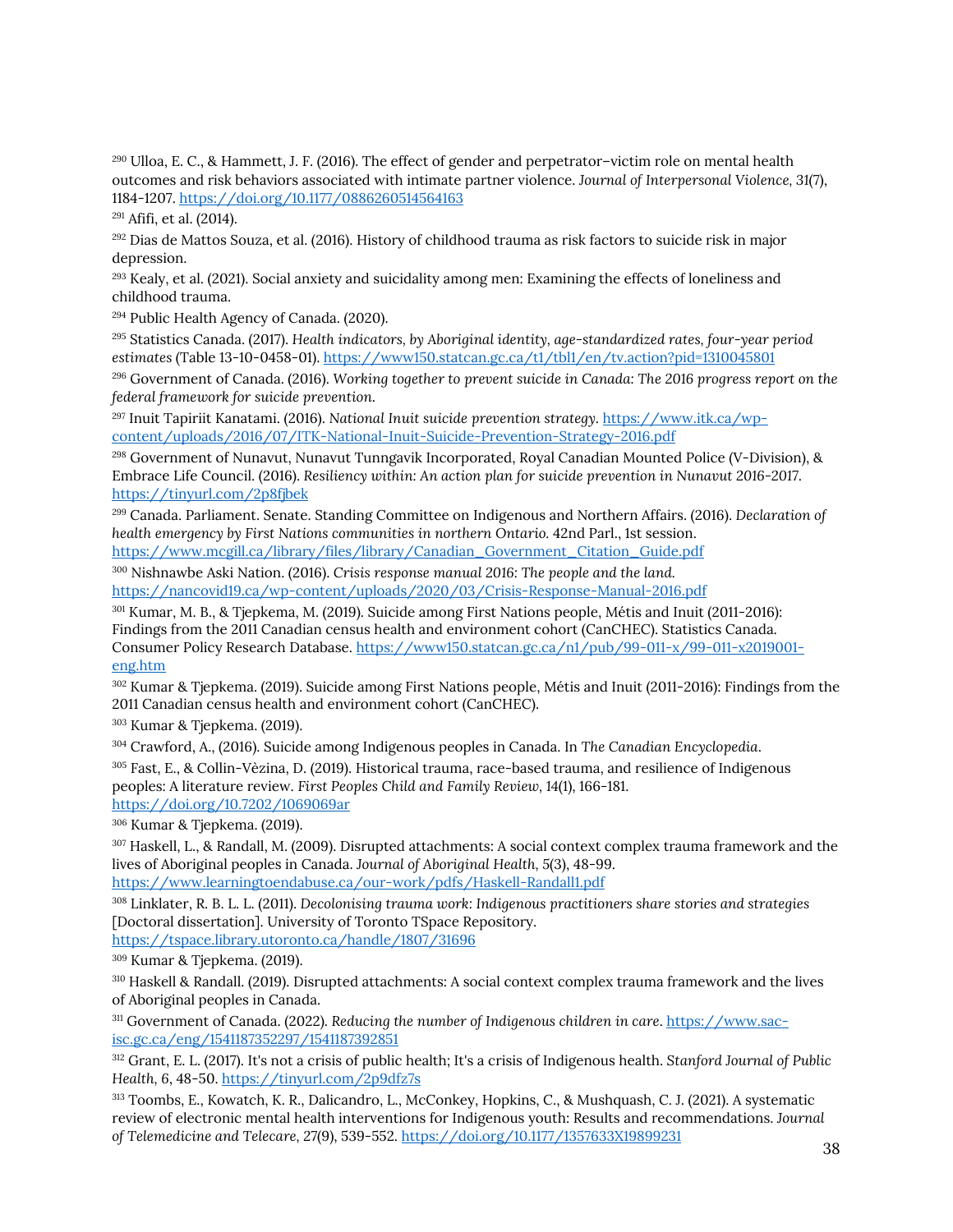<sup>314</sup> Cwik, M., Doty, S. B., Hinton, A., Goklish, N., Ivanich, J., Hill, K., Lee, A., Tingey, L., & Craig, M. (2022). Community perspectives on social influences on suicide within a Native American reservation. *Qualitative Health Research, 32*(1), 16-30. <https://doi.org/10.1177/10497323211045646>

<span id="page-43-0"></span><sup>315</sup> Lavoie, J. A., & Blandford, S. (2019). Police response to crisis involving suicide risk: Strategies for suicide intervention and prevention. In U. Williams (Ed.)., *Canadian perspectives: A practical approach to mental health response for police personnel* (pp. 223-244). Canadian Scholars.

<span id="page-43-1"></span><sup>316</sup> Cwik, et al. (2022). Community perspectives on social influences on suicide within a Native American Reservation.

<span id="page-43-2"></span><sup>317</sup> Grant. (2017). It's not a crisis of public health; It's a crisis of Indigenous health.

<span id="page-43-3"></span><sup>318</sup> Toombs, et al. (2021). A systematic review of electronic mental health interventions for Indigenous youth: results and recommendations.

<sup>319</sup> Cwik, et al. (2022).

<span id="page-43-4"></span><sup>320</sup> Pollock, N. J., Healey, G. K., Jong, M., Valcour, J. E., & Mulay, S. (2018). Tracking progress in suicide prevention in Indigenous communities: A challenge for public health surveillance in Canada. *BMC Public Health, 18*(1), 1-17. <https://doi.org/10.1186/s12889-018-6224-9>

<span id="page-43-5"></span><sup>321</sup> Ansloos, J. (2018). Rethinking Indigenous suicide. *International Journal of Indigenous Health, 13*(2), 8-28. <https://doi.org/10.32799/ijih.v13i2.32061>

<span id="page-43-6"></span><sup>322</sup> Ferlatte, O., Salway, T., Oliffe, J. L., Kia, H., Rice, S., Morgan, J., Lowik, A. J., & Knight, R. (2019). Sexual and gender minorities' readiness and interest in supporting peers experiencing suicide-related behaviors. *Crisis, 41*(4), 273-279. <https://doi.org/10.1027/0227-5910/a000632>

<span id="page-43-7"></span>323 Ferlatte, O., Oliffe, J. L., Louie, D. R., Ridge, D., Broom, A., & Salway, T. (2019). Suicide prevention from the perspectives of gay, bisexual, and two-spirit men. *Qualitative Health Research, 29*(8), 1186-1198. <https://doi.org/10.1177/1049732318816082>

<span id="page-43-8"></span>324 Ferlatte, et al. (2019). Sexual and gender minorities' readiness and interest in supporting peers experiencing suicide-related behaviors.

<span id="page-43-9"></span><sup>325</sup> Ferlatte, Salway, et al. (2019).

<span id="page-43-10"></span><sup>326</sup> Kia, H., MacKinnon, K. R., Abramovich, A., & Bonato, S. (2021). Peer support as a protective factor against suicide in trans populations: A scoping review. *Social Science and Medicine, 279*, Article 114026. <https://doi.org/10.1016/j.socscimed.2021.114026>

<span id="page-43-11"></span><sup>327</sup> Richardson, et al. (2021).

<span id="page-43-12"></span><sup>328</sup> Oliffe, Kelly, Gonzales Montaner, Links, et al. (2021).

<span id="page-43-13"></span><sup>329</sup> Ferlatte, O., Dulai, J., Salway Hottes, T., Trussler, T., & Marchand, R. (2015). Suicide related ideation and behavior among Canadian gay and bisexual men: A syndemic analysis. *BMC Public Health, 15*(1), 1-9. <https://doi.org/10.1186/s12889-015-1961-5>

<span id="page-43-14"></span><sup>330</sup> Oliffe, Kelly, Gonzales Montaner, Links, et al. (2021).

<span id="page-43-15"></span><sup>331</sup> Ferlatte, O., Salway, T., Hankivsky, O., Trussler, T., Oliffe, J. L., & Marchand, R. (2018). Recent suicide attempts across multiple social identities among gay and bisexual men: An intersectionality analysis. *Journal of Homosexuality, 65*(11), 1507-1526. <https://doi.org/10.1080/00918369.2017.1377489>

<span id="page-43-16"></span><sup>332</sup> Oliffe, Kelly, Gonzales Montaner, Links, et al. (2021).

<sup>333</sup> Ferlatte, et al. (2018). Recent suicide attempts across multiple social identities among gay and bisexual men: An intersectionality analysis.

<sup>334</sup> Ferlatte, O., Salway, T., Oliffe, J. L., Rice, S. M., Gilbert, M., Young, I., McDaid, L., Ogrodniczuk, J. S., & Knight, R. (2021). Depression and suicide literacy among Canadian sexual and gender minorities. *Archives of Suicide Research, 25*(4), 876-891. <https://doi.org/10.1080/13811118.2020.1769783>

<span id="page-43-17"></span><sup>335</sup> Salway, T., Juwono, S., Klassen, B., Ferlatte, O., Ablona, A., Pruden, H., Morgan, J., Kwag, M., Card, K., Knight, R., & Lachowsky, N. J. (2021). Experiences with sexual orientation and gender identity conversion therapy practices among sexual minority men in Canada, 2019–2020. *PLOS ONE, 16*(6), Article e0252539. <https://doi.org/10.1371/journal.pone.0252539>

<span id="page-43-18"></span>336 Ferlatte, et al. (2021). Depression and suicide literacy among Canadian sexual and gender minorities.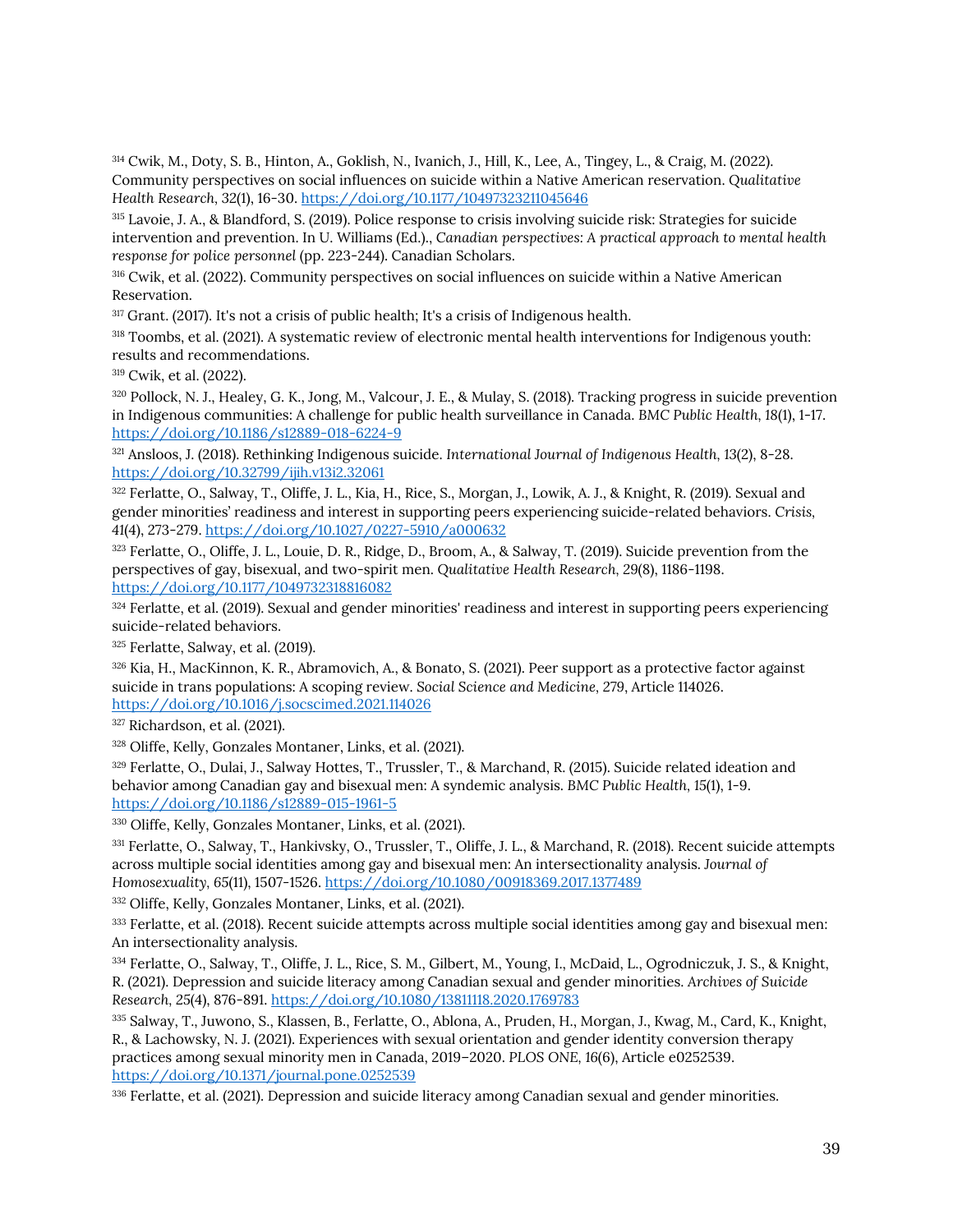<sup>337</sup> Pullen Sansfaçon, A., Medico, D., Riggs, D., Carlile, A., & Suerich-Gulick, R. (2021). Growing up trans in Canada, Switzerland, England, and Australia: Access to and impacts of gender-affirming medical care. *Journal of LGBT Youth*. Advance online publication[. https://doi.org/10.1080/19361653.2021.1924918](https://doi.org/10.1080/19361653.2021.1924918)

<span id="page-44-0"></span><sup>338</sup> Horwitz, A. G., Grupp-Phelan, J., Brent, D., Barney, B., J., Casper, T. C., Berona, J., Chernick, L. S., Shenoi, R., Cwik, M., & King, C. A. (2021). Risk and protective factors for suicide among sexual minority youth seeking emergency medical services. *Journal of Affective Disorders, 279*, 274-281.

<https://doi.org/10.1016/j.jad.2020.10.015>

<span id="page-44-1"></span><sup>339</sup> Oliffe, Kelly, Gonzales Montaner, Links, et al. (2021).

<span id="page-44-2"></span><sup>340</sup> Peterson, C., Sussell, A., Schumacher, P. K., Yeoman, K, & Stone, D. M. (2020). Suicide rates by industry and occupation — National Violent Death Reporting System, 32 states, 2016. *Morbidity and Mortality Weekly Report, 69*(3), 57-62. <https://doi.org/10.15585/mmwr.mm6903a1>

<span id="page-44-3"></span><sup>341</sup> Oliffe, Kelly, Gonzales Montaner, Links, et al. (2021).

<span id="page-44-4"></span><sup>342</sup> Sareen, J., Afifi, T. O., Taillieu, T., Cheung, K., Turner, S., Bolton, S.-L., Erickson, J., Stein, M. B., Fikretoglu, D., & Zamorski, M. A. (2016). Trends in suicidal behaviour and use of mental health services in Canadian military and civilian populations. *CMAJ, 188*(11), E261-E267.<https://doi.org/10.1503/cmaj.151047>

<span id="page-44-5"></span><sup>343</sup> Sareen, et al., (2016). Trends in suicidal behaviour and use of mental health services in Canadian military and civilian populations.

<span id="page-44-6"></span><sup>344</sup> Oliffe, Kelly, Gonzales Montaner, Links, et al. (2021).

<span id="page-44-7"></span><sup>345</sup> Oliffe, Kelly, Gonzales Montaner, Links, et al. (2021).

<span id="page-44-8"></span><sup>346</sup> Carleton, R. N., Afifi, T. O., Turner, S., Taillieu, T., LeBouthillier D. M., Duranceau, S., Sareen, J., Ricciardelli, R., MacPhee, R. S., Groll, D., Hozempa, K., Brunet, A., Weekes, J. R., Griffiths, C. T., Abrams, K. J., Jones, N. A., Beshair, S., Cramm, H. A., Dobson, K. S., . . . Asmundson, G. J. G. (2018). Suicidal ideation, plans, and attempts among public safety personnel in Canada. *Canadian Psychology, 59*(3), 220-231. <https://doi.org/10.1037/cap0000136>

<span id="page-44-9"></span><sup>347</sup> Barry, et al. (2020). Rurality and risk of suicide attempts and death by suicide among people living in four English-speaking high-income countries: A systematic review and meta-analysis.

348 Mohatt, et al. (2021). A systematic review of factors impacting suicide risk among rural adults in the United States.

<sup>349</sup> Rhew, et al. (2011). Drug use and risk among youth in different rural contexts.

<sup>350</sup> Creighton, et al. (2017).

<span id="page-44-10"></span><sup>351</sup> Martin, G., Swannell, S., Milner, A., & Gullestrup, J. (2016). Mates in construction suicide prevention program: A five year review. *Journal of Community Medicine and Health Education, 6*(465), 2161-2711. <https://doi.org/10.4172/2161-0711.1000465>

<span id="page-44-11"></span><sup>352</sup> Martin, et al. (2016). Mates in construction suicide prevention program: A five year review.

<span id="page-44-12"></span><sup>353</sup> Oliffe, Kelly, Gonzales Montaner, Links, et al. (2021).

<span id="page-44-13"></span><sup>354</sup> Saunders, N. R., Chiu, M., Lebenbaum, M., Chen, S., Kurdyak, P., Guttmann, A., & Vigod, S. (2019). Suicide and self-harm in recent immigrants in Ontario, Canada: A population-based study. *Canadian Journal of Psychiatry, 64*(11), 777-788. <https://doi.org/10.1177/0706743719856851>

<span id="page-44-14"></span><sup>355</sup> Saunders, et al. (2019). Suicide and self-harm in recent immigrants in Ontario, Canada: A population-based study.

<span id="page-44-15"></span><sup>356</sup> Amiri, S. (2020). Prevalence of suicide in immigrants/refugees: A systematic review and meta-analysis. *Archives of Suicide Research, 11*, 1-36. <https://doi.org/10.1080/13811118.2020.1802379>

<span id="page-44-16"></span><sup>357</sup> Amiri. (2020). Prevalence of suicide in immigrants/refugees: A systematic review and meta-analysis.

<span id="page-44-17"></span>358 DCruz, J. T., Joseph, J. N., Shehata, N., & Gruner, D. (2018). A cry for help: Suicide attempts by an Iraqi refugee and the role of community service learning. *University of Ottawa Journal of Medicine, 8*(1), 72-74. <https://doi.org/10.18192/uojm.v8i1.2346>

<span id="page-44-18"></span><sup>359</sup> Said, M., Boardman, G., & Kidd, S. (2021). Barriers to accessing mental health services in Somali‐Australian women: A qualitative study. *International Journal of Mental Health Nursing*, *30*(4), 931-938. <https://doi.org/10.1111/inm.12846>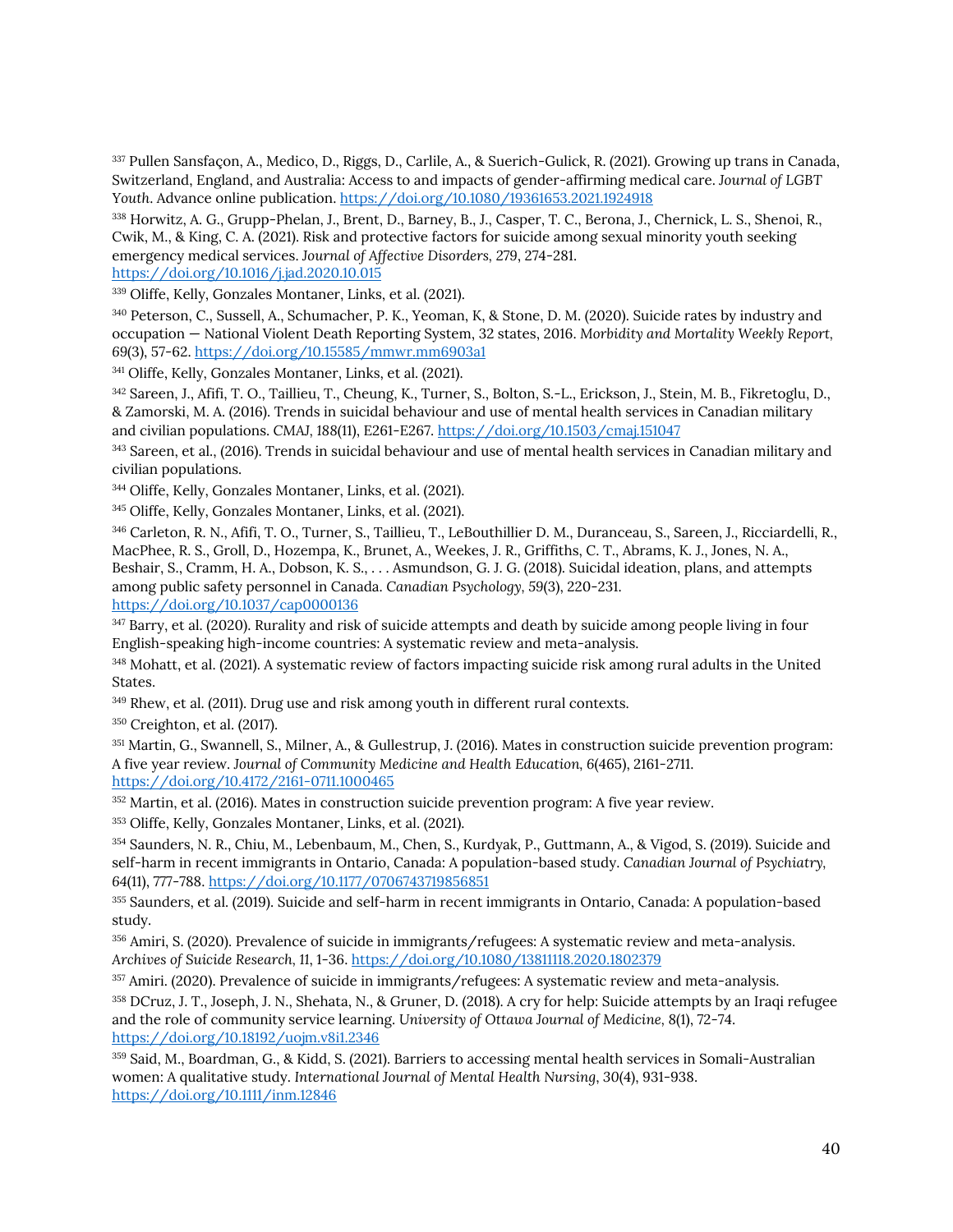<sup>360</sup> Bowden, M., McCoy, A., & Reavley, N. (2020). Suicidality and suicide prevention in culturally and linguistically diverse (CALD) communities: A systematic review. *International Journal of Mental Health, 49*(4), 293-320. <https://doi.org/10.1080/00207411.2019.1694204>

<sup>361</sup> Schlechter, P., Kamp, S., Wanninger, K., Knausenberger, J., Wagner, U., Wilkinson, P. O., Nohr, L., & Hellmann, J. H. (2021). Help-seeking attitudes and distress disclosure among Syrian refugees in Germany. *Counseling Psychologist, 49*(3), 330-352. <https://doi.org/10.1177/0011000020974934>

<span id="page-45-0"></span><sup>362</sup> Ager, W., Chammay, R. E., Lechner, J., Ventevogel, P., & Vijayakumar, L. (2021). Displaced, dispossessed and silenced: The need for suicide prevention and response for conflict-affected populations [Commentary]. *Intervention, 19*(2), 145-148. [https://doi.org/10.4103/intv.intv\\_24\\_21](https://doi.org/10.4103/intv.intv_24_21)

<span id="page-45-1"></span><sup>363</sup> Said, et al. (2021). Barriers to accessing mental health services in Somali-Australian women: a qualitative study.

<span id="page-45-2"></span><sup>364</sup> Schlechter, et al. (2021). Help-seeking attitudes and distress disclosure among Syrian refugees in Germany. <sup>365</sup> Ager, et al. (2021). Displaced, dispossessed and silenced: The need for suicide prevention and response for conflict-affected populations.

<span id="page-45-3"></span><sup>366</sup> Salami, B., Salma, J., & Hegadoren, K. (2019). Access and utilization of mental health services for immigrants and refugees: Perspectives of immigrant service providers. *International Journal of Mental Health Nursing, 28*(1), 152-161. <https://doi.org/10.1111/inm.12512>

<span id="page-45-4"></span><sup>367</sup> Salami, et al. (2019). Access and utilization of mental health services for immigrants and refugees: Perspectives of immigrant service providers.

<span id="page-45-5"></span><sup>368</sup> Goodwill, J. R., Taylor, R. J., & Watkins, D. C. (2021). Everyday discrimination, depressive symptoms, and suicide ideation among African American men. *Archives of Suicide Research, 25*(1), 74-93. <https://doi.org/10.1080/13811118.2019.1660287>

<span id="page-45-6"></span><sup>369</sup> Goodwill, et al. (2021). Everyday discrimination, depressive symptoms, and suicide ideation among African American men. DOI[: https://doi.org/10.1080/13811118.2019.1660287](https://doi.org/10.1080/13811118.2019.1660287)

<span id="page-45-7"></span><sup>370</sup> Forte, A., Trobia, F., Gualtieri, F., Lamis, D. A., Cardamone, G., Giallonardon, V., Fiorillo, A., Dirardi, P., & Pompili, M. (2018). Suicide risk among immigrants and ethnic minorities: A literature overview. *International Journal of Environmental Research and Public Health, 15*(7), Article 1438. <https://doi.org/10.3390/ijerph15071438>

<span id="page-45-8"></span><sup>371</sup> Toomey, R. B., Syvertsen, A. K., & Flores, M. (2019). Are developmental assets protective against suicidal behavior? Differential associations by sexual orientation. *Journal of Youth and Adolescence, 48*(4), 788-801. <https://doi.org/10.1007/s10964-018-0954-y>

<span id="page-45-9"></span><sup>372</sup> Ferlatte, et al. (2018).

<span id="page-45-10"></span>373 Standley, C. J. (2020). Expanding our paradigms: Intersectional and socioecological approaches to suicide prevention. *Death Studies,46*(4), 1-9. <https://doi.org/10.1080/07481187.2020.1725934>

<span id="page-45-11"></span><sup>374</sup> Crenshaw, K. (1989). Demarginalizing the intersection of race and sex: A black feminist critique of antidiscrimination doctrine, feminist theory and antiracist politics. *University of Chicago Legal Forum, 1989*(1), 139-167. <https://chicagounbound.uchicago.edu/cgi/viewcontent.cgi?article=1052&context=uclf>

<span id="page-45-12"></span><sup>375</sup> Ferlatte, et al. (2018).

<span id="page-45-13"></span><sup>376</sup> Ferlatte, et al. (2018).

<span id="page-45-14"></span><sup>377</sup> Hunt, S. (2016). *An introduction to the health of two-spirit people: Historical, contemporary and emergent issues*. National Collaborating Centre for Aboriginal Health. [https://www.ccnsa](https://www.ccnsa-nccah.ca/docs/emerging/RPT-HealthTwoSpirit-Hunt-EN.pdf)[nccah.ca/docs/emerging/RPT-HealthTwoSpirit-Hunt-EN.pdf](https://www.ccnsa-nccah.ca/docs/emerging/RPT-HealthTwoSpirit-Hunt-EN.pdf)

<span id="page-45-15"></span><sup>378</sup> Hunt. (2016). *An introduction to the health of two-spirit people: Historical, contemporary and emergent issues.* <sup>379</sup> Ferlatte, et al. (2018).

<span id="page-45-17"></span><span id="page-45-16"></span><sup>380</sup> Standley. (2020). Expanding our paradigms: Intersectional and socioecological approaches to suicide prevention.

<span id="page-45-18"></span><sup>381</sup> Mental Health Commission of Canada, & Canadian Centre on Substance Use and Addiction. (2021). *Mental health and substance use during COVID-19: Summary report*. [https://mentalhealthcommission.ca/wp](https://mentalhealthcommission.ca/wp-content/uploads/2021/09/mhcc_ccsa_covid_leger_poll_eng.pdf)[content/uploads/2021/09/mhcc\\_ccsa\\_covid\\_leger\\_poll\\_eng.pdf](https://mentalhealthcommission.ca/wp-content/uploads/2021/09/mhcc_ccsa_covid_leger_poll_eng.pdf)

<sup>382</sup> Morneau Shepell. (2020, December). *The Mental Health Index Report*. [https://www.morneaushepell.com/permafiles/93200/mental-health-index-report-canada-december-](https://www.morneaushepell.com/permafiles/93200/mental-health-index-report-canada-december-2020.pdf)[2020.pdf](https://www.morneaushepell.com/permafiles/93200/mental-health-index-report-canada-december-2020.pdf)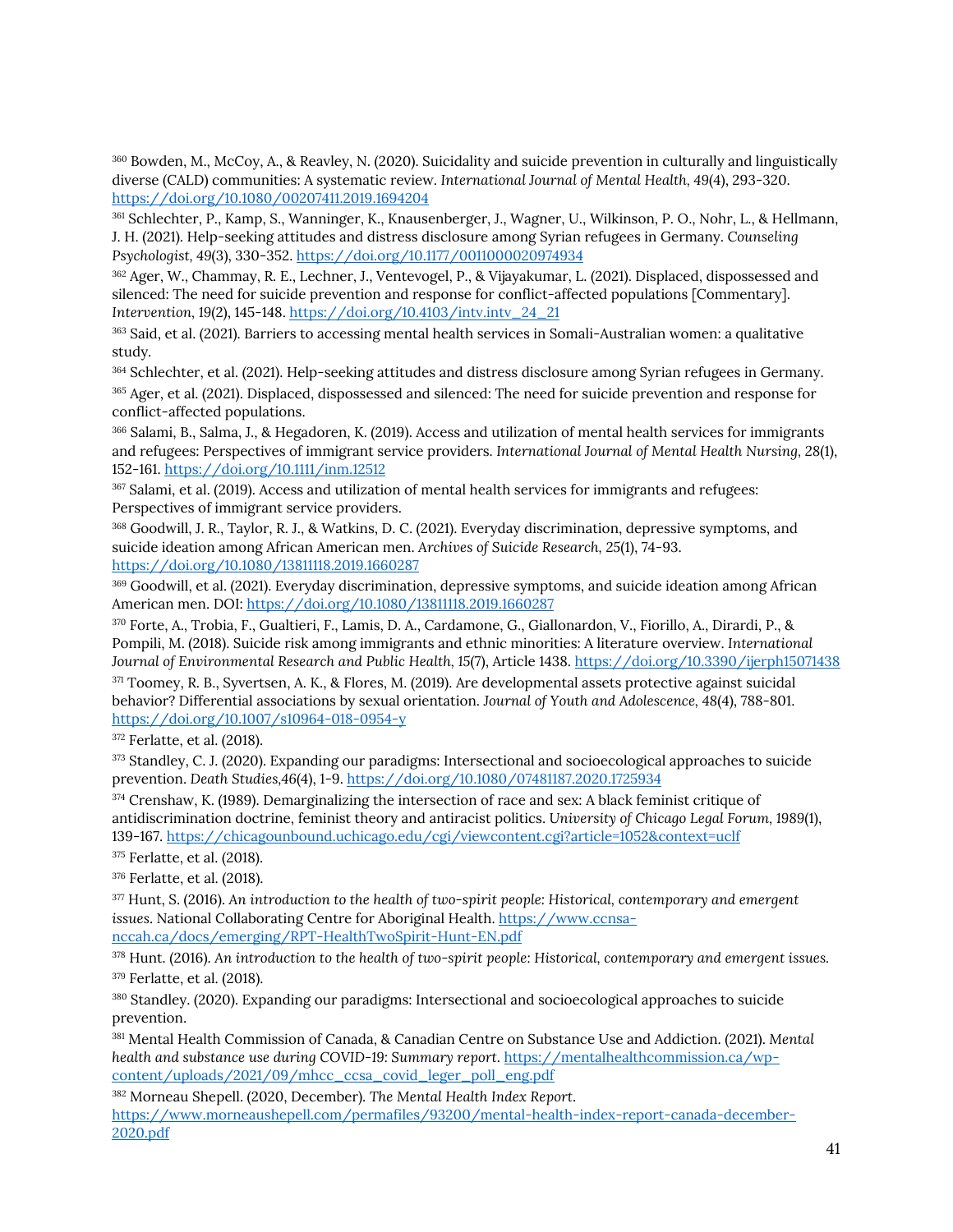<sup>383</sup> Statistics Canada. (2020, May 27). Canadians' mental health during the COVID-19 pandemic. *The Daily* <https://www150.statcan.gc.ca/n1/daily-quotidien/200527/dq200527b-eng.htm>

<sup>384</sup> Dozois, D. J. A. (2021). Anxiety and depression in Canada during the COVID-19 pandemic: A national survey. *Canadian Psychology, 62*(1), 136-142. <https://doi.org/10.1037/cap0000251>

385 Jenkins, E. K., McAuliffe, C., Hirani, S., Richardson, C., Thomson, K. C., McGuinness, L., Morris, J., Kousoulis, A., & Gaermann, A. (2021). A portrait of the early and differential mental health impacts of the COVID-19 pandemic in Canada: Findings from the first wave of a nationally representative cross-sectional survey. *Preventive Medicine, 145*, Article 106333. <https://doi.org/10.1016/j.ypmed.2020.106333>

<sup>386</sup> Canadian Mental Health Association, University of British Columbia, Mental Health Foundation, The Agenda Collaborative, & Maru/Matchbox. (n.d.). *Summary of findings — Mental health impacts of COVID-19: Round 3*. <https://cmha.ca/wp-content/uploads/2021/05/CMHA-UBC-Round-3-Summary-of-Findings-FINAL-EN.pdf>

<span id="page-46-0"></span><sup>387</sup> Canadian Mental Health Association, University of British Columbia, Mental Health Foundation, The Agenda Collaborative, & Maru/Matchbox. (n.d.). *Mental health impacts of COVID-19: Wave 2*. [https://cmha.ca/wp](https://cmha.ca/wp-content/uploads/2020/12/CMHA-UBC-wave-2-Summary-of-Findings-FINAL-EN.pdf)[content/uploads/2020/12/CMHA-UBC-wave-2-Summary-of-Findings-FINAL-EN.pdf](https://cmha.ca/wp-content/uploads/2020/12/CMHA-UBC-wave-2-Summary-of-Findings-FINAL-EN.pdf)

<span id="page-46-1"></span><sup>388</sup> Canadian Mental Health Association, et al. (n.d.). *Mental health impacts of COVID-19: Wave 2*. <sup>389</sup> Sher. (2020).

<span id="page-46-3"></span><span id="page-46-2"></span><sup>390</sup> Stall, N. M., Wu, W., Lapointe-Shaw, L., Fisman, D. N., Giannakeas, V., Hillmer, M. P., & Rochon, P. A. (2020). Sex‐ and age- specific differences in COVID‐19 testing, cases, and outcomes: A population-wide study in Ontario, Canada. *Journal of the American Geriatrics Society, 68*(10), 2188-2191. <https://doi.org/10.1111/jgs.16761>

<span id="page-46-4"></span><sup>391</sup> White, A. (2020). Men and COVID-19: The aftermath. *Postgraduate Medicine, 132*(Suppl. 4), 18-27. <https://doi.org/10.1080/00325481.2020.1823760>

<span id="page-46-5"></span><sup>392</sup> Mental Health Commission of Canada, & Canadian Centre on Substance Use and Addiction. (2021). *Mental health and substance use during COVID-19: Summary report*.

<sup>393</sup> Morneau Shepell. (2020, December). *The Mental Health Index Report*.

<sup>394</sup> Statistics Canada. (2020, May 27). Canadians' mental health during the COVID-19 pandemic.

<sup>395</sup> Dozois. (2021). Anxiety and depression in Canada during the COVID-19 pandemic: A national survey.

<sup>396</sup> Jenkins, et al. (2021). A portrait of the early and differential mental health impacts of the COVID-19 pandemic in Canada: Findings from the first wave of a nationally representative cross-sectional survey.

<sup>397</sup> Canadian Mental Health Association, et al. (n.d.). *Summary of findings — Mental health impacts of COVID-19: Round 3.*

<span id="page-46-6"></span><sup>398</sup> Canadian Mental Health Association, et al. (n.d.). *Mental health impacts of COVID-19: Wave 2*.

<span id="page-46-7"></span><sup>399</sup> Centre for Mental Health and Addiction (CAMH). (2021). *COVID-19 national survey dashboard*. <https://www.camh.ca/en/health-info/mental-health-and-covid-19/covid-19-national-survey>

<span id="page-46-8"></span><sup>400</sup> Ogrodniczuk, J. S., Rice, S. M., Kealy, D., Seidler, Z. E., Delara, M., & Oliffe, J. L. (2021). Psychosocial impact of the COVID-19 pandemic: A cross-sectional study of online help-seeking Canadian men. Postgraduate Medicine, 133(7), 750-759. <https://doi.org/10.1080/00325481.2021.1873027>

<span id="page-46-9"></span><sup>401</sup> Ogrodniczuk, et al. (2021). Psychosocial impact of the COVID-19 pandemic: A cross-sectional study of online help-seeking Canadian men.

<span id="page-46-10"></span><sup>402</sup> Movember Canada. (2021, November 19). *Canadian men more comfortable talking about their physical health than mental health, new survey by Movember and Ipsos shows*. Newswire[. https://tinyurl.com/ycyhrwu6](https://tinyurl.com/ycyhrwu6)

<span id="page-46-11"></span><sup>403</sup> Richardson, et al. (2021).

<sup>404</sup> Oliffe & Han. (2014).

<sup>405</sup> Oliffe, et al. (2013).

<sup>406</sup> Ostamo, et al. (2001).

<span id="page-46-12"></span><sup>407</sup> Wilson, et al. (2020).

<span id="page-46-13"></span><sup>408</sup> McIntyre & Lee. (2020). Projected increases in suicide in Canada as a consequence of COVID-19.

<sup>409</sup> Chang, et al. (2013). Impact of 2008 global economic crisis on suicide: Time trend study in 54 countries.

<sup>410</sup> Norström & Grönqvist. (2015). The great recession, unemployment and suicide.

<sup>411</sup> Barr, et al. (2012). Suicides associated with the 2008-10 economic recession in England: Time trend analysis.

<span id="page-46-14"></span><sup>412</sup> Reeves, et al. (2014). Economic suicides in the great recession in Europe and North America.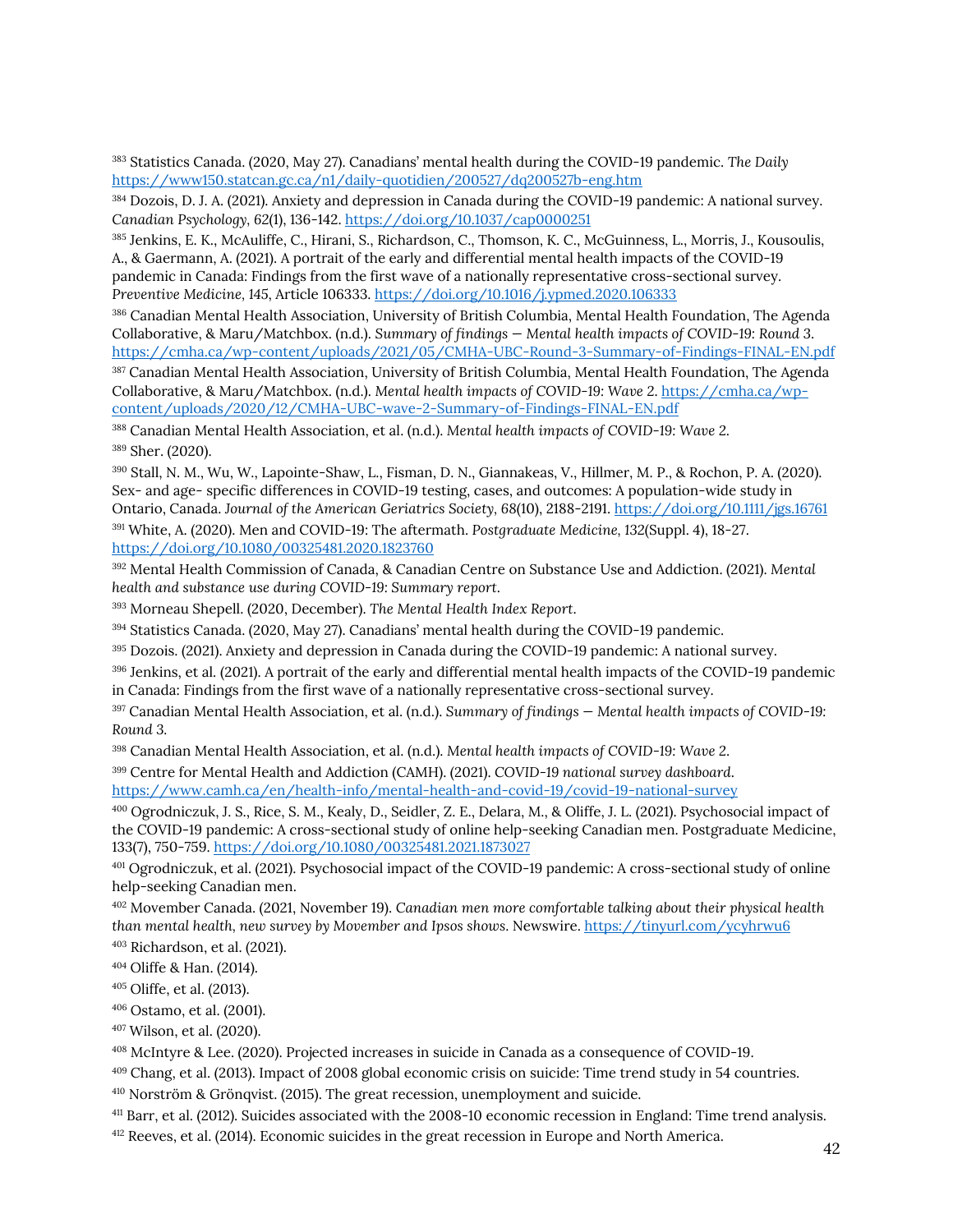<span id="page-47-0"></span>Canadian Mental Health Association, et al. (n.d.). *Mental health impacts of COVID-19: Wave 2*.

<span id="page-47-1"></span>Centre for Mental Health and Addiction (CAMH). (2021). *COVID-19 national survey dashboard*.

<span id="page-47-2"></span>Statistics Canada. (2020, May 8). Labour Force Survey, April 2020. *The Daily.*

<https://www150.statcan.gc.ca/n1/daily-quotidien/200508/dq200508a-eng.htm>

<span id="page-47-3"></span>Ogrodniczuk, et al. (2021).

<span id="page-47-4"></span>Lynch, et al. (2020).

Borges, et al. (2017).

<span id="page-47-5"></span> Darvishi, et al. (2015). Alcohol-related risk of suicidal ideation, suicide attempt, and completed suicide: a meta-analysis.

<span id="page-47-6"></span> Mental Health Commission of Canada, & Canadian Centre on Substance Use and Addiction. (2021). *Mental health and substance use during COVID-19: Summary report*.

Centre for Mental Health and Addiction (CAMH). (2021).

<span id="page-47-7"></span> Mental Health Commission of Canada, & Canadian Centre on Substance Use and Addiction. (2021). *Mental health and substance use during COVID-19. Summary report 2: Spotlight on gender and household size.* <https://tinyurl.com/yr5nk83e>

<span id="page-47-8"></span>Centre for Mental Health and Addiction (CAMH). (2021).

<span id="page-47-9"></span> Mental Health Commission of Canada, & Canadian Centre on Substance Use and Addiction. (2021). *Mental health and substance use during COVID-19. Summary report 2: Spotlight on gender and household size.*

<span id="page-47-10"></span> Mental Health Commission of Canada, & Canadian Centre on Substance Use and Addiction. (2021*). Mental health and substance use during COVID-19. Summary report 2: Spotlight on gender and household size.* Richardson, et al. (2021).

<span id="page-47-11"></span> Ernst, et al. (2021). Gender-specific associations of loneliness and suicidal ideation in a representative population sample: Young, lonely men are particularly at risk.

<span id="page-47-13"></span><span id="page-47-12"></span>428 Calati, et al. (2019). Suicidal thoughts and behaviors and social isolation: A narrative review of the literature. Cotnam, H. (2021, May 3). *Broken marriages becoming pandemic's other toll*. CBC News.

<https://tinyurl.com/2p82jz3f>

<span id="page-47-14"></span>McKnight, N. (2021, March 9). *Suddenly single*. Finder. <https://www.finder.com/ca/divorce-statistics>

<span id="page-47-15"></span>Ogrodniczuk, et al. (2021).

<span id="page-47-16"></span>Ogrodniczuk, et al. (2021).

<span id="page-47-17"></span>Jenkins, et al. (2021).

Centre for Mental Health and Addiction (CAMH). (2021).

<span id="page-47-18"></span> Movember Canada. (2020). *Movember releases new study, encourages Canadians to check-in with men in their life during COVID-19 pandemic*. <https://tinyurl.com/2p8ak3xw>

<span id="page-47-19"></span>Seidler, et al. (2016).

<span id="page-47-20"></span> Judd, F., Komiti, A., & Jackson, H. (2008). How does being female assist help-seeking for mental health problems? *Australian and New Zealand Journal of Psychiatry, 42*(1), 24-29. <https://doi.org/10.1080/00048670701732681>

<span id="page-47-21"></span> Statistics Canada. (2021). *Self-perceived mental health and mental health care needs during the COVID-19 pandemic*[. https://www150.statcan.gc.ca/n1/pub/45-28-0001/2021001/article/00031-eng.htm](https://www150.statcan.gc.ca/n1/pub/45-28-0001/2021001/article/00031-eng.htm)

<span id="page-47-22"></span> Statistics Canada. (2021). *Self-perceived mental health and mental health care needs during the COVID-19 pandemic*.

<span id="page-47-23"></span> Mental Health Commission of Canada, & Canadian Centre on Substance Use and Addiction. (2021). *Mental health and substance use during COVID-19. Summary report 2: Spotlight on gender and household size.* Jenkins, et al. (2021).

<span id="page-47-24"></span> Movember Canada. (2020). *Movember releases new study, encourages Canadians to check-in with men in their life during COVID-19 pandemic*.

<span id="page-47-25"></span> Cleveland Clinic Newsroom. (2020, September 2). *Cleveland Clinic "Coping with COVID" Survey illustrates the mental and physical toll the pandemic is taking on men*. <https://tinyurl.com/29medm8e>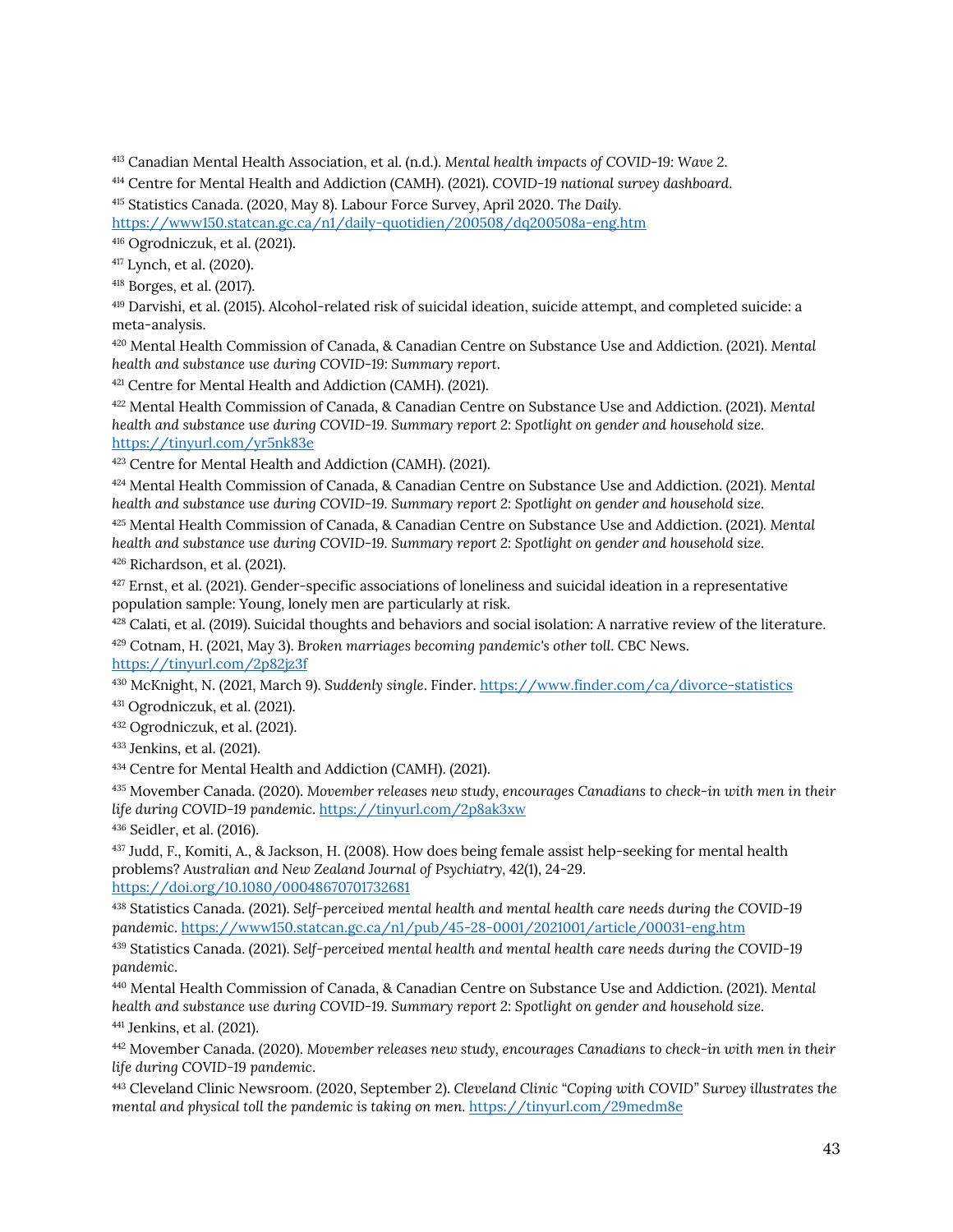<span id="page-48-0"></span><sup>444</sup> Ashcroft, R., Donnelly, C., Dancey, M., Gill, S., Lam, S., Kourgiantakis, T., Adamson, K., Verrilli, D., Dolovich, L., Kirvan, A., Mehta, K., Sur, D., & Brown, J. B. (2021). Primary care teams' experiences of delivering mental health care during the COVID-19 pandemic: A qualitative study. *BMC Family Practice, 22*(1), Article 143. <https://doi.org/10.1186/s12875-021-01496-8>

<span id="page-48-1"></span><sup>445</sup> Mehta, S., Machado, F., Kwizera, A., Papazian, L., Moss, M., Azoulay, É., & Herridge, M. (2021). COVID-19: A heavy toll on health-care workers [Commentary]. *Lancet Respiratory Medicine, 9*(3), 226-228. [https://doi.org/10.1016/S2213-2600\(21\)00068-0](https://doi.org/10.1016/S2213-2600(21)00068-0)

<span id="page-48-2"></span><sup>446</sup> Jenkins, et al. (2021).

<sup>447</sup> Mental Health Commission of Canada, & Canadian Centre on Substance Use and Addiction. (2021). *Mental health and substance use during COVID-19: Summary report*.

<sup>448</sup> Canadian Mental Health Association, et al. (n.d.). *Mental health impacts of COVID-19: Wave 2*.

<span id="page-48-3"></span><sup>449</sup> Sanchez, T. H., Zlotorzynska, M., Rai, M., & Baral, S. D. (2020). Characterizing the impact of COVID-19 on men who have sex with men across the United States in April. *AIDS and Behavior, 24*(7), 2024-2032. <https://doi.org/10.1007/s10461-020-02894-2>

<span id="page-48-4"></span><sup>450</sup> Brennan, D. J., Card, K. G., Collict, D., Jollimore, J., & Lachowsky, N. J. (2020). How might social distancing impact gay, bisexual, queer, trans and two-spirit men in Canada? *AIDS and Behavior, 24*(9), 2480-2482. <https://doi.org/10.1007/s10461-020-02891-5>

<span id="page-48-5"></span><sup>451</sup> Brennan et al. (2020). How might social distancing impact gay, bisexual, queer, trans and two-spirit men in Canada?

<span id="page-48-6"></span><sup>452</sup> Sanchez, et al. (2020). Characterizing the impact of COVID-19 on men who have sex with men across the United States in April, 2020.

<span id="page-48-7"></span><sup>453</sup> Brennan et al. (2020).

<span id="page-48-8"></span><sup>454</sup> Power, T., Wilson, D., Best, O., Brockie, T., Bourque Bearskin, L., & Millender, E. (2020). COVID‐19 and Indigenous peoples: An imperative for action. *Journal of Clinical Nursing, 29*(15-16), 2737-2741. <https://doi.org/10.1111/jocn.15320>

<span id="page-48-9"></span><sup>455</sup> Jenkins, et al. (2021).

<span id="page-48-10"></span><sup>456</sup> Power et al. (2020). COVID‐19 and Indigenous peoples: An imperative for action.

<span id="page-48-11"></span><sup>457</sup> Power et al. (2020).

<span id="page-48-12"></span><sup>458</sup> Struszczyk, S., Galdas, P. M., & Tiffin, P. A. (2019). Men and suicide prevention: A scoping review. *Journal of Mental Health, 28*(1), 80-88. <https://doi.org/10.1080/09638237.2017.1370638>

<span id="page-48-13"></span><sup>459</sup> Seidler, et al. (2016).

<span id="page-48-14"></span><sup>460</sup> Gibbons, et al. (2015). Beliefs and attitudes towards mental illness: An examination of the sex differences in mental health literacy in a community sample.

<span id="page-48-15"></span><sup>461</sup> Cole, B. P., & Davidson, M. M. (2019). Exploring men's perceptions about male depression. *Psychology of Men and Masculinities, 20*(4), 459-466. <https://doi.org/10.1037/men0000176>

<sup>462</sup> Oliffe, et al. (2019). Men's depression and suicide.

<sup>463</sup> Oliffe, J. L., Rossnagel, E., Bottorff, J. L., Chambers, S. K., Caperchione, C., & Rice, S. M. (2020). Communitybased men's health promotion programs: Eight lessons learnt and their caveats. *Health Promotion International, 35*(5), 1230-1240. <https://doi.org/10.1093/heapro/daz101>

<span id="page-48-16"></span><sup>464</sup> Oliffe, J. L., McCreary, D. R., Black, N., Flannigan, R., & Goldenberg, S. L. (2020). Canadian men's health literacy: A nationally representative study. *Health Promotion Practice, 21*(6), 993-1003. <https://doi.org/10.1177/1524839919837625>

<span id="page-48-17"></span><sup>465</sup> Oliffe, Rossnagel, et al. (2020). Community-based men's health promotion programs: eight lessons learnt and their caveats.

<span id="page-48-18"></span><sup>466</sup> Seidler, Z. E., Rice, S. M., Kealy, D., Oliffe, J. L., & Ogrodniczuk, J. S. (2020). What gets in the way? Men's perspectives of barriers to mental health services. *International Journal of Social Psychiatry, 66*(2), 105-110. <https://doi.org/10.1177/0020764019886336>

<sup>467</sup> Fogarty, A. S., Spurrier, M., Player, M. J., Wilhelm, K., Whittle, E. L., Shand, F., Christensen, H., & Proudfoot, J. (2018). Tensions in perspectives on suicide prevention between men who have attempted suicide and their support networks: Secondary analysis of qualitative data. *Health Expectations, 21*(1), 261-269. <https://doi.org/10.1111/hex.12611>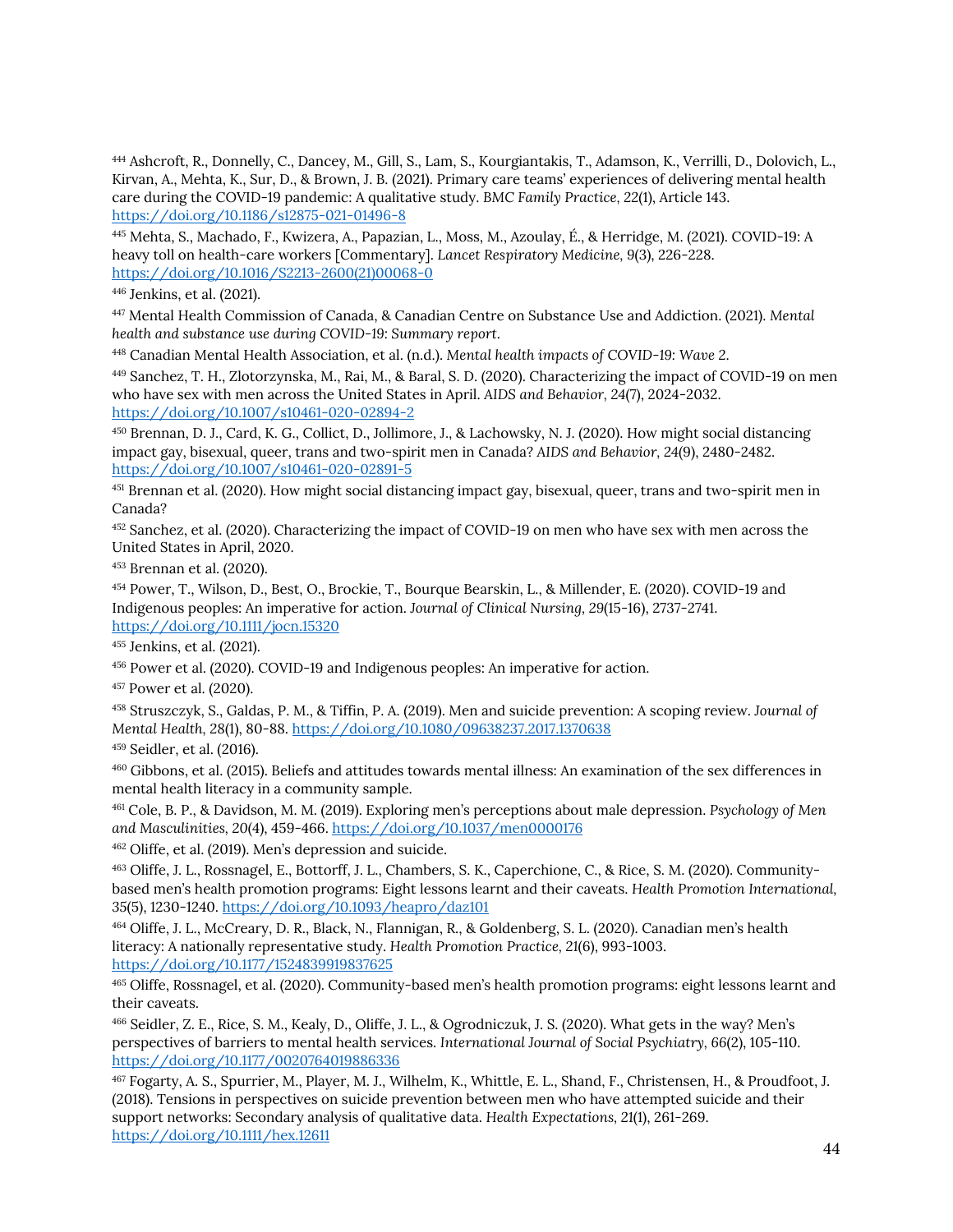<span id="page-49-0"></span><sup>468</sup> World Health Organization. (2014). *Preventing suicide: A global imperative*.

<span id="page-49-1"></span><sup>469</sup> Burnette, C., Ramchand, R., & Ayer, L. (2015). Gatekeeper training for suicide prevention: A theoretical model and review of the empirical literature. *Rand Health Quarterly, 5*(1). <https://www.ncbi.nlm.nih.gov/pmc/articles/PMC5158249/>

<sup>470</sup> Ewell Foster, C. J., Burnside, A. N., Smith, P. K., Dramer, A. C., Wills, A., & King, C. A. (2017). Identification, response, and referral of suicidal youth following applied suicide intervention skills training. *Suicide and Life‐ Threatening Behavior, 47*(3), 297-308. <https://doi.org/10.1111/sltb.12272>

<span id="page-49-2"></span><sup>471</sup> Sareen, J., Isaak, C., Bolton, S.-L., Enns, M. W., Elias, B., Deane, F., Munro, G., Stein, M. B., Chateau, D., Gould, M., & Katz, L. Y. (2013). Gatekeeper training for suicide prevention in First Nations community members: A randomized controlled trial. *Depression and Anxiety, 30*(10), 1021-1029. <https://doi.org/10.1002/da.22141>

<span id="page-49-3"></span><sup>472</sup> Struszczyk, et al. (2019). Men and suicide prevention: A scoping review.

<span id="page-49-4"></span><sup>473</sup> Ferlatte, Salway, et al. (2019).

<span id="page-49-5"></span><sup>474</sup> Ferlatte, Salway, et al. (2019).

<span id="page-49-6"></span><sup>475</sup> Struszczyk, et al. (2019).

<span id="page-49-7"></span><sup>476</sup> Seidler, Z. E., Rice, S. M., Kealy, D., Oliffe, J. L., & Ogrodniczuk, J. S.. (2020). Getting them through the door: A survey of men's facilitators for seeking mental health treatment. *International Journal of Mental Health and Addiction, 18*(5), 1346-1351. <https://doi.org/10.1007/s11469-019-00147-5>

<span id="page-49-8"></span><sup>477</sup> Ogrodniczuk, J. S., Oliffe, J. L., & Beharry, J. (2018). HeadsUpGuys: Canadian online resource for men with depression [Commentary]. *Canadian Family Physician, 64*(2), 93-94.

<https://www.ncbi.nlm.nih.gov/pmc/articles/PMC5964376/pdf/0640093.pdf>

<span id="page-49-9"></span><sup>478</sup> Struszczyk, et al. (2019).

<span id="page-49-10"></span>479 Seidler, et al. (2020). Getting them through the door: A survey of men's facilitators for seeking mental health treatment.

<span id="page-49-11"></span><sup>480</sup> Canetto & Sakinofsky. (1998). The gender paradox in suicide.

<span id="page-49-12"></span><sup>481</sup> Liu, et al. (2021). Changes over time in means of suicide in Canada: An analysis of mortality data from 1981 to 2018.

<span id="page-49-13"></span><sup>482</sup> King, C. A., Horowitz, A., Czyz, E., & Lindsay, R. (2017). Suicide risk screening in healthcare settings: Identifying males and females at risk. *Journal of Clinical Psychology in Medical Settings, 24*(1), 8-20. <https://doi.org/10.1007/s10880-017-9486-y>

<span id="page-49-14"></span><sup>483</sup> Liu, et al. (2021).

<span id="page-49-15"></span><sup>484</sup> King, et al. (2017). Suicide risk screening in healthcare settings: Identifying males and females at risk.

<sup>485</sup> Bandealy, A., Herrera, N., Weissman, M., & Scheidt, P. (2020). Use of lethal means restriction counseling for suicide prevention in pediatric primary care. *Preventive Medicine, 130*, Article 105855. <https://doi.org/10.1016/j.ypmed.2019.105855>

<sup>486</sup> Barnhorst, A., Gonzales, H., & Asif-Sattar, R. (2021). Suicide prevention efforts in the United States and their effectiveness. *Current Opinion in Psychiatry, 34*(3), 299-305. <https://doi.org/10.1097/YCO.0000000000000682>

<span id="page-49-16"></span><sup>487</sup> Rosen, M. R., Michael, K. D., & Jameson, J. (2020). CALM gatekeeper training is associated with increased confidence in utilizing means reduction approaches to suicide prevention among college resident assistants. *Journal of American College Health, 68*. <https://doi.org/10.1080/07448481.2020.1756825> <sup>488</sup> King, et al. (2017).

<span id="page-49-17"></span><sup>489</sup> Bandealy, et al. (2020). Use of lethal means restriction counseling for suicide prevention in pediatric primary care.

<sup>490</sup> Barnhorst, et al. (2021). Suicide prevention efforts in the United States and their effectiveness.

<span id="page-49-18"></span><sup>491</sup> Rosen, et al. (2020). CALM gatekeeper training is associated with increased confidence in utilizing means reduction approaches to suicide prevention among college resident assistants.

<span id="page-49-19"></span><sup>492</sup> Rosen et al. (2020).

<sup>493</sup> Arya, V., Page, A., Gunnell, D., Dandona, R., Mannan, H., Eddleston, M. & Armstrong, G. (2019). Suicide by hanging is a priority for suicide prevention: Method specific suicide in India (2001–2014). *Journal of Affective Disorders, 257*, 1-9. <https://doi.org/10.1016/j.jad.2019.07.005>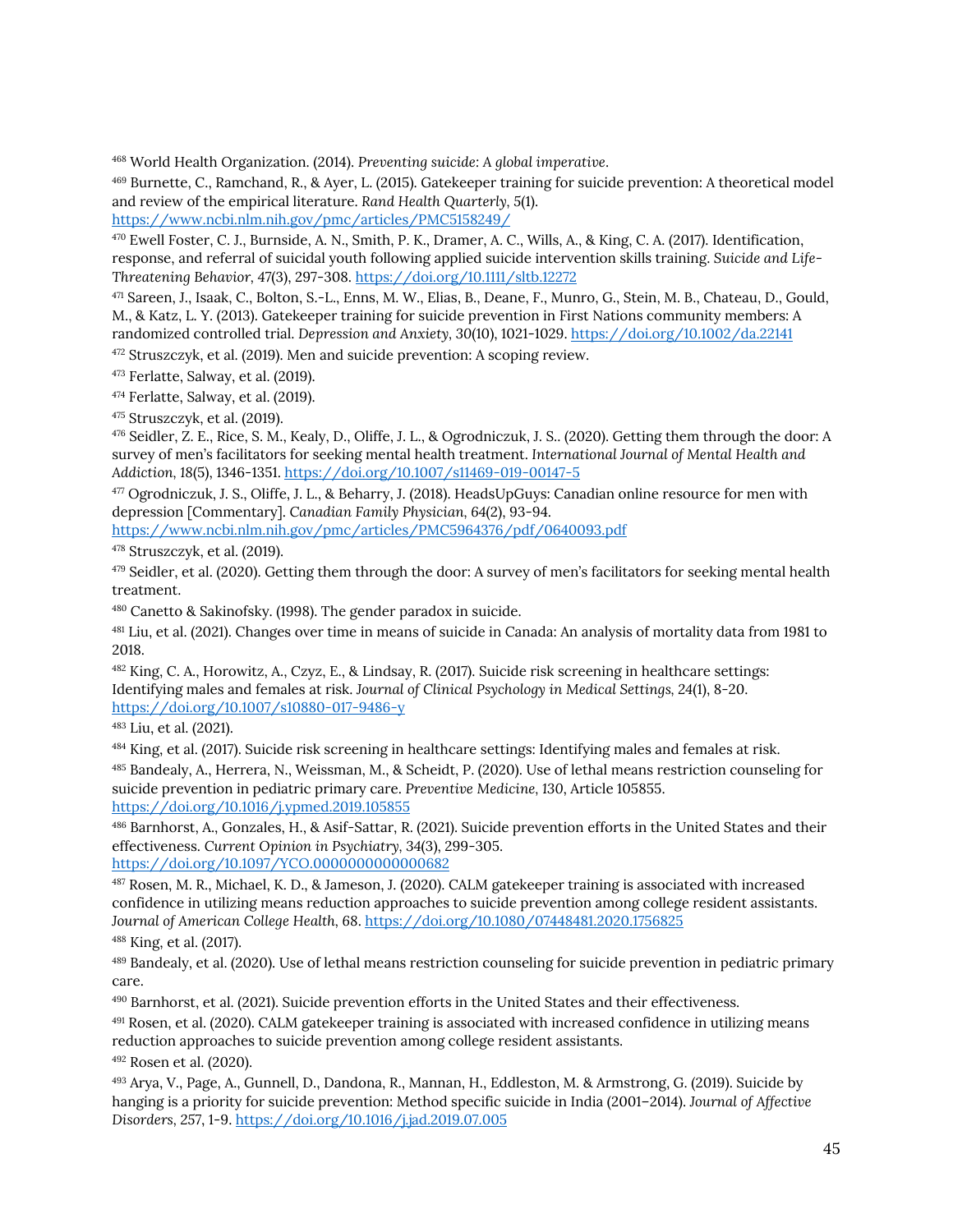Sinyor, M., Kiss, A., Williams, M., Zaheer, R., Pirkis, J., Heisel, M. J., Schaffer, A., Redelmeier, D. A., Cheung, A. H., & Niederkrotenthaler, T. (2021). Changes in suicide reporting quality and deaths in Ontario following publication of national media guidelines. *Crisis, 42*(5), <https://doi.org/10.1027/0227-5910/a000737>

 Sale, E., Hendricks, M., Weil, V., Miller, C., Perkins, S., & McCudden, S. (2018). Counseling on access to lethal means (CALM): An evaluation of a suicide prevention means restriction training program for mental health providers. *Community Mental Health Journal, 54*(3), 293-301. <https://doi.org/10.1007/s10597-017-0190-z>

 Canadian Journalism Forum on Violence and Trauma. (2020). *Mindset: Reporting on mental health.* <https://www.mindset-mediaguide.ca/>

<span id="page-50-0"></span> Stanley, I. H., Hom, M. A., Rogers, M. L., Anestis, M. D., & Joiner, T. E. (2017). Discussing firearm ownership and access as part of suicide risk assessment and prevention:"means safety" versus "means restriction." *Archives of Suicide Research, 21*(2), 237-253. <https://doi.org/10.1080/13811118.2016.1175395>

<span id="page-50-1"></span>King, et al. (2017).

<span id="page-50-2"></span> Fogarty, et al. (2018). Tensions in perspectives on suicide prevention between men who have attempted suicide and their support networks: Secondary analysis of qualitative data.

<span id="page-50-3"></span>King, et al. (2017).

<span id="page-50-4"></span> Moscardini, E. H., Hill, R. M., Dodd, C. G., Do, C., Kaplow, J. B., & Tucker, R. P. (2020). Suicide safety planning: Clinician training, comfort, and safety plan utilization. *International Journal of Environmental Research and Public Health, 17*(18), Article 6444. <https://doi.org/10.3390/ijerph17186444>

<span id="page-50-5"></span> Stanley, B., Brown, G., K., Brenner, L. A., Galfalvy, H. C., Currier, G. W., Knox, K. L., Chaudhury, S. R., Bush, A. L., & Green, K. L. (2018). Comparison of the safety planning intervention with follow-up vs usual care of suicidal patients treated in the emergency department. *JAMA Psychiatry, 75*(9), 894-900. <https://doi.org/10.1001/jamapsychiatry.2018.1776>

<span id="page-50-6"></span>Struszczyk, et al. (2019).

<span id="page-50-7"></span>Jewkes, et al. (2015). Hegemonic masculinity: Combining theory and practice in gender interventions.

<span id="page-50-8"></span>King, et al. (2020).

<span id="page-50-9"></span>Struszczyk, et al. (2019).

<span id="page-50-10"></span>Oliffe, Rossnagel, et al. (2020).

<span id="page-50-11"></span> Connell, R. W., & Messerschmidt, J. W. (2005). Hegemonic masculinity: Rethinking the concept. *Gender and Society, 19*(6), 829-859. <https://doi.org/10.1177/0891243205278639>

<span id="page-50-12"></span>Oliffe, Rossnagel, et al. (2020).

<span id="page-50-13"></span> Kiselica, M. S., & Englar-Carlson, M. (2010). Identifying, affirming, and building upon male strengths: The positive psychology/positive masculinity model of psychotherapy with boys and men. *Psychotherapy: Theory, Research, Practice, Training, 47*(3), 276-287. <https://doi.org/10.1037/a0021159>

<span id="page-50-14"></span> Seidler, Z. E., Rice, S. M., River, J., Oliffe, J. L., & Dhillon, H. M. (2018). Men's mental health services: The case for a masculinities model. *Journal of Men's Studies, 26*(1), 92-104[. https://doi.org/10.1177/1060826517729406](https://doi.org/10.1177/1060826517729406) Seidler, et al. (2016).

<span id="page-50-16"></span><span id="page-50-15"></span>Struszczyk, et al. (2019).

<span id="page-50-17"></span>Oliffe, Rossnagel, et al. (2020).

<span id="page-50-18"></span>Salami, et al. (2019).

<span id="page-50-19"></span>Salami, et al. (2019).

<span id="page-50-20"></span> Gross, P. A., Efimoff, I., Partrick, L., & Josewski V. (2016).The DUDES Club: A brotherhood for men's health. *Canadian Family Physician, 62*(6), e311-e318. <https://www.cfp.ca/content/62/6/e311>

<span id="page-50-21"></span>Gross, et al. (2016). The DUDES Club: A brotherhood for men's health.

<span id="page-50-22"></span>Ferlatte, Salway, et al. (2019).

Ferlatte, et al. (2018).

<span id="page-50-23"></span>Oliffe, Rossnagel, et al. (2020).

<span id="page-50-24"></span>Ferlatte, et al. (2021).

<span id="page-50-25"></span>Oliffe, Rossnagel, et al. (2020).

<span id="page-50-26"></span>524 Rice, et al. (2018). Male depression subtypes and suicidality: Latent profile analysis of internalizing and externalizing symptoms in a representative Canadian sample.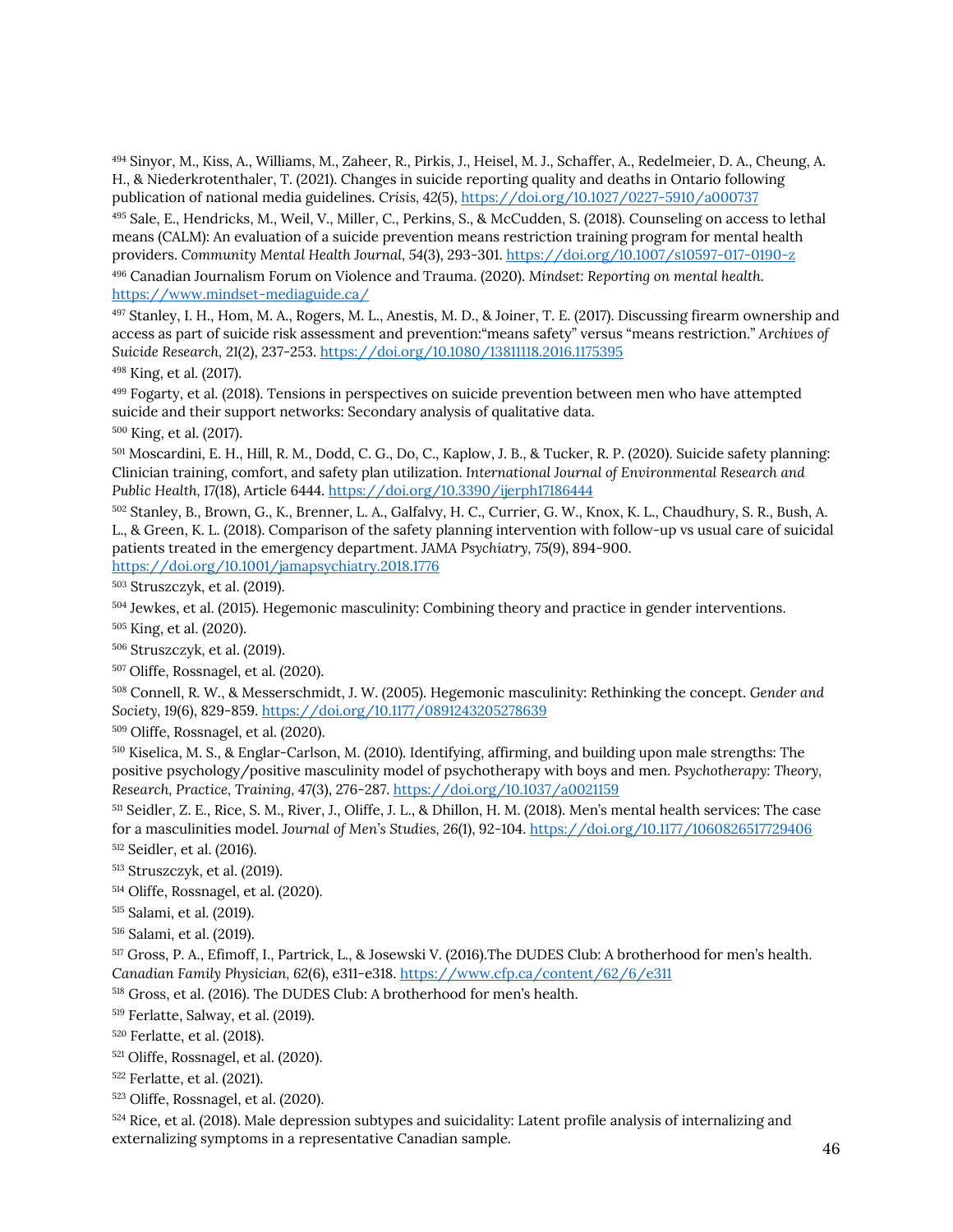<span id="page-51-0"></span> Rice, et al. (2021). Male-type depression symptoms in young men with a history of childhood sexual abuse and current hazardous alcohol use.

Rice, et al. (2018).

 Walther, A., Grub, J., Ehlert, U., Wehrli, S., Rice, S., Seidler, Z. E., & Debelak, R. (2021). Male depression risk, psychological distress, and psychotherapy uptake: Validation of the German version of the male depression risk scale. *Journal of Affective Disorders Reports, 4*, Article 100107. <https://doi.org/10.1016/j.jadr.2021.100107>

<span id="page-51-1"></span> Tarsuslu, B., & Durat, G. (2021). Psychometric properties of the Masculine Depression Scale in Turkish male university students. *Perspectives in Psychiatric Care, 57*(1), 287-294[. https://doi.org/10.1111/ppc.12561](https://doi.org/10.1111/ppc.12561) Seidler, et al. (2016).

<span id="page-51-2"></span>Rice, et al. (2018).

<span id="page-51-3"></span>Rice, et al. (2021).

Rice, et al. (2018).

<span id="page-51-5"></span><span id="page-51-4"></span>Rice, et al. (2019).

<span id="page-51-6"></span>King, et al. (2017).

 Rhodes, A. E., Khan, S., Boyle, M. H., Tonmyr, L., Wekerle, C., Goodman, D., Bethell, J., Leslie, B., Lu, H., & Manion, I. (2013). Sex differences in suicides among children and youth: The potential impact of help-seeking behaviour. *Canadian Journal of Psychiatry, 58*(5), 274-282. <https://doi.org/10.1177/070674371305800504>

<span id="page-51-7"></span> Kealy, D., Rice, S. M., Ferlatte, O., Ogrodniczuk, J. S., & Oliffe, J. L. (2019). Better doctor-patient relationships are associated with men choosing more active depression treatment. *Journal of the American Board of Family Medicine, 32*(1), 13-19. <https://doi.org/10.3122/jabfm.2019.01.170430>

<span id="page-51-8"></span>King, et al. (2017).

<span id="page-51-9"></span> Luoma, J. B., Martin, C. E., & Pearson, J. L. (2002). Contact with mental health and primary care providers before suicide: A review of the evidence. *American Journal of Psychiatry, 159*(6), 909-916. <https://doi.org/10.1176/appi.ajp.159.6.909>

<span id="page-51-10"></span>King, et al. (2017).

<span id="page-51-11"></span> Kealy et al. (2019). Better doctor-patient relationships are associated with men choosing more active depression treatment.

<span id="page-51-12"></span> Bilsker, D., Fogarty, A. S., & Wakefield, M.A. (2018). Critical issues in men's mental health. *Canadian Journal of Psychiatry, 63*(9), 590-596. <https://doi.org/10.1177/0706743718766052>

<span id="page-51-13"></span> Klaassen, Z., Arora, K., Wilson, S. N., King, S. A., Madi, R., Neal, D. E., Jr., Kurdyak, P., Kulkarni, G. S., Lewis, R. W., & Terris, M. K.. (2018). Decreasing suicide risk among patients with prostate cancer: Implications for depression, erectile dysfunction, and suicidal ideation screening. *Urologic Oncology: Seminars and Original Investigations, 36*(2), 60-66. <https://doi.org/10.1016/j.urolonc.2017.09.007>

<span id="page-51-14"></span>Kealy, et al. (2019).

<span id="page-51-15"></span>Kealy, et al. (2019).

<span id="page-51-16"></span>Affleck, et al. (2018).

<span id="page-51-17"></span> Seidler, Z. E., Rice, S. M., Ogrodniczuk, J. S., Oliffe, J. L., & Dhillon H. M. (2018). Engaging men in psychological treatment: A scoping review. *American Journal of Men's Health, 12*(6), 1882-1900. <https://doi.org/10.1177/1557988318792157>

<span id="page-51-18"></span>Ferlatte, et al. (2021).

 Pullen Sansfaçon, et al. (2021). Growing up trans in Canada, Switzerland, England, and Australia: Access to and impacts of gender-affirming medical care.

<span id="page-51-19"></span><sup>549</sup> Horwitz, et al. (2021). Risk and protective factors for suicide among sexual minority youth seeking emergency medical services.

<span id="page-51-20"></span>Seidler, et al. (2016).

<span id="page-51-21"></span>Struszczyk, et al. (2019).

<span id="page-51-22"></span>Struszczyk, et al. (2019).

<span id="page-51-23"></span>Kealy et al. (2019).

- <span id="page-51-24"></span>Oliffe, Ferlatte, et al. (2021).
- <span id="page-51-25"></span>Struszczyk, et al. (2019).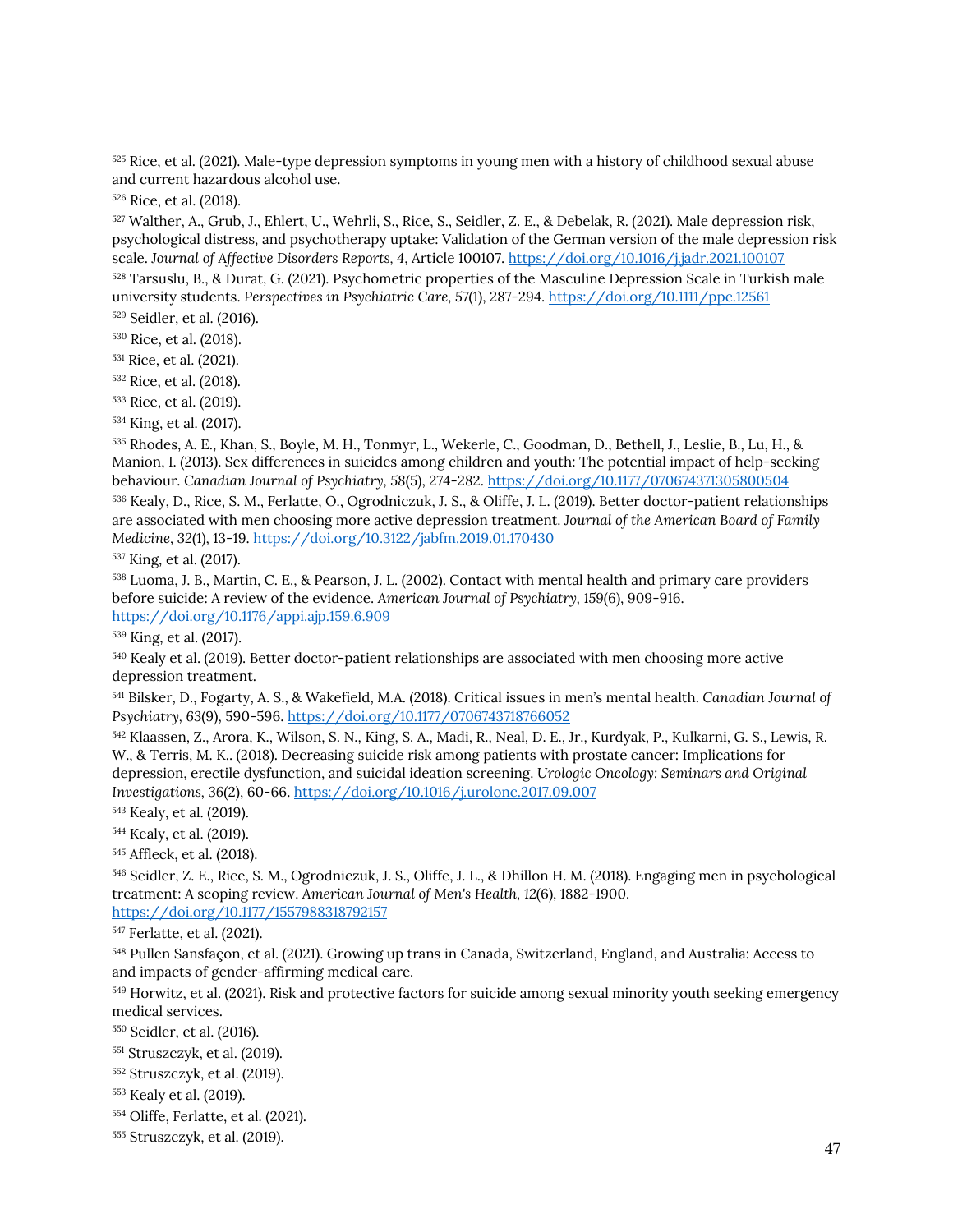<span id="page-52-0"></span><sup>556</sup> Litwin, H., & Stoeckel, K. J. (2014). Confidant network types and well-being among older Europeans. *Gerontologist, 54*(5), 762-772[. https://doi.org/10.1093/geront/gnt056](https://doi.org/10.1093/geront/gnt056)

<span id="page-52-1"></span><sup>557</sup> Oliffe, Rossnagel, et al. (2020).

<span id="page-52-2"></span><sup>558</sup> Whitley, R. (2018). Men's mental health: Beyond victim-blaming. *Canadian Journal of Psychiatry, 63*(9), 577- 580. <https://doi.org/10.1177/0706743718758041>

<span id="page-52-3"></span><sup>559</sup> Nurmi, M. A., Mackenzie, C. S., Roger, K., Reynolds, K., & Urquhart, J. (2018). Older men's perceptions of the need for and access to male-focused community programmes such as Men's Sheds. *Ageing and Society, 38*(4), 794-816. <https://doi.org/10.1017/S0144686X16001331>

<span id="page-52-4"></span><sup>560</sup> Oliffe, Rossnagel, et al. (2020).

<span id="page-52-5"></span><sup>561</sup> Mental Health Commission of Canada. (2020). *Rural and remote mental health in Canada. Evidence brief on best and promising practices*. [https://www.mentalhealthcommission.ca/wp-content/uploads/drupal/2020-](https://www.mentalhealthcommission.ca/wp-content/uploads/drupal/2020-05/Rural_remote_mental_health_evidence_brief_eng.pdf) [05/Rural\\_remote\\_mental\\_health\\_evidence\\_brief\\_eng.pdf](https://www.mentalhealthcommission.ca/wp-content/uploads/drupal/2020-05/Rural_remote_mental_health_evidence_brief_eng.pdf)

<span id="page-52-7"></span><span id="page-52-6"></span><sup>562</sup> Ferlatte, et al. (2019). Suicide prevention from the perspectives of gay, bisexual, and two-spirit men. <sup>563</sup> Oliffe, Rossnagel, et al. (2020).

<span id="page-52-8"></span><sup>564</sup> Rice, S. M., Goodall, J., Hetrick, S. E., Parker, A. G., Gilbertson, T., Amminger, G. P., Davey, C. G., McGorry, P. D., Gleeson, J., & Alvarez-Jimenez, M. (2014). Online and social networking interventions for the treatment of depression in young people: A systematic review. *Journal of Medical Internet Research, 16*(9), Article e3304. <https://doi.org/10.2196/jmir.3304>

<span id="page-52-9"></span><sup>565</sup> Seidler, et al. (2016).

<span id="page-52-10"></span><sup>566</sup> Hasking, P., Lewis, S. P., Bloom, E., Brausch, A., Kaess, K., & Robinson, K. (2021). Impact of the COVID-19 pandemic on students at elevated risk of self-injury: The importance of virtual and online resources. *School Psychology International, 42*(1), 57-78.<https://doi.org/10.1177/0143034320974414>

<span id="page-52-11"></span><sup>567</sup> Seidler, et al. (2016).

<span id="page-52-12"></span><sup>568</sup> Struszczyk, et al. (2019).

<span id="page-52-13"></span><sup>569</sup> Rice, et al. (2014). Online and social networking interventions for the treatment of depression in young people: A systematic review.

<span id="page-52-14"></span><sup>570</sup> Fogarty, et al. (2018).

<span id="page-52-15"></span><sup>571</sup> Mental Health Commission of Canada. (2019). *Stepped Care 2.0 e-mental health demonstration project: Final report.* [https://www.mentalhealthcommission.ca/wp-content/uploads/drupal/2019-](https://www.mentalhealthcommission.ca/wp-content/uploads/drupal/2019-09/emental_health_report_eng_0.pdf) [09/emental\\_health\\_report\\_eng\\_0.pdf](https://www.mentalhealthcommission.ca/wp-content/uploads/drupal/2019-09/emental_health_report_eng_0.pdf)

<span id="page-52-16"></span><sup>572</sup> Toombs, et al. (2021).

<span id="page-52-17"></span><sup>573</sup> Ogrodniczuk, J. S., Beharry, J., & Oliffe, J. L. (2021). An evaluation of 5-year web analytics for HeadsUpGuys: A men's depression e-mental health resource. *American Journal of Men's Health, 15*(6). <https://doi.org/10.1177/15579883211063322>

<span id="page-52-18"></span><sup>574</sup> Ogrodniczuk, et al. (2021). An evaluation of 5-year web analytics for HeadsUpGuys: A men's depression e-mental health resource.

<span id="page-52-19"></span><sup>575</sup> Seidler, et al. (2016).

<span id="page-52-20"></span><sup>576</sup> Seidler, et al. (2016).

<span id="page-52-21"></span><sup>577</sup> Kivari, C. A., Oliffe, J. L., Borgen, W. A., & Westwood, M. J. (2018). No man left behind: Effectively engaging male military veterans in counseling. *American Journal of Men's Health, 12*(2), 241-251.

<https://doi.org/10.1177/1557988316630538>

<span id="page-52-22"></span><sup>578</sup> Struszczyk, et al. (2019).

<span id="page-52-23"></span><sup>579</sup> Oliffe, Rossnagel, et al. (2020).

<span id="page-52-24"></span><sup>580</sup> Fogarty, et al. (2018).

<span id="page-52-25"></span><sup>581</sup> Kivary, et al. (2018). No man left behind: Effectively engaging male military veterans in counseling.

<span id="page-52-26"></span><sup>582</sup> Seidler, et al. (2016).

<span id="page-52-27"></span><sup>583</sup> King, K., Krysinska, K., & Nicholas, A. (2021). A rapid review to determine the suicide risk of separated men and the effectiveness of targeted suicide prevention interventions. *Advances in Mental Health.* Advance online publication[. https://doi.org/10.1080/18387357.2021.1977666](https://doi.org/10.1080/18387357.2021.1977666)

<span id="page-52-28"></span><sup>584</sup> Richardson, et al. (2021).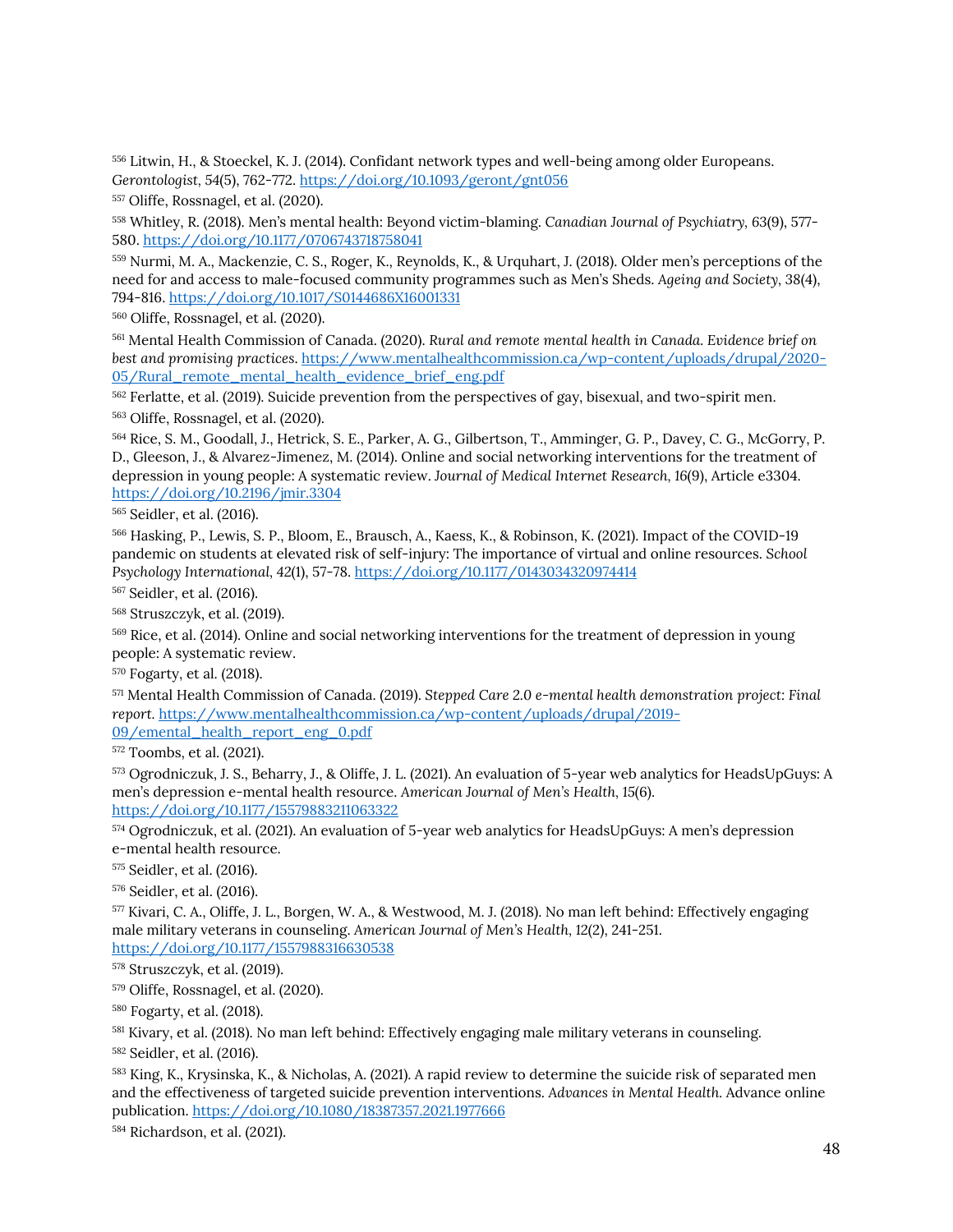Wolford-Clevenger, et al. (2016).

Devries, et al. (2013).

<span id="page-53-0"></span>Sugg. (2015).

<span id="page-53-1"></span> Oliffe, J. L., Kelly, M. T., Gonzalez Montaner, G., Seidler, Z. E., Maher. B., & Rice, S. M. (2021). Men building better relationships: A scoping review. *Health Promotion Journal of Australia, 33*(1), 126-137. <https://doi.org/10.1002/hpja.463>

<span id="page-53-2"></span>Struszczyk, et al. (2019).

<span id="page-53-3"></span>Oliffe, Kelly, Gonzales Montaner, Seidler, et al. (2021). Men building better relationships: A scoping review.

<span id="page-53-4"></span>Public Health Agency of Canada. (2020).

Statistics Canada. (2022). *Leading causes of death, total population by age group* (Table 13-10-0394-01).

<span id="page-53-5"></span>Varin, et al. (2021).

<span id="page-53-6"></span> Cavanagh, et al. (2017). Differences in the expression of symptoms in men versus women with depression: A systematic review and meta-analysis.

Martin, et al. (2013).

Seidler, et al. (2016).

Oliffe & Phillips. (2008).

Rice, et al. (2019).

Magovcevic & Addis. (2008).

Milner, et al. (2019).

 Moss-Racusin, et al. (2010). When men break the gender rules: Status incongruity and backlash against modest men.

<span id="page-53-7"></span> Clement, et al. (2015). What is the impact of mental health-related stigma on help-seeking? A systematic review of quantitative and qualitative studies.

<span id="page-53-8"></span>Affleck, et al. (2018).

 Persett, et al. (2018). Patients admitted to hospital after suicide attempt with violent methods compared to patients with deliberate self-poisoning: A study of background variables, somatic and psychiatric health and suicidal behavior.

Bilban & Škibin. (2005). Presence of alcohol in suicide victims.

<span id="page-53-9"></span>Cibis, et al. (2012).

<span id="page-53-10"></span>Seidler, et al. (2016).

Vogel & Heath. (2016).

McDermott, et al. (2018).

<span id="page-53-11"></span>Affleck, et al. (2018).

<span id="page-53-12"></span>Oliffe, Kelly, Gonzales Montaner, Links, et al. (2021).

<span id="page-53-13"></span> Statistics Canada. (2017). *Health indicators, by Aboriginal identity, age-standardized rates, four-year period estimates* (Table 13-10-0458-01).

Kumar & Tjepkema. (2019).

<sup>614</sup> Ferlatte, Salway, et al. (2019).

 Ferlatte, et al. (2015). Suicide related ideation and behavior among Canadian gay and bisexual men: A syndemic analysis.

Saunders, et al. (2019).

Amiri. (2020).

Said, et al. (2021).

Forte, et al. (2018). Suicide risk among immigrants and ethnic minorities: A literature overview.

<span id="page-53-14"></span>Oliffe, Kelly, Gonzales Montaner, Links, et al. (2021).

<span id="page-53-15"></span>Barry, et al. (2020).

Mohatt, et al. (2021).

Rhew, et al. (2011).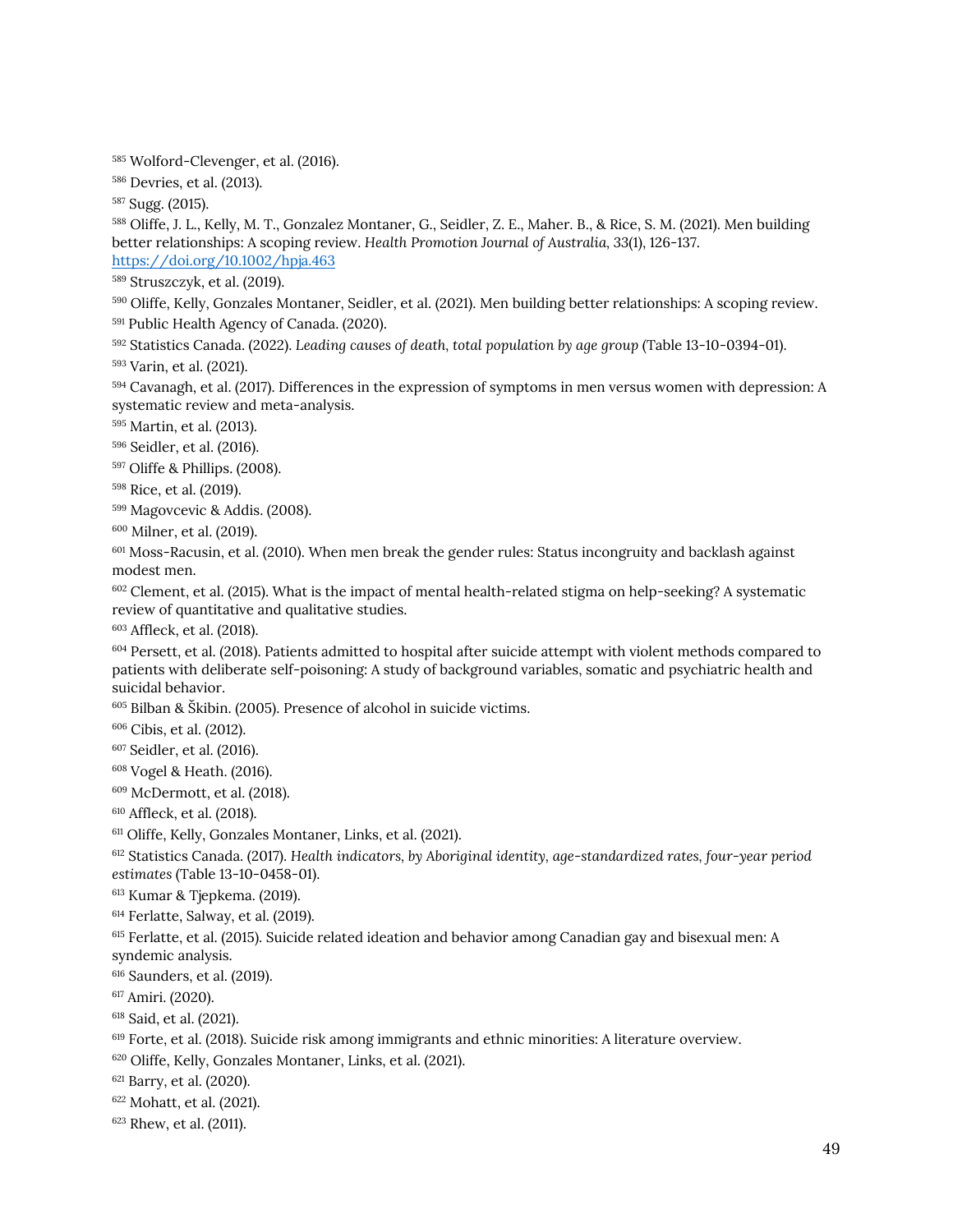624 Creighton, et al. (2017). "Things I did not know": Retrospectives on a Canadian rural male youth suicide using an instrumental photovoice case study.

Crawford. (2016). Suicide among Indigenous peoples in Canada.

 Fast & Collin-Vèzina. (2019). Historical trauma, race-based trauma, and resilience of Indigenous peoples: A literature review.

<sup>627</sup> Ferlatte, Salway, et al. (2019).

Ferlatte, Oliffe, et al. (2019).

Ferlatte, et al. (2018).

Ferlatte, et al. (2021).

<sup>631</sup> Peterson, et al. (2020). Suicide rates by industry and occupation – National Violent Death Reporting System, 32 states, 2016.

Martin, et al. (2016).

<sup>633</sup> DCruz, et al. (2018). A cry for help: Suicide attempts by an Iraqi refugee and the role of community service learning.

<span id="page-54-0"></span>Salami, et al. (2019).

<span id="page-54-1"></span>Oliffe, Kelly, Gonzales Montaner, Links, et al. (2021).

Barry, et al. (2020).

Mohatt, et al. (2021).

Rhew, et al. (2011).

Creighton, et al. (2017).

Crawford, A., (2016).

Fast & Collin-Vèzina. (2019).

Ferlatte, Salway, et al. (2019).

Ferlatte, Oliffe, et al. (2019).

Ferlatte, et al. (2018).

Ferlatte, et al. (2021).

Peterson, et al. (2020).

Martin, et al. (2016).

DCruz, et al. (2018).

<span id="page-54-2"></span>Salami, et al. (2019).

<span id="page-54-3"></span> Cerel, J., Brown, M. M., Myfanwy, M., Singleton, M., van de Venne, J., Moore, M., & Flaherty, C. (2018). How many people are exposed to suicide? Not six. *Suicide and Life-Threatening Behavior, 49*(2), 529-534. <https://doi.org/10.1111/sltb.12450>